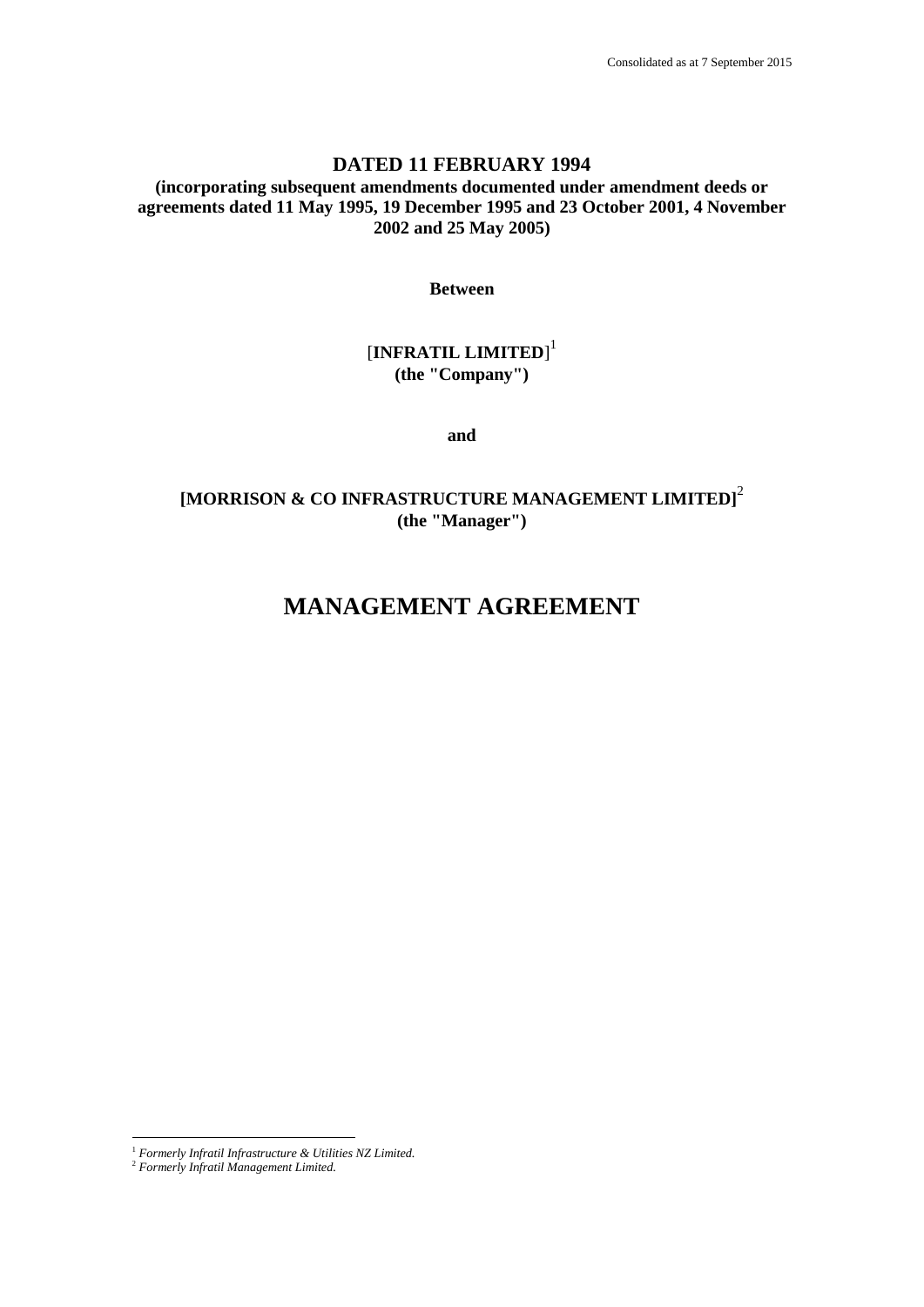#### *Notes to Consolidated Copy*

This is a copy of the 11 February 1994 Management Agreement, updated to reflect the following:

- 1. Amendments to the terms of the Management Agreement contemplated by subsequent amendments to the Management Agreement, as noted above. The text shows the provision as amended, and a footnote has been inserted in the relevant clause indicating the amending document under which amendments to that provision were made.
- 2. Several provisions in amendment agreements to the Management Agreement that are not direct amendments to the text of the Management Agreement but record agreements between the parties related to the specific, direct amendments being made. These provisions appear in **double** square brackets and italics (e.g. *[[relevant text]]*), with a reference to the applicable clause number of the relevant amending agreement appearing before the provision and an identifying description in the applicable footnotes.
- 3. The provisions of the Infratil Ventures Management Agreement dated 4 November 2002 made between the Manager, the Company and Morrison & Co Ventures Limited (the "Infratil Ventures Management Agreement"), noting that:
	- To the extent that the Infratil Ventures Management Agreement contains direct amendments to the terms of the Management Agreement, these are shown in accordance with note 1 above.
	- To the extent that the provisions of the Infratil Ventures Management Agreement do not directly amend the terms of the Management Agreement, and are specific to the ventures investments portfolio, those amendments appear in this consolidated copy of the Management Agreement in **single** square brackets and italics (e.g. *[relevant text]*), with a reference to the applicable clause number of the Infratil Ventures Management Agreement appearing before the provision. Note that within those italicised provisions:
		- references to a clause is, unless otherwise specified, a reference to the relevant clause of the Infratil Ventures Management Agreement; and
		- defined terms have the meaning given to them in the Management Agreement, unless defined in the Infratil Ventures Management Agreement (and included in this consolidated copy of the Management Agreement).
	- Pursuant to the Infratil Ventures Management Agreement, all the terms and provisions of the Management Agreement as they apply to the management of the existing Portfolio apply to the management of the Portfolio, inclusive of the VCF Portfolio Securities.

Note that footnotes have been placed:

- at the end of a clause if the clause is just a single clause without a series of sub-clauses;
- at the start of a clause (immediately after the title to the relevant clause) if the clause has sub-clauses and the entire clause was amended by the relevant amending document;
- at the end of a subclause where only that specific subclause was amended by the relevant amending document; and
- in an empty space to indicate the deletion of something that previously appeared in that space.

Note also that minor spelling or formatting errors such as clause numbering issues contained in the original agreement or the relevant amending documents remain recorded in the attached as they were in those documents unless formal amendments have been made to correct those errors.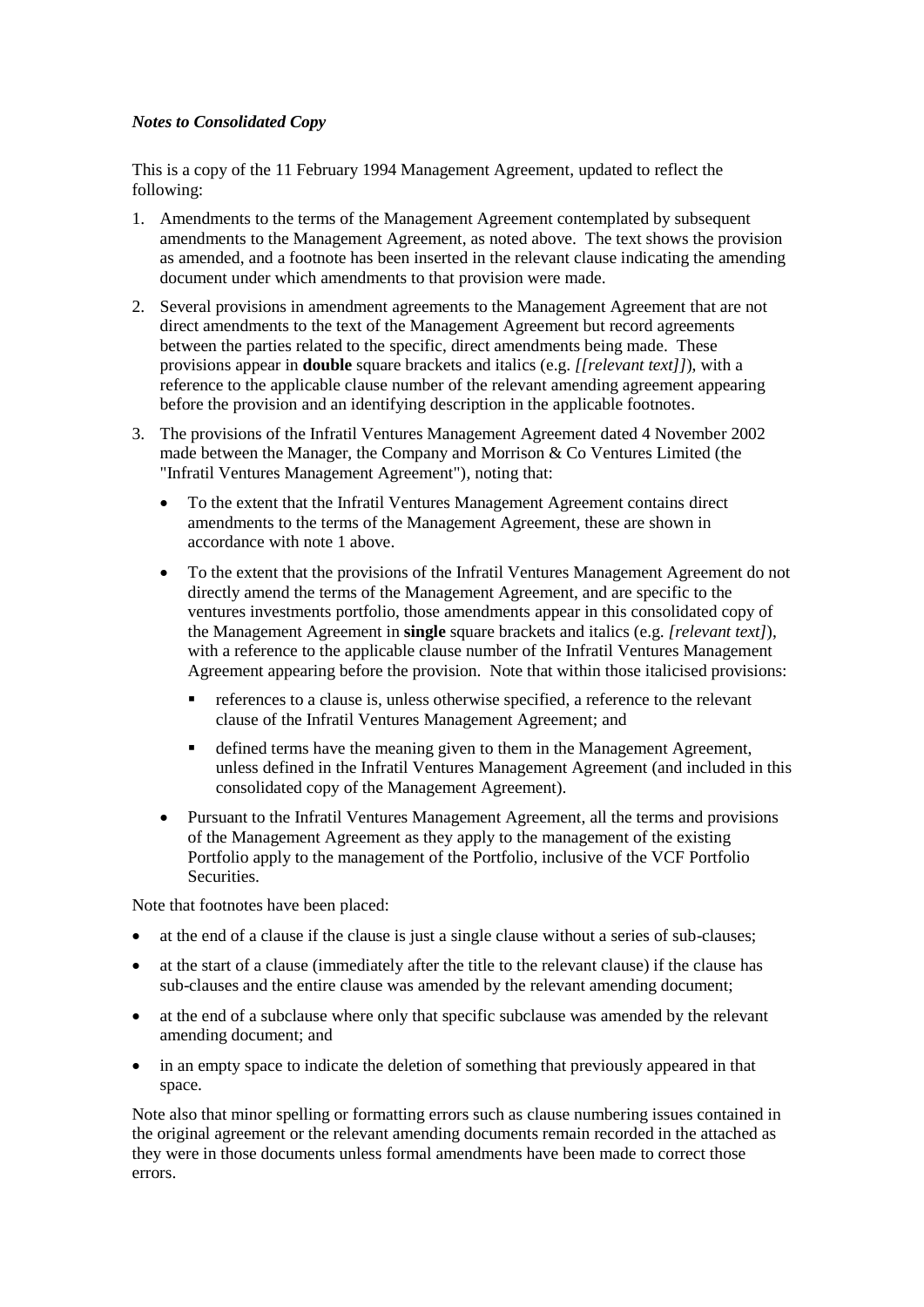While care has been taken in preparing this copy, it does not replace the original documents and should not be relied upon as an original.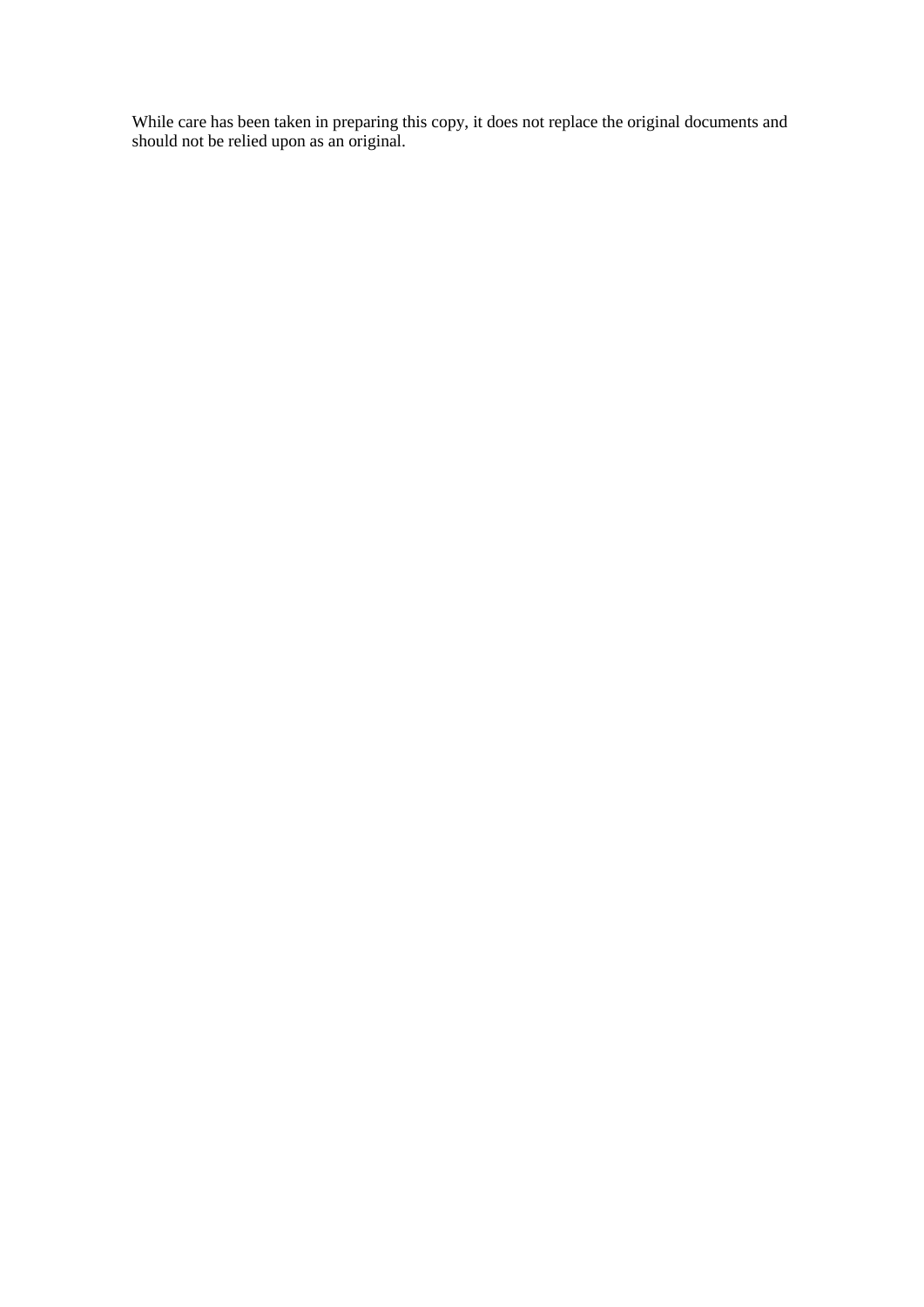# **TABLE OF CONTENTS**

| 1.         |  |
|------------|--|
| 2.         |  |
| <b>3.</b>  |  |
| 4.         |  |
| 5.         |  |
| 6.         |  |
| 7.         |  |
| 8.         |  |
| 9.         |  |
| 10.        |  |
| 11.        |  |
| <b>12.</b> |  |
| <b>13.</b> |  |
| 14.        |  |
| 15.        |  |
| 16.        |  |
| 17.        |  |
| 18.        |  |
|            |  |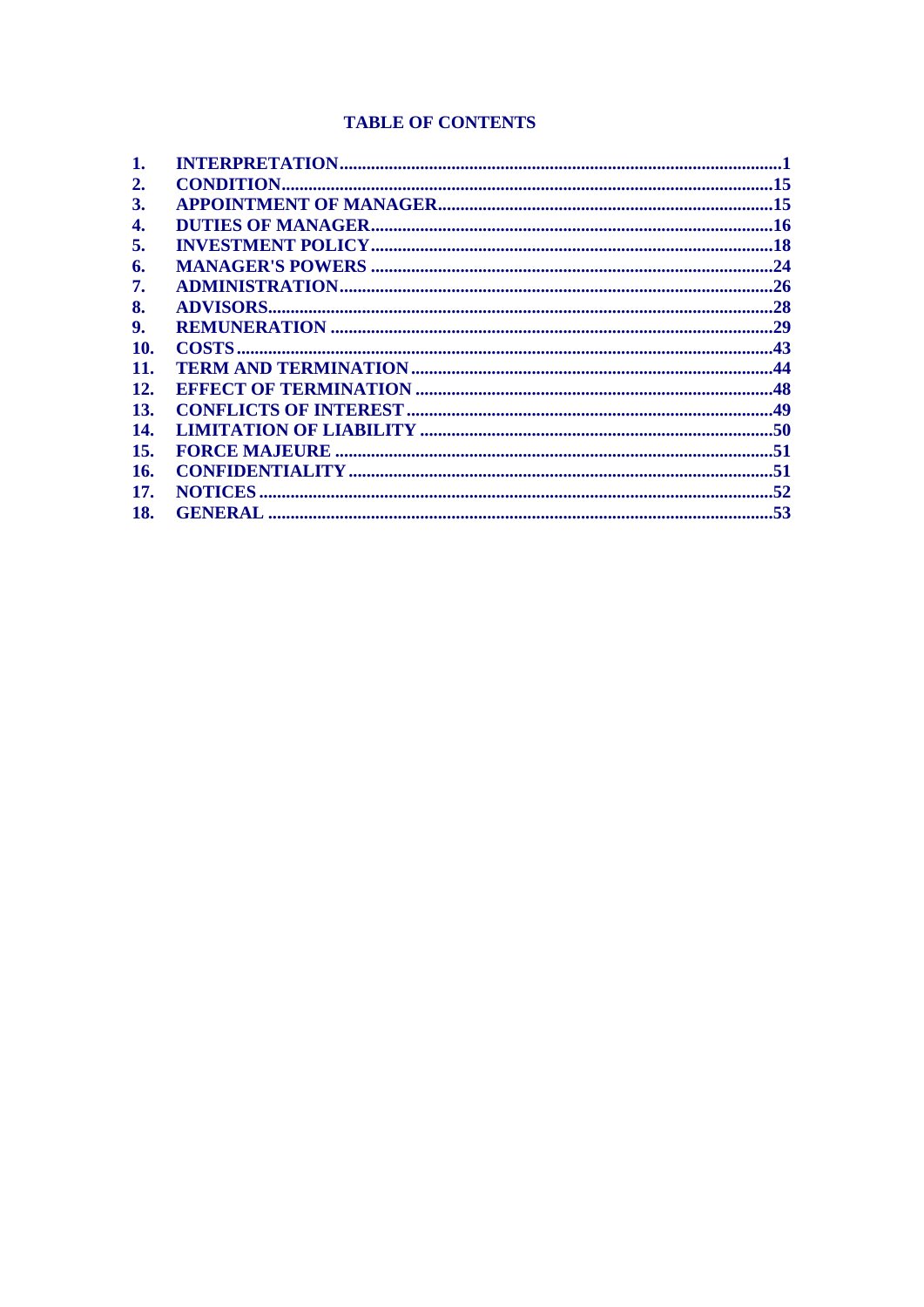#### **THIS AGREEMENT** is dated the 11th day of February 1994

**BETWEEN** [INFRATIL LIMITED]<sup>3</sup> a duly incorporated company having its registered office at [5 Market Lane], Wellington (the "Company")

#### **AND [MORRISON & CO INFRASTRUCTURE MANAGEMENT LIMITED**<sup>1</sup> a duly incorporated company having its registered office at [5 Market Lane], Wellington (the "Manager")

## **RECITAL**

- **A.** The Company has been incorporated to establish a fund for investment in accordance with the Investment Policy (as defined below) primarily in securities issued by New Zealand entities which are characterised by providing utility or infrastructure services in New Zealand and in accordance with the restrictions set out in the Company's Constitution.<sup>5</sup>
- **B.** The Company intends to raise funds by means of an offer of ordinary shares and options to the public and intends to seek listing on the New Zealand Stock Exchange.
- **C.** The Manager has been incorporated for the purposes of this Agreement by and is, or is to be, owned by investment bankers H.R.L. Morrison & Co Limited ("Morrison & Co") and Duncan Paul Saville.
- **D.** The Company wishes to appoint the Manager to provide it with investment and administrative services.
- **E.** The Manager has agreed to provide the Company with those services on the terms and conditions set out in this Agreement.

## **IT IS AGREED:**

#### **1. INTERPRETATION**

1.1 **Definitions:** In this Agreement unless the context otherwise requires:

"Agreement" means this agreement together with any amendments from time to time agreed in writing by the parties;

"Approved Person" means any of the following:

(a) Morrison & Co;

<sup>3</sup> *Formerly Infratil Infrastructure & Utilities NZ Limited.*

<sup>4</sup> *Formerly Infratil Management Limited.*

*<sup>5</sup> See Agreement Amending the Management Agreement dated 4 November 2002.*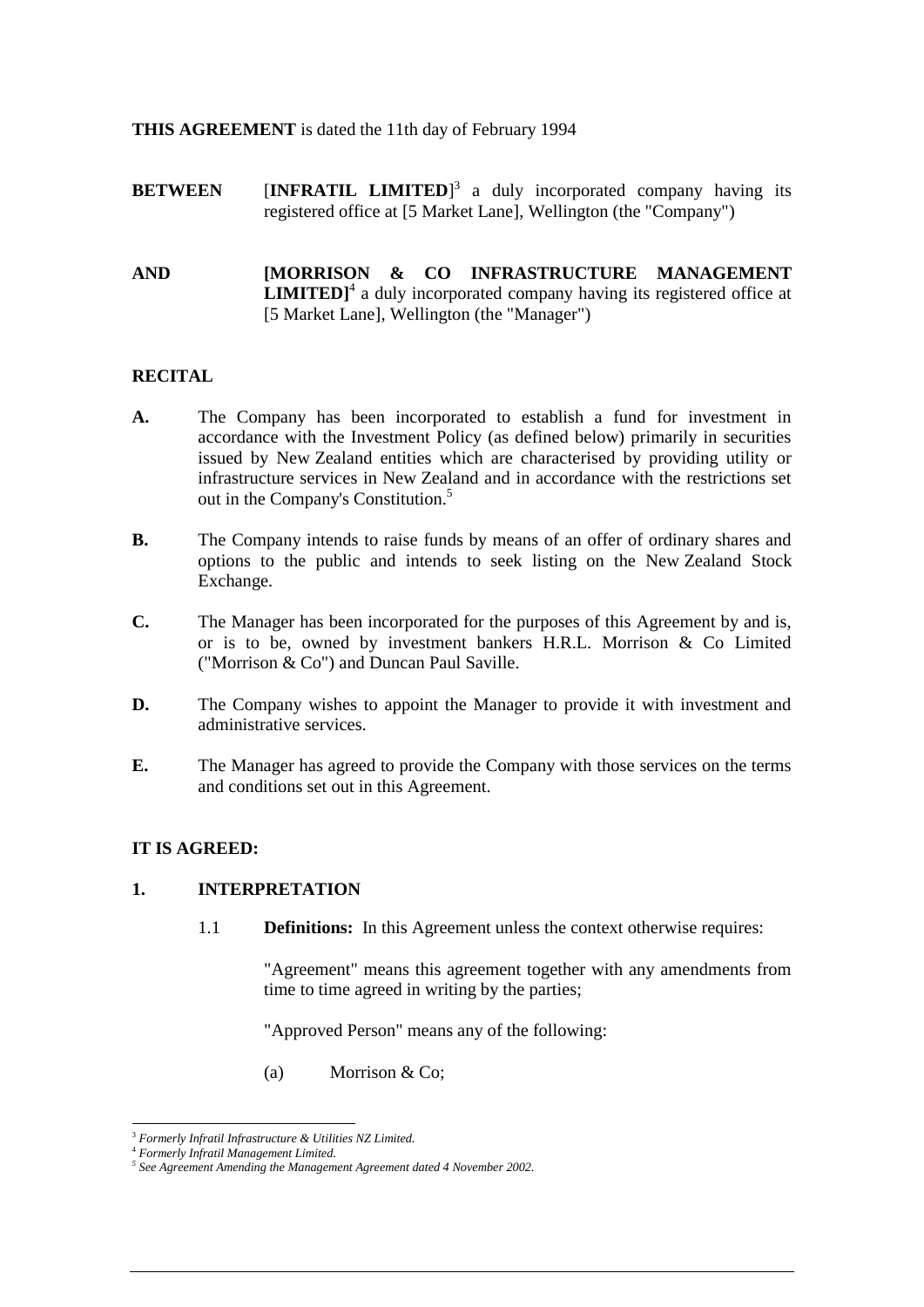- (b) any subsidiary of any company referred to in (a);
- (c) Lloyd Morrison; or
- (d) any company in which all the equity share capital is beneficially owned by any of, or any combination of, the persons referred to in  $(a)$  and  $(c)$ ;
- 6

"Auditor" means the auditor for the time being of the Company;

"Australian Portfolio Entities' Debt" means the book value of the total debt of the wholly owned Australian Portfolio Entities;<sup>7</sup>

"Australian Portfolio Entity" means a Portfolio Entity that has a majority of its assets domiciled in Australia;<sup>8</sup>

"Australian Portfolio Security" means any Portfolio Security issued by an Australian Portfolio Entity;<sup>9</sup>

"Board" means such of the Directors of the Company acting as a board of directors in accordance with the Company's Constitution.<sup>10</sup>

"Business Day" means any day on which registered banks (as defined in the Reserve Bank of New Zealand Act 1989) are open for business in Wellington;

"Commencement Date" means the day on which this Agreement becomes binding in terms of clause [2.1;](#page-18-0)

"Company" means Infrastructure & Utilities NZ Limited, and where the context requires or admits also includes any wholly owned subsidiary of the Company formed for the purpose of acquiring or holding any Portfolio Securities as described in clause [6.3;](#page-28-0)

11

-

"Confidential Information" means all commercial, financial and technical information and know-how (whether in written, documentary or other recorded or tangible form) which is supplied to, communicated to, or derived by the Manager at any time relating to the Company's undertaking, activities, business environment or prospects and which at the time it is supplied to, communicated to or derived by the Manager is not publicly known or available by reason of general publication or public knowledge but does not include:

<sup>6</sup> *See Agreement Amending the Management Agreement dated 4 November 2002, deleting definition of 'Articles of Association'.*

*<sup>7</sup> See Agreement Amending the Management Agreement dated 4 November 2002.*

<sup>&</sup>lt;sup>8</sup> See Agreement Amending the Management Agreement dated 4 November 2002.<br><sup>9</sup> See Agreement Amending the Management Agreement dated 4 November 2002.

*See Agreement Amending the Management Agreement dated 4 November 2002.*

*<sup>10</sup> See Agreement Amending the Management Agreement dated 4 November 2002.*

<sup>&</sup>lt;sup>11</sup> See Deed of Amendment dated 23 October 2001 and Agreement Amending the Management Agreement dated 4 November 2002, *deleting definition of 'Company Value'.*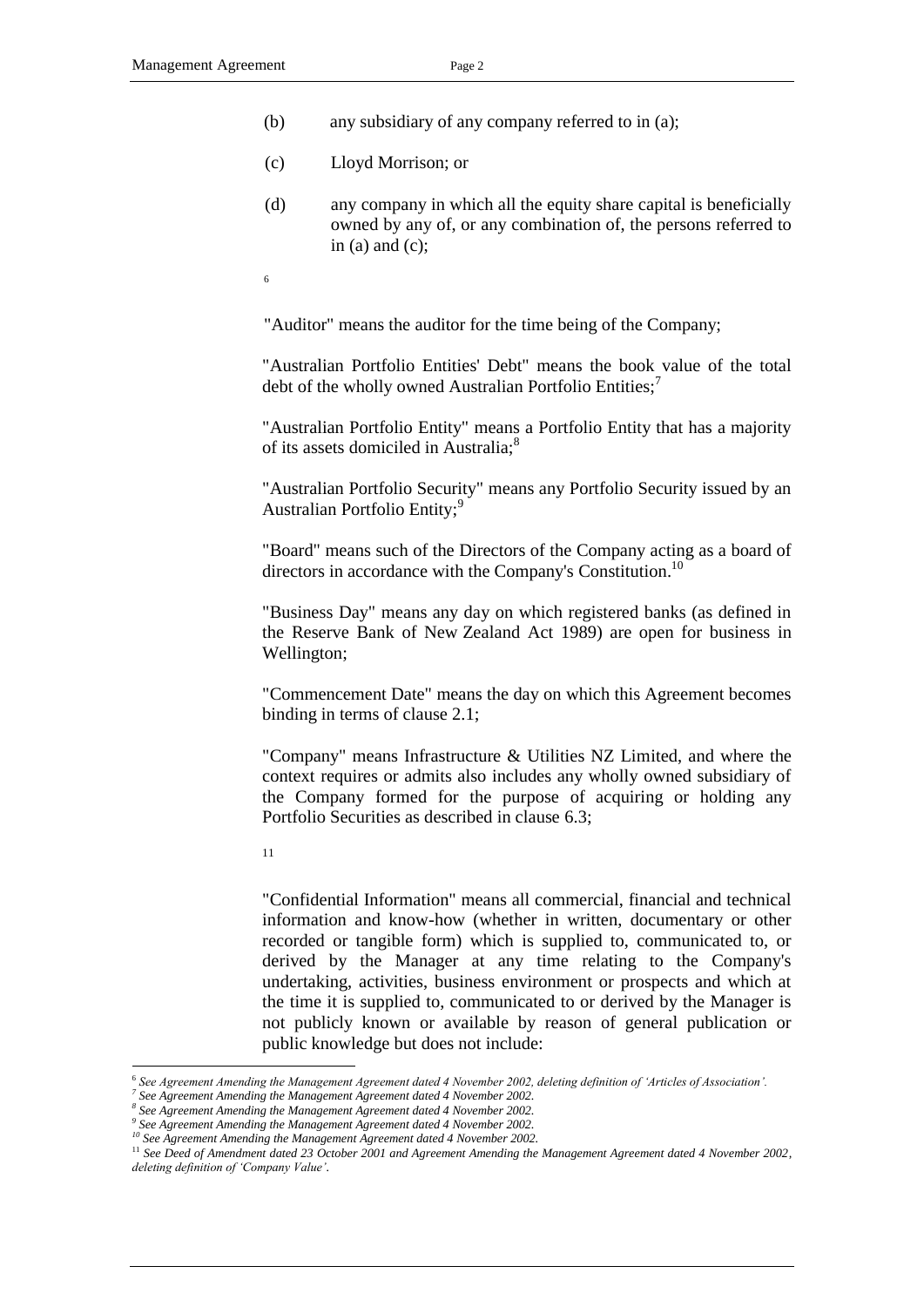- (a) information which at the time it is supplied to, communicated to or derived by the Manager was already in the Manager's possession and was not acquired by the Manager in the course of or incidentally to the performance by the Manager of its duties under this Agreement;
- (b) information which has reached the public domain otherwise than as a result of a breach by the Manager, or any person for whom the Manager is responsible, of the Manager's obligations under clause [16;](#page-54-0) or
- (c) information which has been or subsequently is acquired or developed by the Manager without violating any of its obligations under clause [16](#page-54-0) and without the use of any Confidential Information;

"Connected Person" in relation to any person (the relevant person) means:

- (a) if the relevant person is a body corporate, any person:
	- (i) beneficially owning, directly or indirectly, 20% or more of the equity share capital of the relevant person; or
	- (ii) able to exercise, directly or indirectly, 20% or more of the total voting rights attributable to the voting share capital or rights of the relevant person;
- (b) any body corporate which is a subsidiary (within the meaning of Section 158 of the Companies Act 1955) of a person described in paragraph (a) above;
- (c) if a person described in paragraph (a) above is a body corporate, any person who:
	- (i) controls (either directly or indirectly) the composition of the board of directors of that body;
	- (ii) controls (either directly or indirectly) more than half of the voting rights attributable to the voting share capital of that body; or
	- (iii) holds (either directly or indirectly) more than half of the equity share capital of that body;
- (d) any body corporate:
	- (i) 20% or more in the aggregate of whose equity share capital is beneficially owned, directly or indirectly by the relevant person; or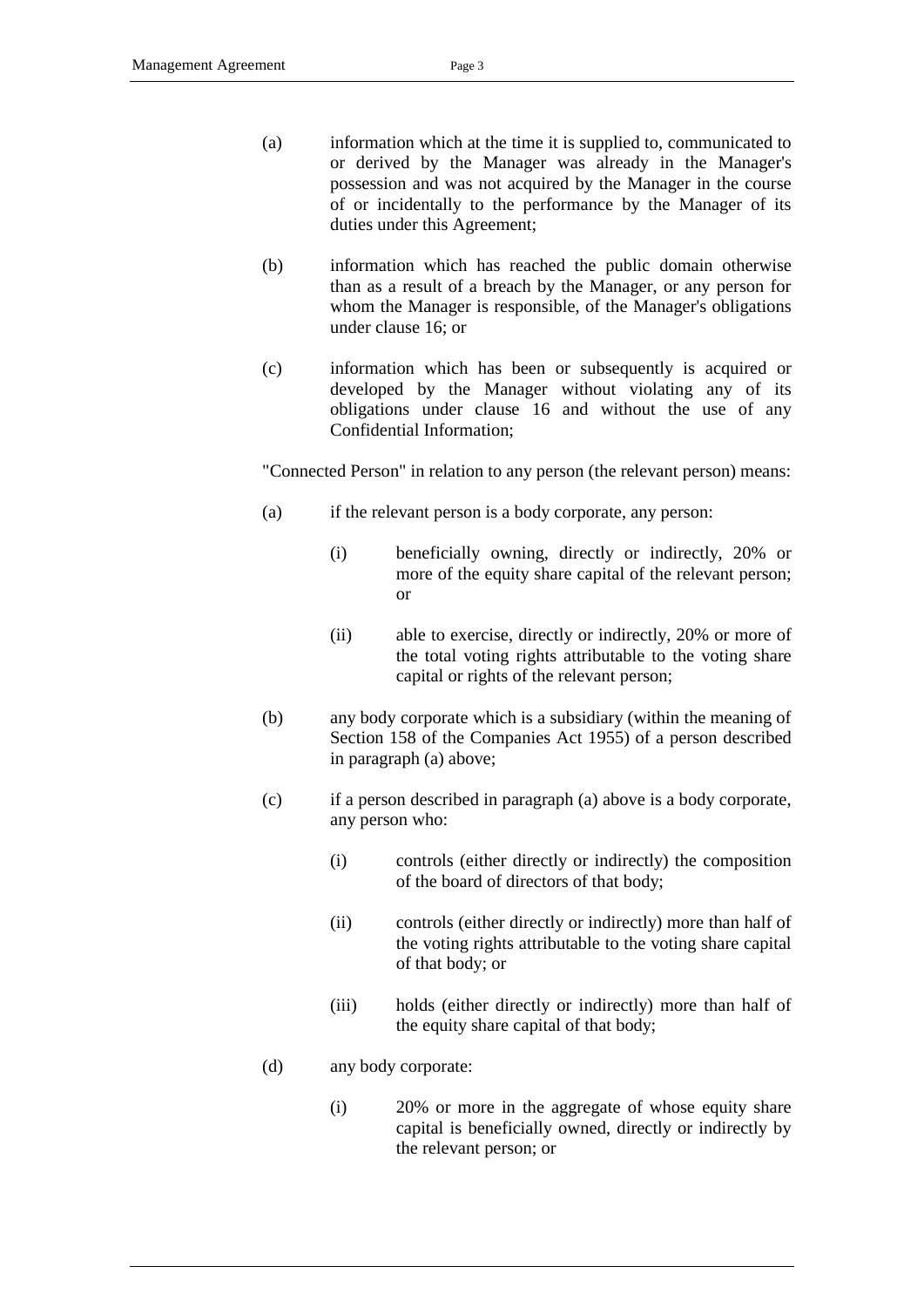- (ii) 20% or more in the aggregate of the total votes attributable to the voting share capital or rights of which can be exercised, directly or indirectly by the relevant person;
- (e) any director or other officer of the relevant person or any body corporate which is a Connected Person of the relevant person by reason of paragraphs (a), (b), (c) or (d) above; and
- (f) any trustee of any trust which is exclusively or principally for the benefit of the relevant person or any person who is a Connected Person of the relevant person by reason of paragraph (e) above, when acting in the capacity of trustee of such trust.

"Constitution" means the constitution of the Company as may be adopted or altered from time to time; $^{12}$ 

"Cost Value" means, in respect of a Non-New Zealand Portfolio Security, the acquisition cost of that Non-New Zealand Portfolio Security (including capitalised acquisition costs); $^{13}$ 

*[Clause 1.1 of the Infratil Ventures Management Agreement:*

*"Cost Value" means, in respect of a VCF Portfolio Security, the acquisition cost of that VCF Portfolio Security (including capitalised acquisition costs);]*

"Debt Security" means any interest in or right to be paid money that is, or is to be, deposited with, lent to, or otherwise owing by, any person (whether or not the interest or right is secured by a charge over any property); and includes:

- (a) a debenture, debenture stock, bond, note, certificate of deposit and convertible note;
- (b) any renewal or variation of the terms or conditions of any existing Debt Security; and
- (c) any Security that is declared to be a "debt security" for the purposes of the Securities Act;

"Defaulting Party" has the meaning given to it in clause [11.4;](#page-48-0)

"Director" means a director for the time being of the Company;

"Distributions" means all dividends and other distributions (including interest) received by the Company in respect of Portfolio Securities after the deduction of any tax in respect thereof; $^{14}$ 

<sup>12</sup> *See Agreement Amending the Management Agreement dated 4 November 2002.*

<sup>13</sup> *See Agreement Amending the Management Agreement dated 4 November 2002.*

<sup>14</sup> *See Agreement Amending the Management Agreement dated 4 November 2002.*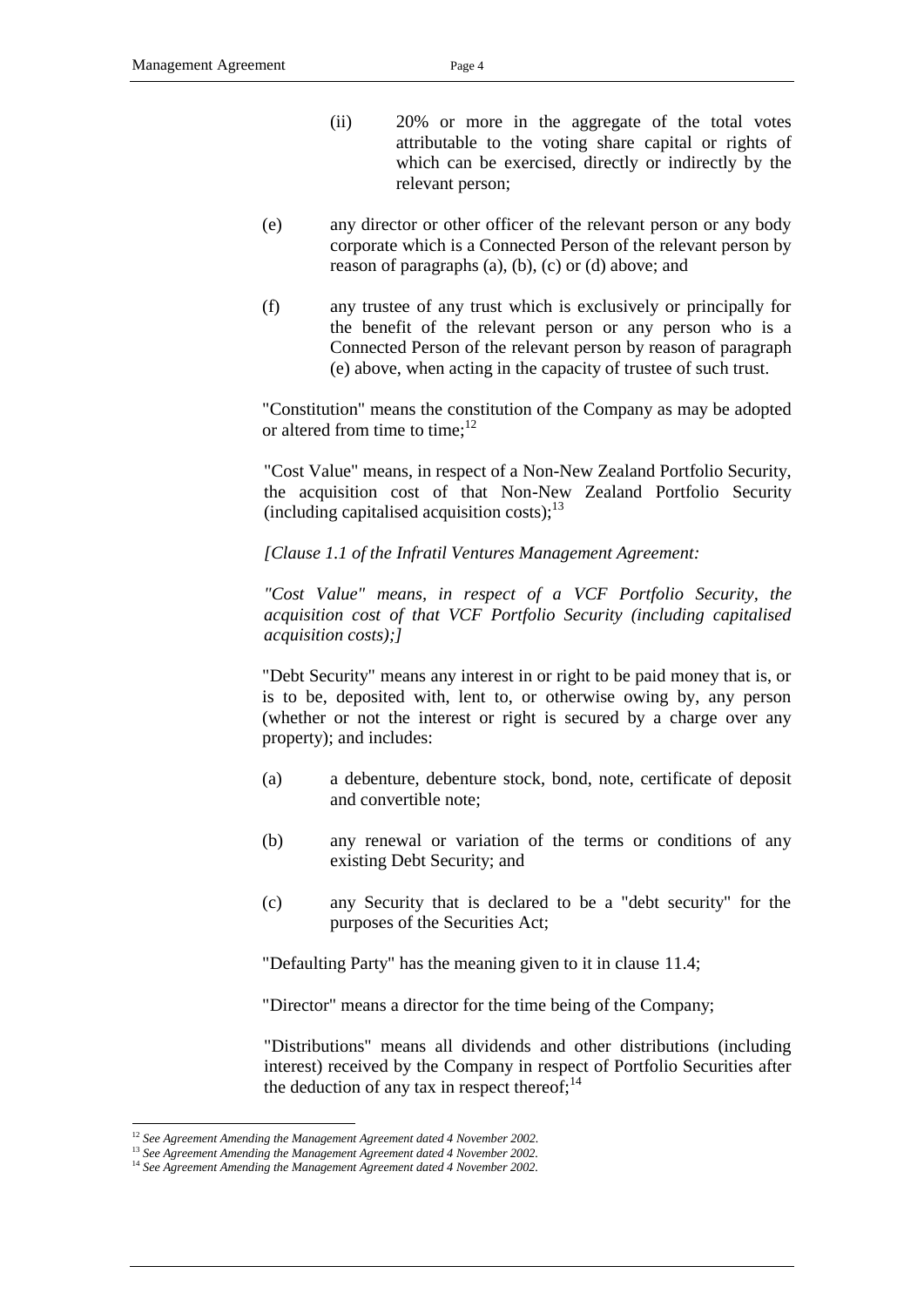"Equity Security" means any interest in or right to a share in the share capital of a company; and includes:

- (a) a preference share, company stock, share warrant, stock warrant and an option in respect of a share or stock;
- (b) any renewal or variation of the terms or conditions of any existing Equity Security; and
- (c) any Security that is declared to be an "equity security" for the purposes of the Securities Act;

"Exchange" means the New Zealand Stock Exchange;

"Financial Derivative" means any derivative or option or other contract which establishes rights or obligations to an underlying Security, investment, product, index, right or service;

"Financial Indebtedness" means, in respect of any person, any obligation, whether present or future, actual or contingent, to pay or deliver any money, currency or commodity under or in respect of any financial accommodation or arrangement, including (without limitation) under or in respect of:

- (a) moneys borrowed or raised by that person;
- (b) a guarantee, indemnity, letter of credit, performance bond, acceptance or endorsement or legally enforceable undertaking or obligation to:
	- (i) provide, or provide funds (including the purchase of any property) in or to enable, payment or a discharge of;
	- (ii) indemnify against the consequences of a default in the payment of; or
	- (iii) otherwise be responsible for,

any obligation (whether or not it involves the payment of money) of any other person;

- (c) a bond, debenture, certificate, redeemable or repurchaseable share or stock, bill of exchange or any similar instrument, whether or not transferable or negotiable, issued by that person;
- (d) a put option or buyback or discounting arrangement in relation to any property exercisable against that person;
- (e) a lease, licence or other arrangement in respect of any property (real, personal, tangible or intangible) entered into by that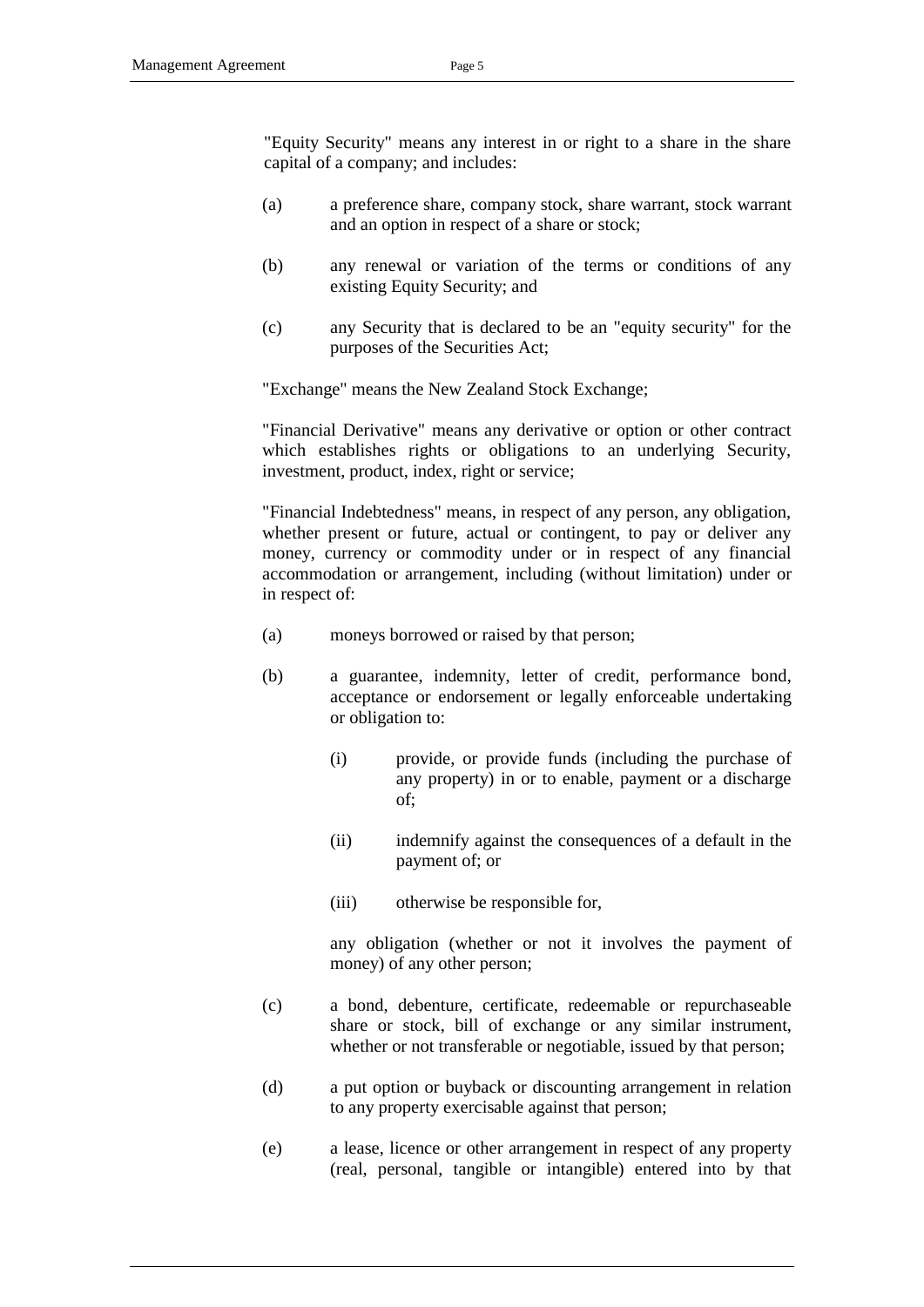person primarily for the purpose of raising finance or financing the acquisition of the property leased, licensed or subject to the relevant arrangement (other than a lease, licence or arrangement which may be accounted for as an operating lease under any applicable standard accounting practice);

- (f) a hire purchase or deferred payment obligation for any property acquired or service employed by that person;
- (g) an interest or currency swap or hedge arrangement, financial option, or analogous transactions entered into by that person; or
- (h) an arrangement which achieves the same or similar commercial effect as any of the above;

"Financial Year" means the year ended 31 March;<sup>15</sup>

"FX Value" means the net present value (which may be a negative number) in New Zealand dollars as at the Relevant Date of all existing foreign exchange contracts entered into by the Company for the purposes of hedging its foreign exchange exposure arising out of the acquisition and holding of relevant Non-New Zealand Portfolio Securities (which are, where this definition is used in the definition of New Zealand Company Value, only the Australian Portfolio Securities and, where used in clauses 9.2 and 12.1.2, are exclusive of the Australian Portfolio Securities) held at the Relevant Date plus the net gain or loss suffered from any prior such contracts in respect of those Non-New Zealand Portfolio Securities that have now been closed out;<sup>16</sup>

"GST" means goods and services tax imposed under the Goods and Services Tax Act 1985;

"Hurdle Rate of Return" means 12 per cent per annum post tax;  $17$ 

"Infratil Ventures Management Agreement" means the Infratil Ventures Management Agreement dated 4 November 2002 made between the Manager, the Company and Morrison & Co Ventures Limited;<sup>18</sup>

"Instalment Amounts" means the amounts payable to the Company on 1 October 1994 by the holders of the ordinary shares in the Company in respect of such shares;

*[Clause 1.1 of the Infratil Ventures Management Agreement:*

*"International Portfolio Agreement" means the agreement having the same date as this Agreement between the Company, the Manager and Morrison & Co International Limited amending the Management Agreement;]*

<sup>15</sup> *See Agreement Amending the Management Agreement dated 4 November 2002.*

<sup>16</sup> *See Agreement Amending the Management Agreement dated 4 November 2002.*

<sup>17</sup> *See Agreement Amending the Management Agreement dated 4 November 2002.*

<sup>18</sup> *See Infratil Ventures Management Agreement dated 4 November 2002.*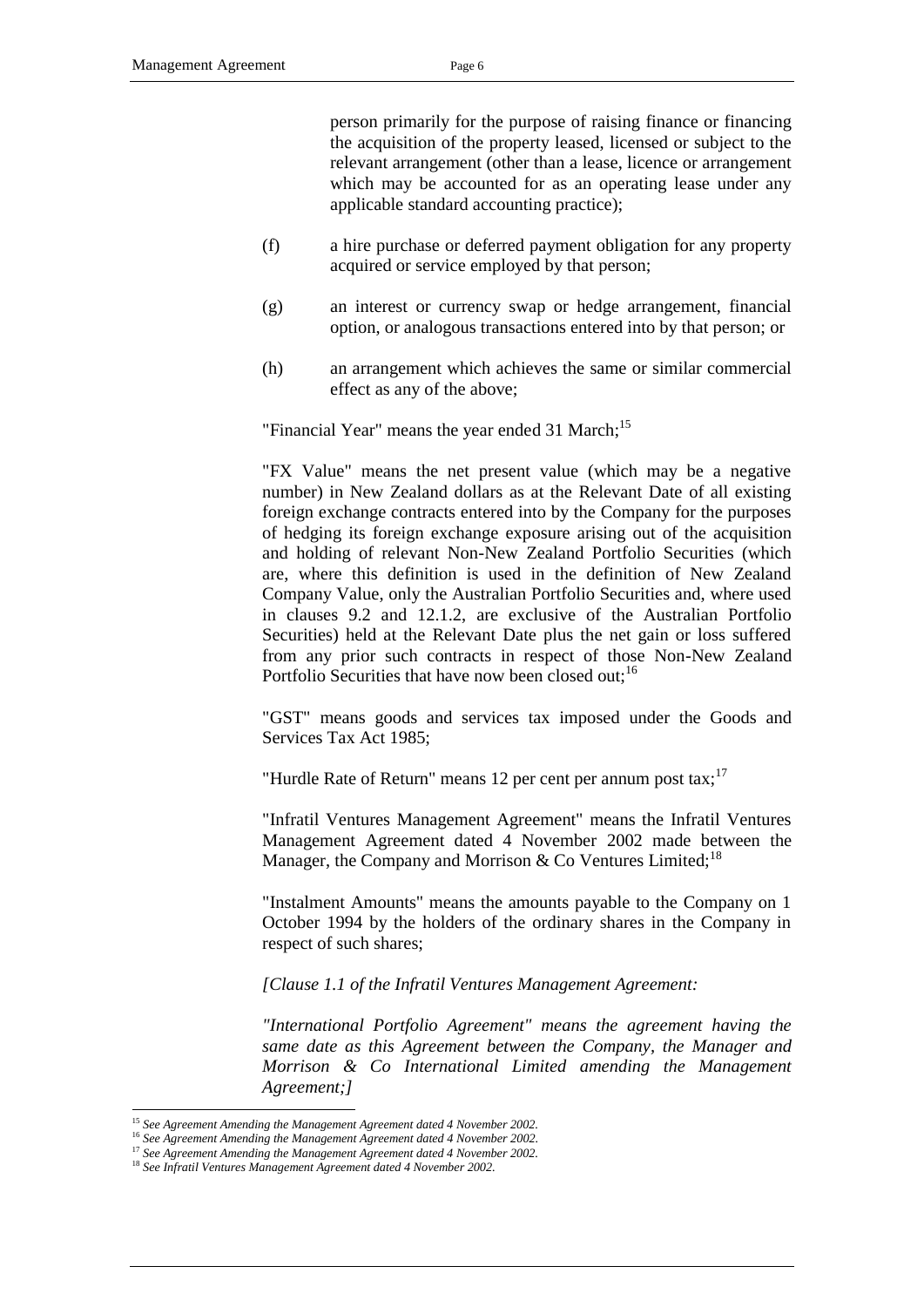"International Portfolio Annual Valuation Assets" means all Non-New Zealand Portfolio Securities held unrealised by the Company as at the relevant 31 March that are issued by a Non-New Zealand Portfolio Entity in which Non-New Zealand Portfolio Securities have been held continuously by the Company since a date before (and including) the third preceding 31 March;<sup>19</sup>

"International Portfolio Commencement Date" means the date of acquisition of the first Non-New Zealand Portfolio Securities; $^{20}$ 

"International Portfolio Fair Market Value" means the International Portfolio Fair Market Value certified by the International Portfolio Independent Valuer under clause 9.3.1 which shall have: (a) deducted from it the International Portfolio Independent Valuer's estimate of any capital gains or income tax (or the like) that will be payable upon a sale or other realisation; (b) added to it the International Portfolio Independent Valuer's estimate of any International Portfolio Tax Benefits that will arise out of the payment of the such capital gains or income tax (or the like) and (c) deducted from it the International Portfolio Independent Valuer's estimate of the likely sale costs, or such notional estimate of the likely sale costs as agreed by the Company and the Manager and advised to the International Portfolio Independent Valuer;<sup>21</sup>

"International Portfolio Incentive Fees" mean the International Portfolio Initial Incentive Fees, the International Portfolio Annual Incentive Fees, the International Portfolio Realised Incentive Fees and the International Portfolio Final Incentive Fees; $^{22}$ 

"International Portfolio Independent Valuer" means an appropriately qualified person who is independent of the Manager and the Company, appointed by the Company after consultation with the Manager to be an independent valuer for the purposes of this Agreement; $^{23}$ 

"International Portfolio Initial Valuation Assets" means all Non-New Zealand Portfolio Securities which are held unrealised by the Company as at the relevant 31 March that are issued by a Non-New Zealand Portfolio Entity in which Non-New Zealand Portfolio Securities have been held continuously by the Company from a date between (and including) the third preceding 1 April and (and including) the second preceding 31 March: $^{24}$ 

"International Portfolio Tax Benefits" means: (a) imputations credits (or the like) that can be passed through to New Zealand resident shareholders of the Company as credits against their New Zealand tax liability; and (b) New Zealand or non-New Zealand tax credits (or the like, including

<sup>19</sup> *See Agreement Amending the Management Agreement dated 4 November 2002.*

<sup>20</sup> *See Agreement Amending the Management Agreement dated 4 November 2002.*

<sup>21</sup> *See Agreement Amending the Management Agreement dated 4 November 2002.*

<sup>22</sup> *See Agreement Amending the Management Agreement dated 4 November 2002.*

<sup>23</sup> *See Agreement Amending the Management Agreement dated 4 November 2002.*

<sup>24</sup> *See Agreement Amending the Management Agreement dated 4 November 2002.*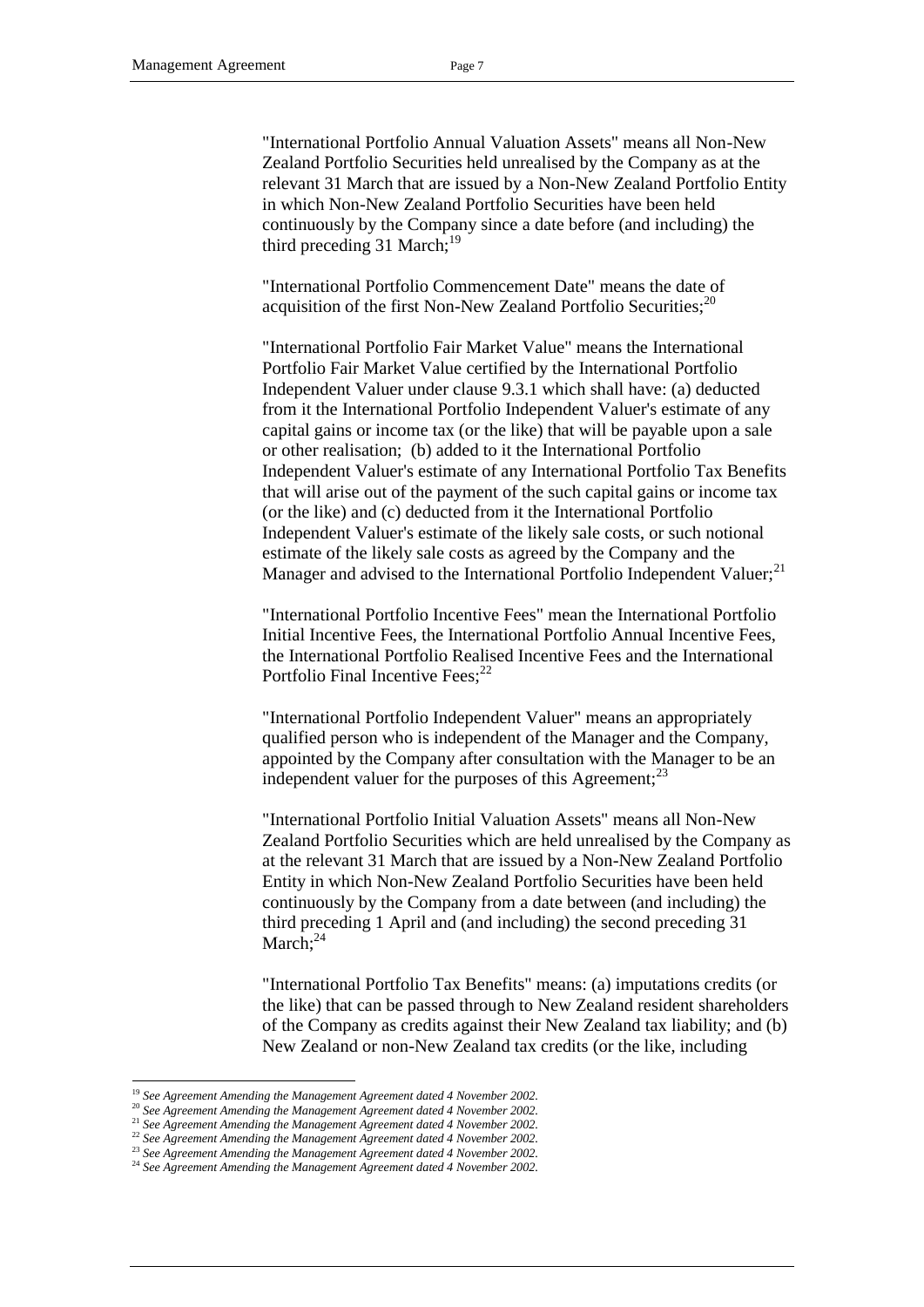withholding taxes that have been deducted, underlying foreign tax credits or credits under any applicable double taxation agreement) that can be used by the Company to reduce its tax liability in New Zealand or elsewhere: $25$ 

"International Portfolio Termination Date" means the earlier of: (a) the date of termination of this Agreement; and (b) the date of completion of the sale of the final Non-New Zealand Portfolio Securities; $^{26}$ 

"International Portfolio Valuation Date" means each of: (a) the International Portfolio Termination Date; (b) 31 March of any year if in the Financial Year ended on that 31 March any Non-New Zealand Portfolio Securities have been sold; and (c) 31 March if as at that date there are any International Portfolio Annual Valuation Assets or International Portfolio Initial Valuation Assets;<sup>27</sup>

*[Clause 1.1 of the Infratil Ventures Management Agreement:*

*"Investment Committee" means the committee referred to in clause 4.4;]*

"Investment Policy" means the investment objectives described in clause 5.1 and in clause 4.1of the Infratil Ventures Management Agreement as restricted by the Investment Restrictions, as amended from time to time in accordance with clause  $5.5$ ;<sup>28</sup>

"Investment Restriction" means a restriction for the time being set out in clause [5.2,](#page-22-0) clause [5.3](#page-23-0) or clause [5.4](#page-26-0) or in clause 4.3 of the Infratil Ventures Management Agreement;<sup>29</sup>

"Investor" means a person who for the time being holds any ordinary shares in the capital of the Company;

*[Clause 1.1 of the Infratil Ventures Management Agreement:*

*"IO Fund" means the venture investment fund established by the Company, Orion New Zealand Limited, NZVIF (IOM) Limited and IO Management Limited pursuant to a Joint Venture Co-Investment Agreement and a Management Agreement both dated 24 October 2002;*

*"IO Fund Capital Commitment" means the Company's share from time to time of the capital commitment upon which the base management fees for the IO Fund are calculated in accordance with Schedule 2 of the Management Agreement referred to in the definition of IO Fund;* 

*"IO Fund Core Portfolio Securities" means Securities issued by investees of the IO Fund and which are managed by the IO Fund Manager under the auspices of the IO Fund;*

<sup>25</sup> *See Agreement Amending the Management Agreement dated 4 November 2002.*

<sup>26</sup> *See Agreement Amending the Management Agreement dated 4 November 2002.*

<sup>27</sup> *See Agreement Amending the Management Agreement dated 4 November 2002.*

<sup>28</sup> *See Infratil Ventures Management Agreement dated 4 November 2002.*

<sup>29</sup> *See Infratil Ventures Management Agreement dated 4 November 2002.*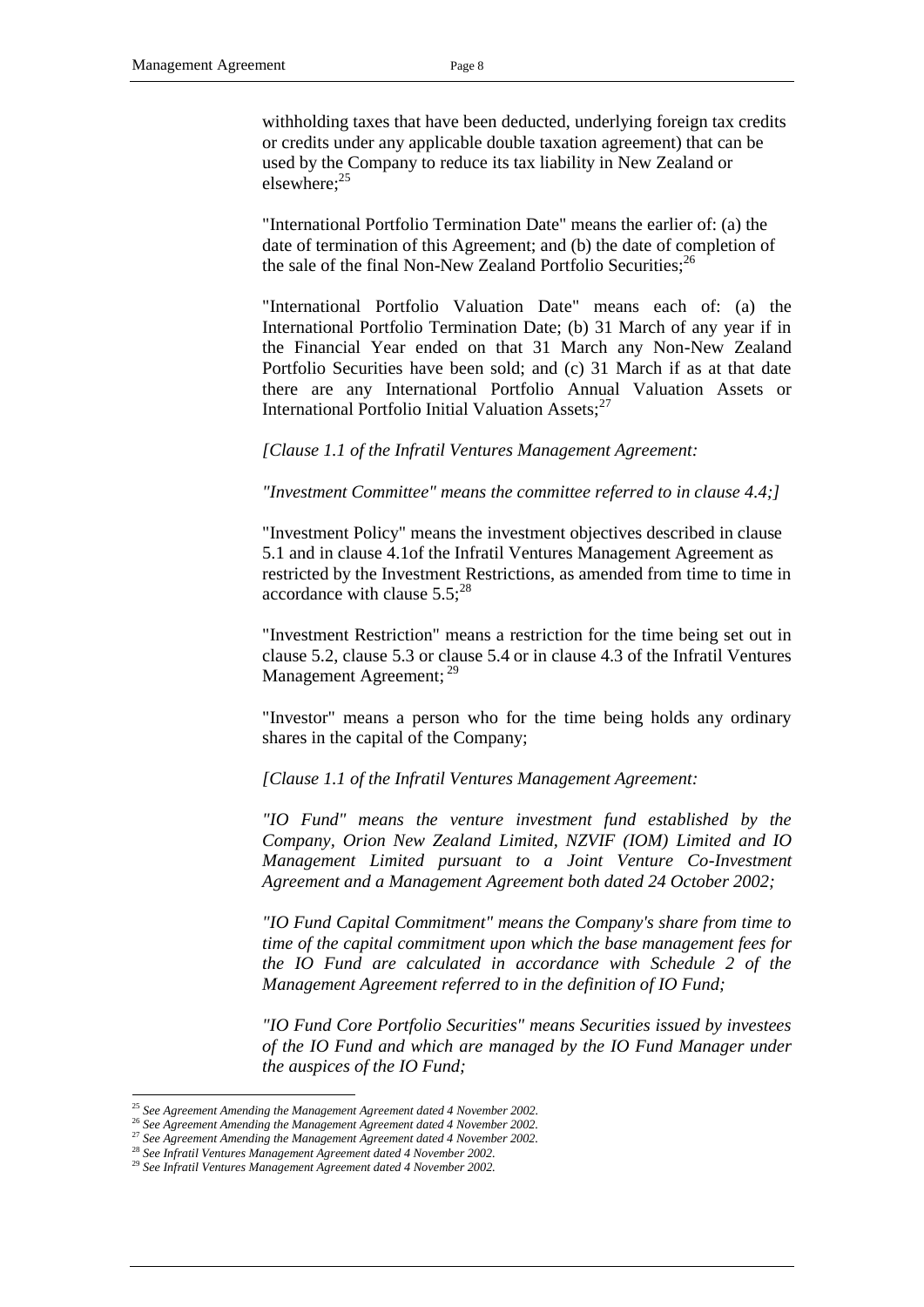*"IO Fund Follow On Portfolio Securities" means Securities issued by investees of the IO Fund subsequent to the issue of IO Fund Core Portfolio Securities which are not eligible for investment under the auspices of the IO Fund;*

*"IO Fund Manager" means IO Management Limited, being a company jointly owned by Orion New Zealand Limited and HRL Morrison & Co Limited, or, as the case may be, any replacement manager of the IO Fund;*

*"IO Fund Portfolio Securities" means the IO Fund Core Portfolio Securities and the IO Fund Follow On Portfolio Securities;*

*"Management Agreement" means the management agreement (as amended by Deeds of Amendment dated 11 May 1995, 19 December 1995 and 23 October 2001 and the International Portfolio Agreement) dated 11 February 1994 made between the Company and the Manager;]*

"New Zealand Company Value" means on each Relevant Date the value derived by the application of the formula:

 $NZCV = MP + BVD - UFS - IA + FX Value$ 

Where:

-

NZCV = New Zealand Company Value

MP = The weighted average market price of the Company's Securities on the Exchange over the five Trading Days ending on (and including) the Relevant Date, as calculated by the Manager

BVD = The book value of the total debt of the Company less the book value of any Non-New Zealand Portfolio Entities' Debt (but not deducting any Australian Portfolio Entities' Debt) included in the book value of the total debt of the Company

UFS = Unallocated Funds plus the market value of any Securities in which Unallocated Funds have been invested pursuant to clause 5.4

 $IA = The Cost Value of the Non-New Zealand Portfolio Securities that$ are not Australian Portfolio Securities

provided that if at anytime UFS is greater than BVD then NZCV shall be  $MP - IA + FX Value;$ <sup>30</sup>

*[Clause 6.1 of the Infratil Ventures Management Agreement:*

<sup>30</sup> *See Deed of Amendment dated 23 October 2001 (refer to definition of "Company Value") and Agreement Amending the Management Agreement dated 4 November 2002.*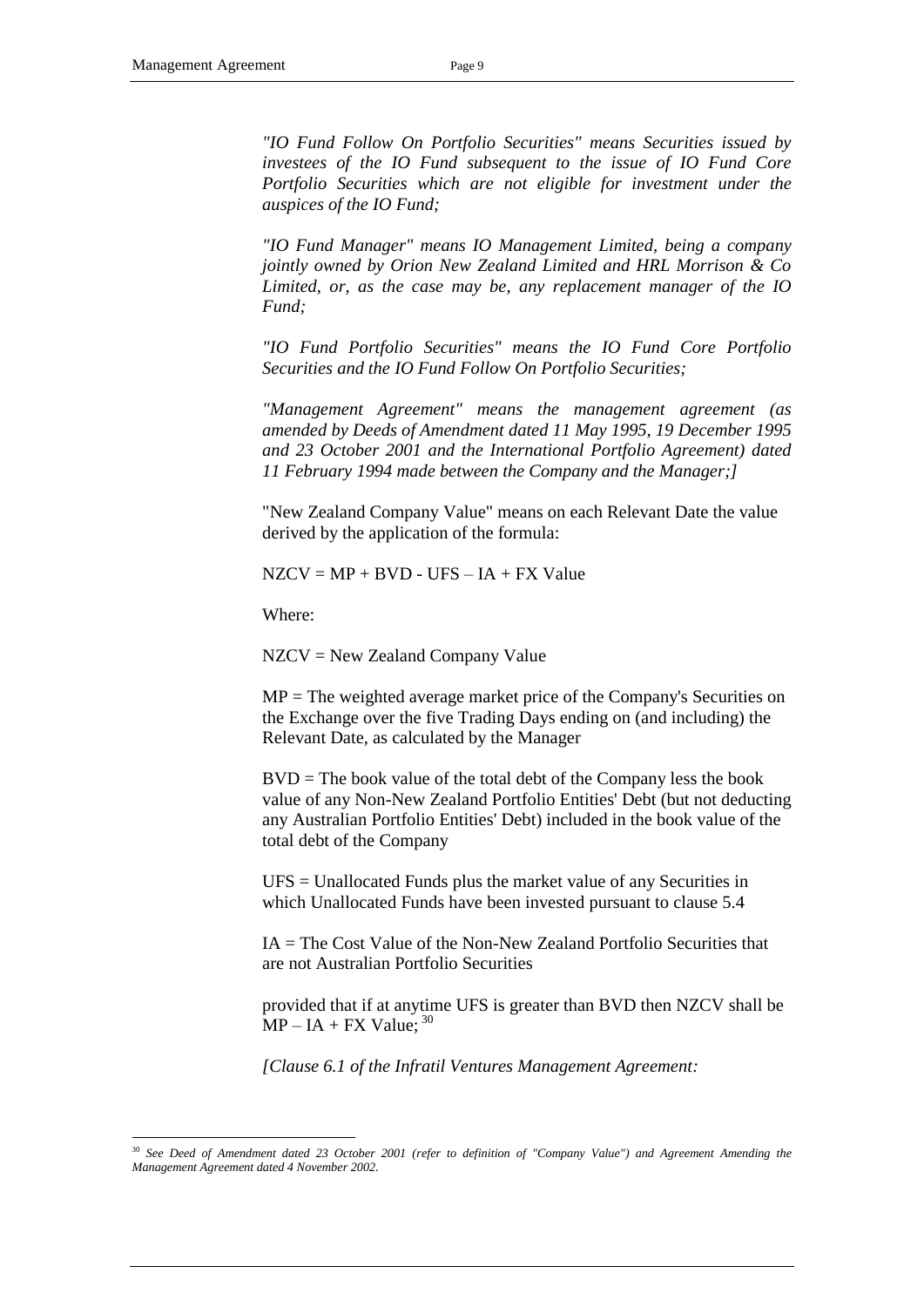*Reduction of New Zealand Portfolio Management Fee: From (and including) the VCF Effective Date to (but excluding) the VCF Termination Date, for the purposes of calculating the management fee payable under clauses 9 or 12 of the Management Agreement, the New Zealand Company Value shall be reduced by the aggregate of: (a) the IO Fund Capital Commitment; and (b) the VCF Commitment all at the relevant time.]*

"New Zealand Portfolio Entity" means a Portfolio Entity that has a majority of its assets domiciled in New Zealand and, notwithstanding the foregoing, includes each member of the Glasgow Prestwick Holdings Limited group of companies; $31$ 

"New Zealand Portfolio Security" means any Portfolio Security issued by a New Zealand Portfolio Entity;<sup>3</sup>

"Non-Defaulting Party" has the meaning given to it in clause [11.4;](#page-48-0)

"Non-New Zealand Portfolio Entities' Debt" means the book value of the total debt of the wholly owned Non-New Zealand Portfolio Entities;<sup>33</sup>

"Non-New Zealand Portfolio Entity" means any Portfolio Entity that is neither a New Zealand Portfolio Entity nor a VCF Portfolio Entity;<sup>34</sup>

"Non-New Zealand Portfolio Security" means any Portfolio Security that is not a New Zealand Portfolio Security;  $35$ 

"Participatory Security" means any Security other than an Equity Security or a Debt Security;

"Portfolio" means the property of the Company, or any of its wholly owned subsidiaries, which is from time to time under the management of the Manager pursuant to the terms of this Agreement and includes without limitation the Portfolio Securities and the Unallocated Funds;

"Portfolio Entity" means the issuer of a Portfolio Security and in the case of a Financial Derivative includes the issuer of the Financial Derivative and of any underlying security, investment product, index, right or service;

"Portfolio Security" means any Equity Security or Debt Security or Participatory Security or Financial Derivative acquired, or proposed to be acquired, by the Company in connection with its investment activities pursuant to clause 5.1 and any VCF Portfolio Security;<sup>36</sup>

<sup>31</sup> *See Agreement Amending the Management Agreement dated 4 November 2002.*

<sup>&</sup>lt;sup>32</sup> See Agreement Amending the Management Agreement dated 4 November 2002.

<sup>33</sup> *See Agreement Amending the Management Agreement dated 4 November 2002.*

<sup>34</sup> *See Agreement Amending the Management Agreement dated 4 November 2002.*

<sup>35</sup> *See Agreement Amending the Management Agreement dated 4 November 2002.*

<sup>36</sup> *See Infratil Ventures Management Agreement dated 4 November 2002.*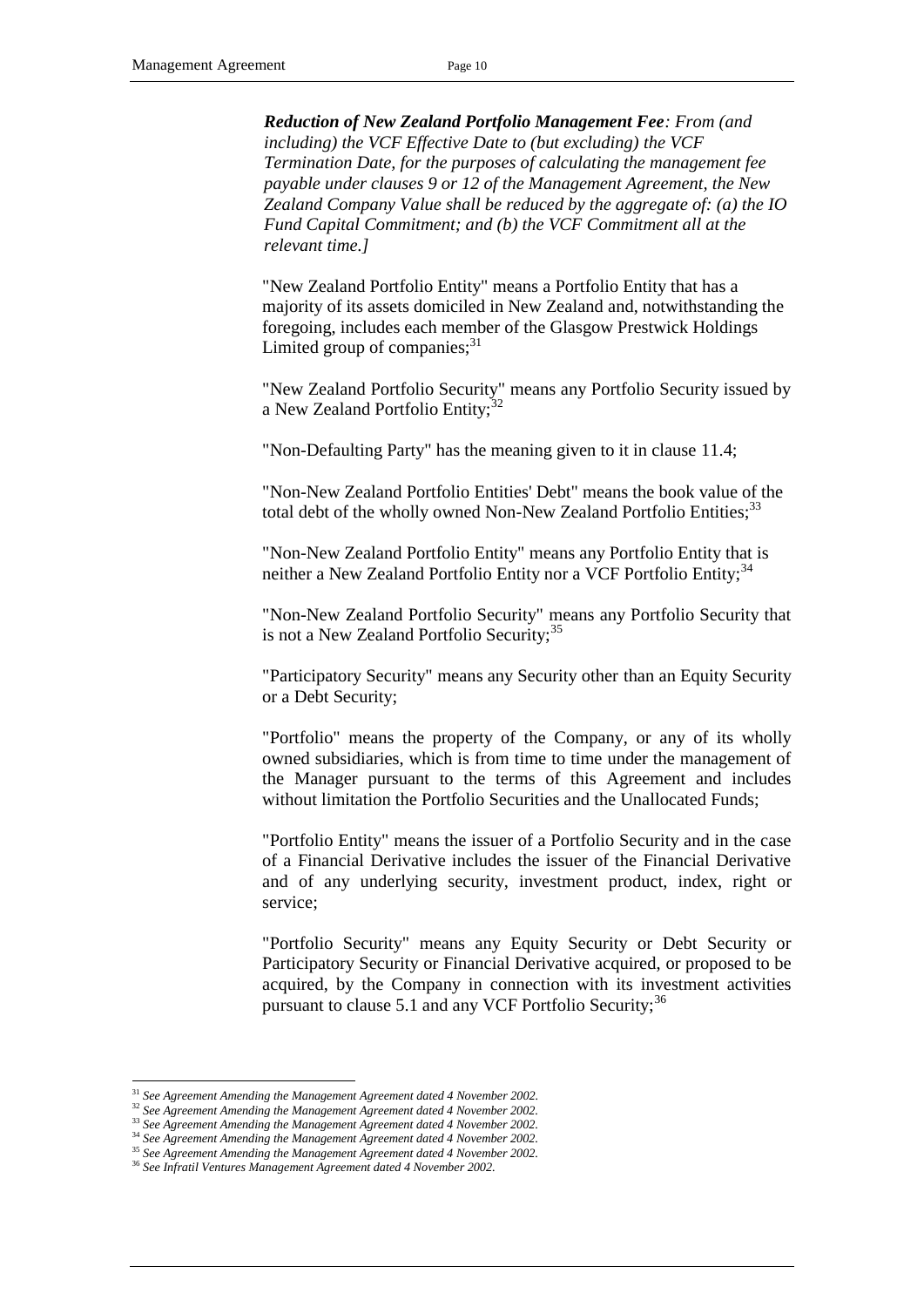"Registered Bank" means a registered bank as defined in section 2 of the Reserve Bank of New Zealand Act 1989;

"Relevant Date" means:

- (a) the last day of each calendar month in each year; and
- (b) if clause 12.1.2 applies; the day on which the Agreement terminates,

and if that day is not a Trading Day, the immediately preceding Trading Day; $37$ 

"Securities Act" means the Securities Act 1978;

"Security" means any interest or right to participate in any capital, asset, earnings, royalties, or other property of any person; and includes:

- (a) any interest in or right to be paid money that is, or is to be, deposited with, lent to, or otherwise owing by, any person (whether or not the interest or right is secured by a charge over any property);
- (b) any Financial Derivative; and
- (c) any renewal or variation of the terms or conditions of an existing Security;

"Strategic Investment" means any parcel of Portfolio Securities of the same kind or class issued by a particular Portfolio Entity where the parcel of Portfolio Securities was acquired for long term income yield and/or capital growth and not for the purposes of trading;  $38$ 

"Term" means the term of this Agreement as provided in clause [11.1;](#page-47-0)

"Trading Day" means a day on which the Exchange is open for trading and on which trades in the Company's Securities are reported;

"Total Assets" means the total aggregate of the shareholders' funds of the Company including retained earnings and revaluations, plus borrowings and other liabilities;

"Unallocated Funds" means any cash held by the Company from time to time; and

"Underwriting Date" means the date upon which the underwriters of the offer to the public of shares and options by the Company are required to apply for the allotment of shares and options pursuant to the underwriting agreement between the underwriters and the Company.

<sup>-</sup><sup>37</sup> *See Deed of Amendment dated 23 October 2001 and Agreement Amending the Management Agreement dated 4 November 2002.* <sup>38</sup> *See Deed Amending Management Agreement dated 11 May 1995.*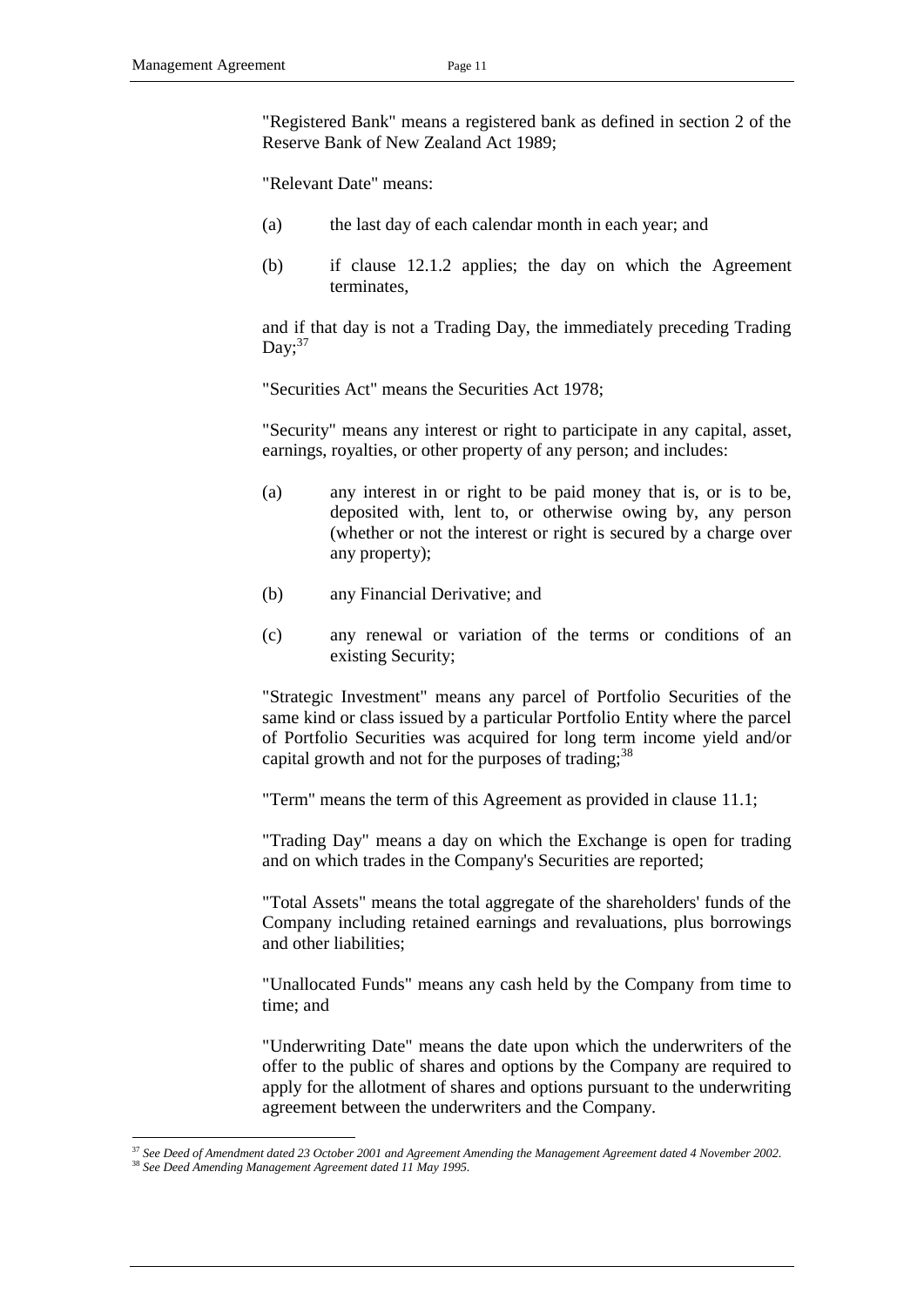*[Clause 1.1 of the Infratil Ventures Management Agreement:*

*"Undrawn VCF Commitment" means the amount which the Company may be obliged to advance or pay to, or in respect of, a VCF Portfolio Entity due to an existing contractual commitment (by way of uncalled capital, guarantees, underwriting commitment or otherwise);*

*"Utility Portfolio" means the Portfolio, excluding VCF Portfolio Securities and Non-New Zealand Portfolio Securities, managed by the Manager pursuant to the Management Agreement;*

*"VCF Commitment" means the sum of:*

- *(a) the aggregate Cost Value of all VCF Portfolio Securities currently held by the Company;*
- *(b) the aggregate of all Undrawn VCF Commitments in respect of VCF Portfolio Securities currently held by the Company;*
- *(c) the aggregate of all VCF Distributions received in respect of VCF Portfolio Securities currently held by the Company (other than those transferred from the Venture Capital Portfolio into the Utility Portfolio pursuant to clause 5.3.2);*
- *(d) the aggregate of the net sale or other proceeds of realisation of VCF Portfolio Securities (other than those transferred from the Venture Capital Portfolio into the Utility Portfolio pursuant to clause 5.3.2); and*
- *(e) the aggregate of all VCF Portfolio Entities' Debt of those VCF Portfolio Entities currently held by the Company;*

*"VCF Distributions" means means all dividends and other distributions (including interest) received by the Company in respect of VCF Portfolio Securities before the deduction of any tax in respect thereof;*

*"VCF Effective Date" means 1 February 2002;*

*"VCF Fair Market Value" means the fair market value calculated before payment of any capital gains or income taxes (or the like);*

*"VCF Incentive Fee Period" means the period beginning on the VCF Effective Date and ending on the first occurring VCF Review Date and, thereafter, the period between each VCF Review Date and, finally, the period between the last VCF Review Date and the VCF Termination Date;*

*"VCF Independent Valuer" means an appropriately qualified person who is independent of the Manager and the Company, appointed by the Company after consultation with the Manager to be an independent valuer for the purposes of this Agreement;*

*"VCF Maximum" means \$15,000,000 until 30 June 2005 and thereafter the amount determined by the Company pursuant to clause 5.3;*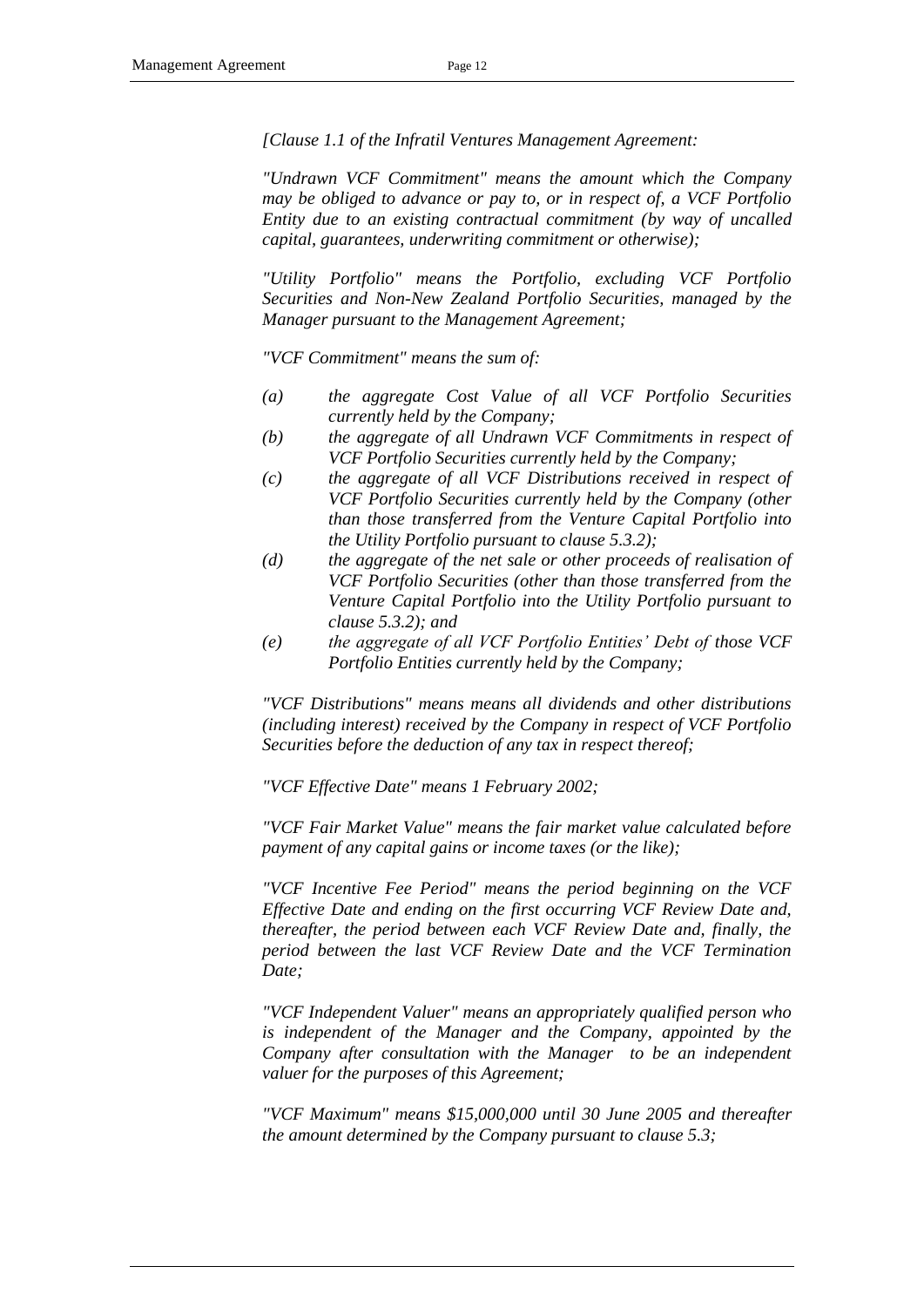*"VCF Portfolio Entities' Debt" means the book value of the total debt of wholly-owned VCF Portfolio Entities;*

*"VCF Portfolio Entity" means the issuer of a VCF Portfolio Security;* 

*"VCF Portfolio Security" means any Equity Security or Debt Security or Participatory Security or Financial Derivative acquired, or proposed to be acquired, by the Company in connection with its investment activities pursuant to clause 4.1 including all IO Fund Follow On Portfolio Securities but excluding all IO Fund Core Portfolio Securities and VCF Portfolio Securities transferred out of the Venture Capital Portfolio into the Utility Portfolio pursuant to clause 5.6;*

*"VCF Review Date" means 30 June 2005 and each second anniversary thereof;*

*"VCF Tax Benefits" means: (a) imputations credits (or the like) that can be passed through to New Zealand resident shareholders of the Company as credits against their New Zealand tax liability; and (b) New Zealand or non-New Zealand tax credits (or the like, including withholding taxes that have been deducted, underlying foreign tax credits or credits under any applicable double taxation agreement) that can be used by the Company to reduce its tax liability in New Zealand or elsewhere;*

*"VCF Termination Date" means the date upon which this Agreement terminates in accordance with clause 8.3.3 or 8.4;*

*"Venture Capital Businesses" shall have the meaning given in clause 4.2; and* 

*"Venture Capital Portfolio" means that part of the Portfolio comprising the VCF Portfolio Securities.]*

1.2 **Construction of Certain References:** In this Agreement, unless the context otherwise requires, any reference to:

> "equity share capital", or to a "subsidiary" or a "holding company" are references to equity share capital, subsidiary and holding company within the meaning of section 158 of the Companies Act 1955;

"month" is a reference to a calendar month;

"person" includes a reference to an association of persons, an individual natural person, company, body corporate, body politic, firm, joint venture, association (whether incorporated or unincorporated), trust, or governmental or regulatory agency or authority, whether or not having separate legal personality;

"Recital" or "clause" is a reference to a recital or clause of this Agreement;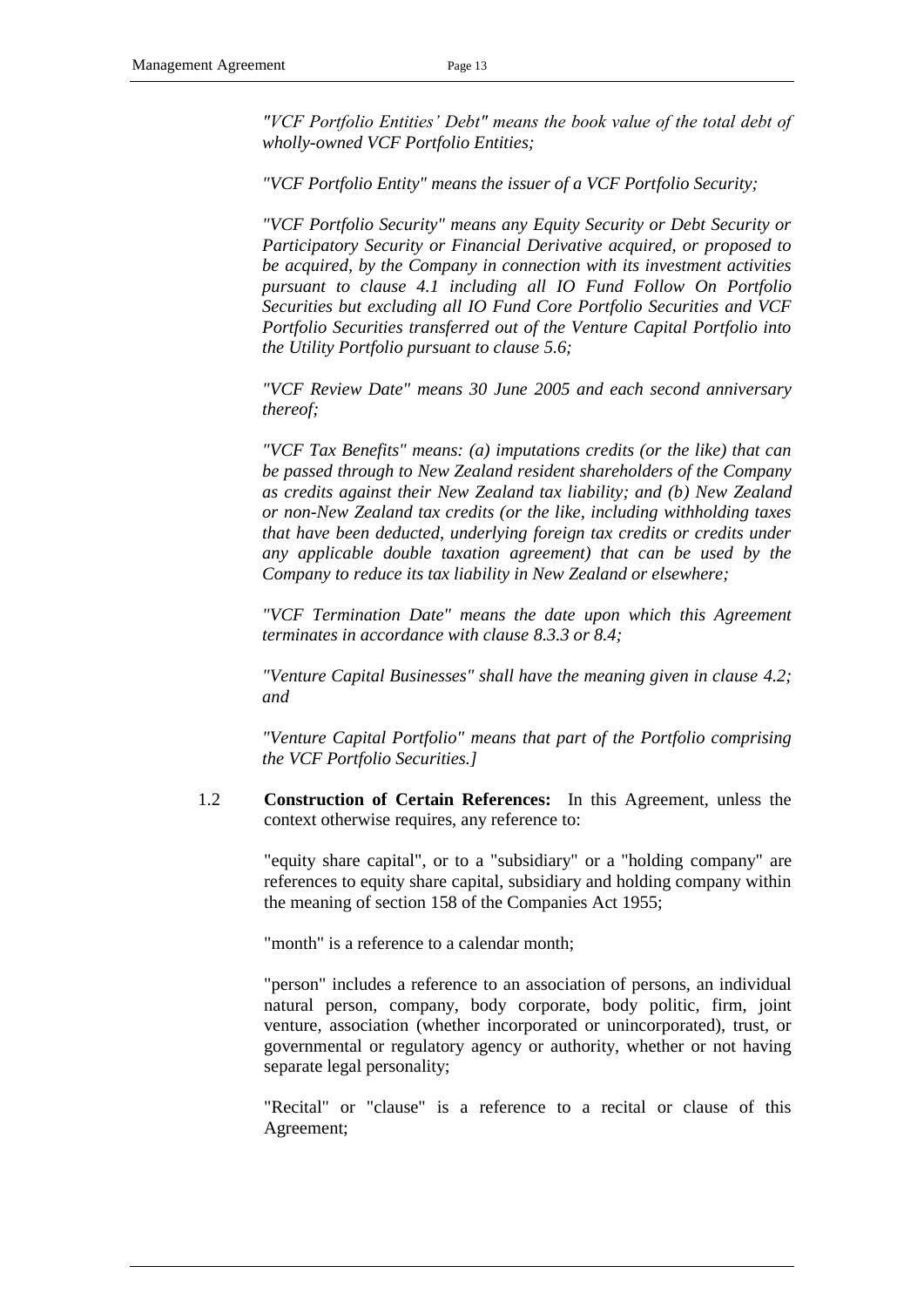"related company" is a reference to related company within the meaning of section 2(5) of the Companies Act 1955;

"retained earnings" includes a reference to a positive figure or if the Company has incurred a loss of capital, a negative figure; and

"year" is a reference to a calendar year.

- 1.3 **Recitals and Descriptions:** Recitals and descriptions of the parties forms part of this Agreement.
- 1.4 **Statutes:** Reference to a statute, or statutory provision, or order or regulation made under it includes that statute, provision, order or regulation as amended, modified, re-enacted or replaced from time to time (whether before or after the date of this Agreement) and to any previous statute, statutory provision, order or regulation amended, modified, re-enacted or replaced by that statute, provision, order or regulation.
- 1.5 **Parties:** Reference to a party to this Agreement, or any other document or arrangement, includes that party's executors, administrators, substitutes (including, but not limited to, persons taking by novation), successors and permitted assigns.
- 1.6 **General References:** A reference to a gender includes each other gender; the singular includes the plural and vice versa.
- 1.7 **Headings:** Headings and the index shall be ignored in constituting this Agreement.
- 1.8 **Subsidiaries:** Where the Company has any subsidiaries incorporated as described in clause [6.3,](#page-28-0) the Manager's obligations under this Agreement shall be construed (where the context admits) as covenants in favour or respect of, or including, the Company and each subsidiary.
- 1.9 **Related Entities:** An entity is related to another entity if:
	- (a) the other entity controls that entity;
	- (b) the entity controls that other entity;
	- (c) the business of both entities have been so carried on so that the separate business of each entity, or a substantial part thereof, is not readily identifiable; or
	- (d) there is another entity to which both entities are related.

For the purposes of this subclause, "control" means in relation to control of one person by another, that other person (whether directly or indirectly and whether by ownership of share capital, the possession of voting power, contract or otherwise) has the power to appoint and/or remove the majority of the governing body of that person or otherwise controls or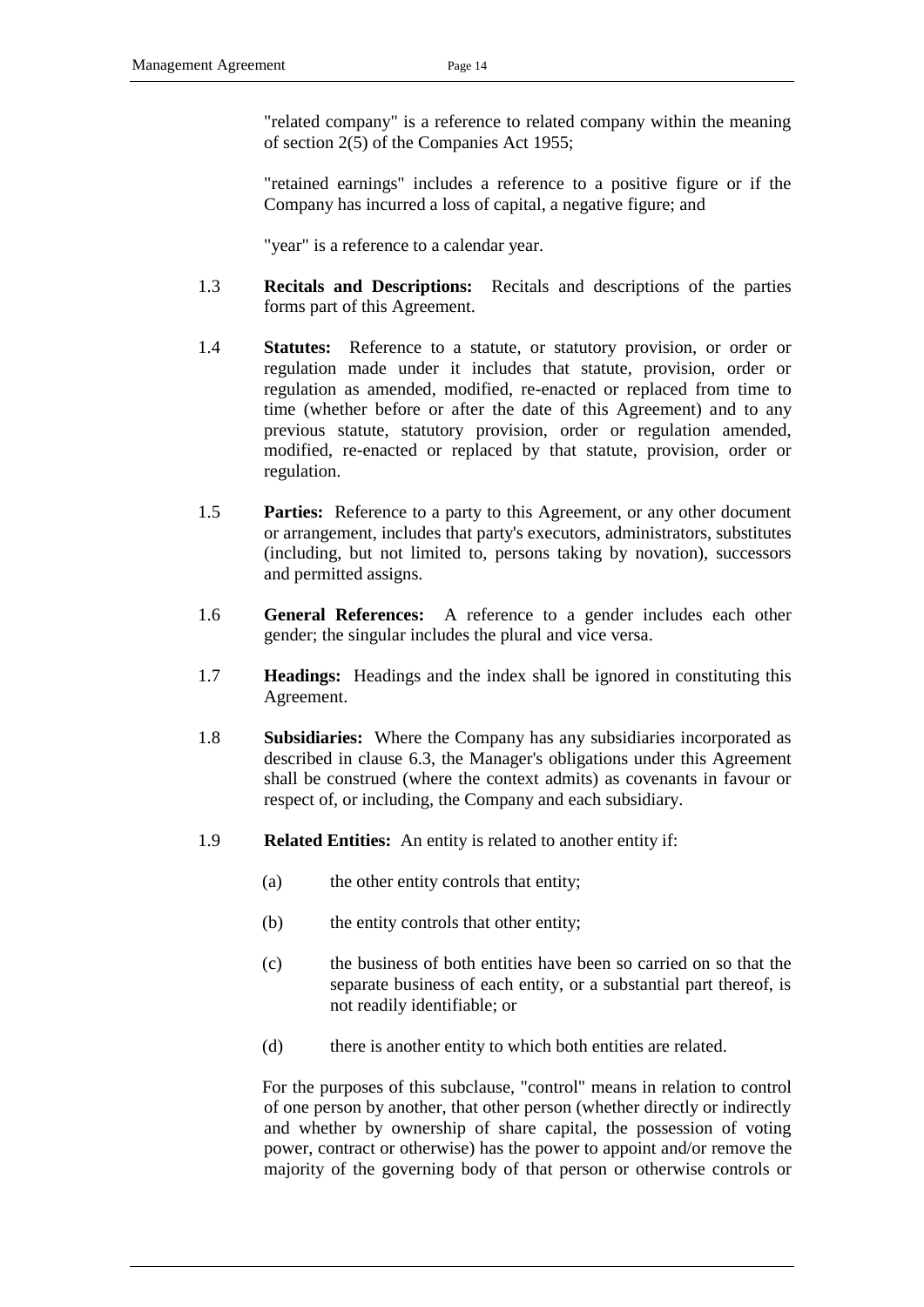has the power to control the affairs and policies of that person or is in a position to derive the whole or a substantial part of the benefit of the existence or activities of that person.

1.10 **Terms Defined in Clauses:** Terms defined in other clauses of this Agreement have that defined meaning in the whole of this Agreement unless the context otherwise requires.<sup>39</sup>

#### <span id="page-18-0"></span>**2. CONDITION**

- 2.1 **Agreement Conditional:** Except for this clause this Agreement shall not become binding unless and until the Manager receives written notice from the Company that the Company has received and accepted applications for subscription to a minimum of 25,000,000 ordinary shares of \$0.20 each in the capital of the Company.
- 2.2 **Notice of Acceptances:** The Company shall give written notice to the Manager within 5 Business Days of the Underwriting Date of the number of ordinary shares for which it has received and accepted applications for subscription.

#### **3. APPOINTMENT OF MANAGER**

- 3.1 **Appointment:** The Company appoints the Manager and the Manager accepts appointment as the sole and exclusive investment manager of the Company, and also to provide other administrative services, on the terms and conditions contained in this Agreement.
- 3.2 **Exclusive Appointment:** During the Term the Company shall not appoint any other person to provide any of the services to be provided by the Manager under this Agreement without the prior written consent of the Manager, which consent shall not be unreasonably withheld in relation to any appointment in respect of administrative services.
- 3.3 **Agent:** In the performance of this Agreement the Manager acts solely as agent for the Company provided that nothing in this Agreement shall authorise the Manager to act as agent of the Company in excess of the authorities and powers conferred on the Manager pursuant to this Agreement.
- 3.4 **Restrictions on Manager:** During the continuance of this Agreement the Manager shall:
	- 3.4.1 **Business to be Management of Investments:** except with the agreement of the Board, confine its business to the duties and responsibilities it has agreed to carry out for the Company under this Agreement;
	- 3.4.2 **Procedures and Standards:** have and maintain procedures and standards, and terms and conditions of employment which

<span id="page-18-1"></span><sup>39</sup> *See Agreement Amending the Management Agreement dated 4 November 2002.*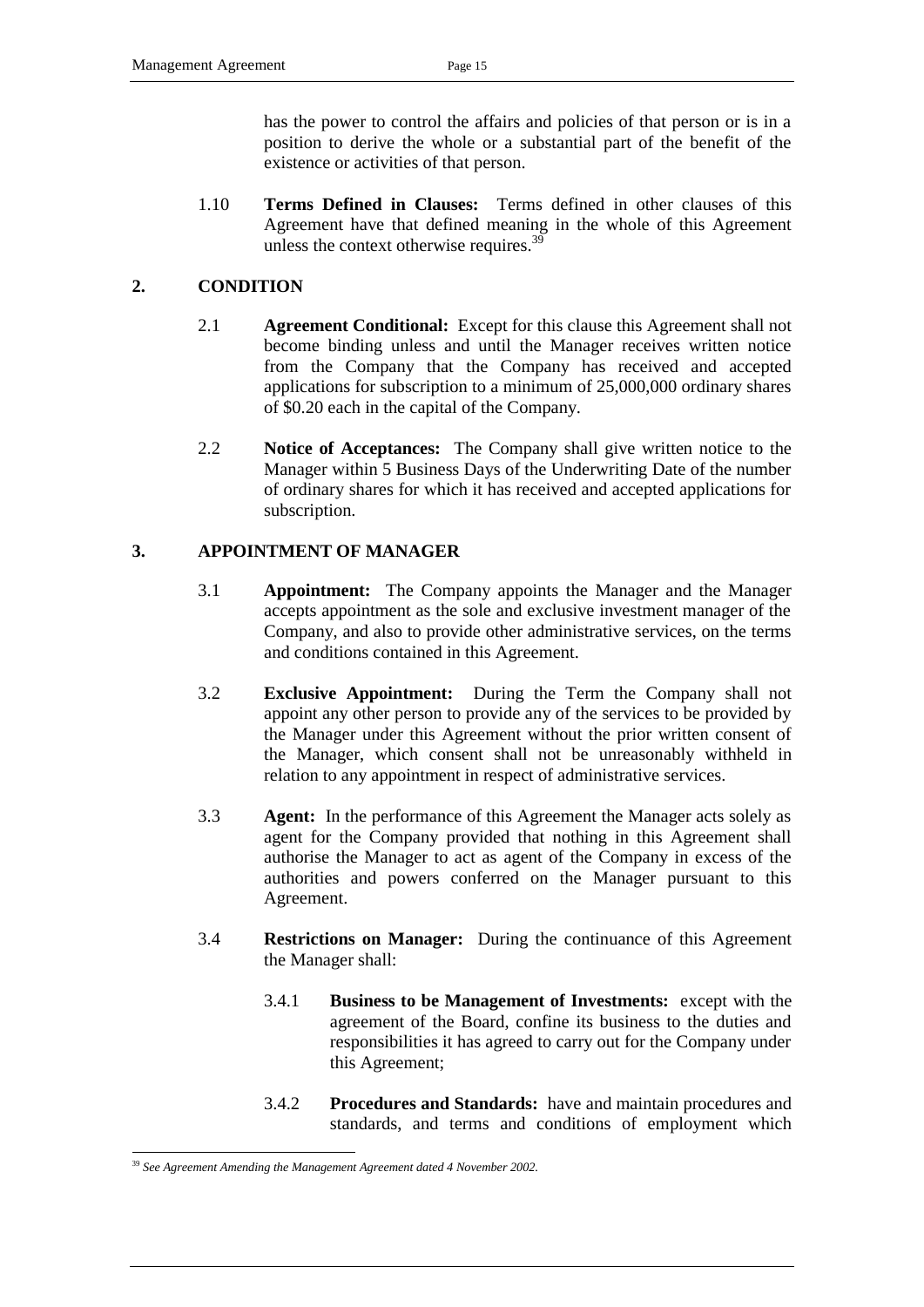require its officers and employees to conduct themselves in accordance with all applicable laws and regulations and to refrain from any conduct which contravenes any applicable laws (including without limitation laws relating to insider trading or similar practices), and to refrain from any actions which give rise to any conflicts of interest;

- <span id="page-19-1"></span>3.4.3 **Compliance with Procedures and Standards:** ensure that each employee and officer of the Manager complies with the procedures and standards, and terms and conditions required under subclause [3.4.2](#page-18-1) and otherwise acts in a manner consistent with the duties and obligations of the Manager under this Agreement; and
- <span id="page-19-2"></span>3.4.4 **Sub-Contracting:** subject to subclause [3.5,](#page-19-0) be entitled to enter into subcontracts with any Approved Person for the provision of any services required to be performed by the Manager under this Agreement and the provisions of subclauses [3.4.2](#page-18-1) and [3.4.3](#page-19-1) shall apply mutatis mutandis to any Approved Person (and to the employees of any Approved Person and, where the Approved Person is a Company, to its officers) who enters into any such subcontract and provided that no such subcontract shall relieve the Manager from responsibility for performing its duties and obligations under this Agreement, and provided further that where this Agreement restricts or limits the Manager or any Connected Person of the Manager in any way, or imposes duties on the Manager, those constraints or duties shall apply equally to any such Approved Person.
- <span id="page-19-0"></span>3.5 **Approved Person to Agree:** The terms of any subcontract entered into under subclause [3.4.4](#page-19-2) shall impose on the Approved Persons, their employees and officers, an obligation not to act or fail to act in any manner inconsistent with the obligations of the Manager under this Agreement.

*[[Clause 4 of the Agreement Amending the Management Agreement dated 4 November 2002:*

- *4.1 Appointment: The Manager appoints the International Portfolio Manager as its sub-contractor to provide the services required to be performed by it under the Management Agreement in respect of the identification of, investment in, and management of, the Non-New Zealand Portfolio Securities and the International Portfolio Manager accept this appointment. The Company consents to the appointment.*
- *4.2 Agreement: The International Portfolio Manager agrees that the Management Agreement as amended by this Agreement is binding upon it in so far as it relates to Non-New Zealand Portfolio Securities as if it were the Manager and unless the context otherwise requires all references in both agreements to the Manager shall be deemed to include the International Portfolio Manager.*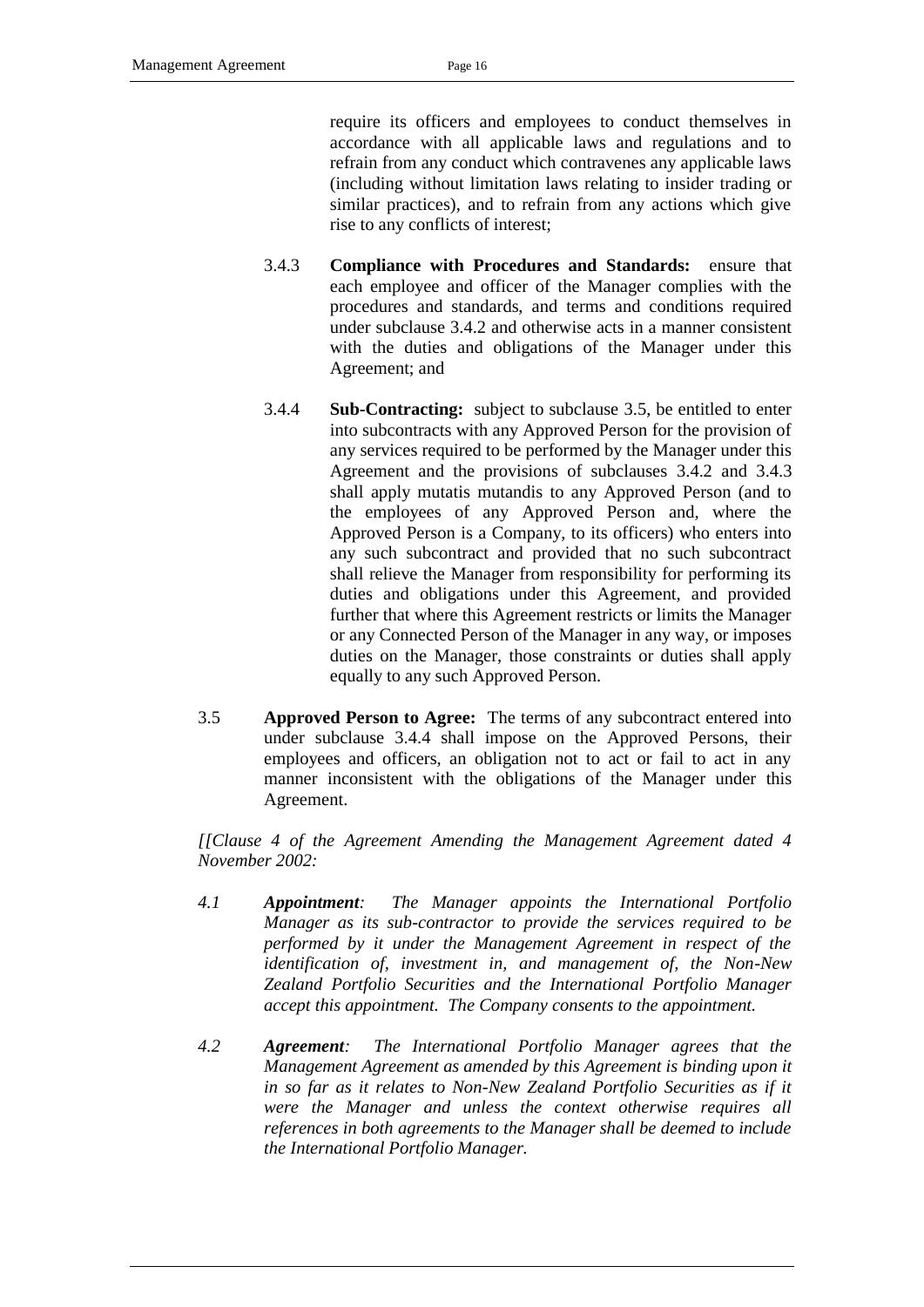*4.3 No Effect: This clause shall not affect the obligations of the Manager under this Agreement and the Management Agreement, and all acts and omissions of the International Portfolio Manager shall be deemed to be the acts and omissions of the Manager for the purposes of this Agreement and the Management Agreement.]]*

*[Clause 7 of the Infratil Ventures Management Agreement:*

- *7.1 Appointment: The Manager appoints the Venture Portfolio Manager as its sub-contractor to provide the services required to be performed by it under the Management Agreement in respect of the identification of, from the investment in, and management of, the VCF Portfolio Securities and the Venture Portfolio Manager accept this appointment. The Company consents to the appointment.*
- *7.2 Agreement: The Venture Portfolio Manager agrees that the Management Agreement as amended by this Agreement is binding upon it in so far as it relates to VCF Portfolio Securities as if it were the Manager and unless the context otherwise requires all references in both agreements to the Manager shall be deemed to include the Venture Portfolio Manager.*
- *7.3 No Effect: This clause shall not affect the obligations of the Manager under this Agreement and the Management Agreement, and all acts and omissions of the Venture Portfolio Manager shall be deemed to be the acts and omissions of the Manager for the purposes of this Agreement and the Management Agreement.]*

## **4. DUTIES OF MANAGER**

- 4.1 **Duties:** The Manager shall:
	- 4.1.1 **Investment:** invest the Portfolio and provide the investment management services described in clauses [5](#page-21-0) and [6;](#page-27-0) and
	- 4.1.2 **Administration:** provide the administrative and general services described in clause [7.](#page-29-0)
- 4.2 **Act Bona Fide:** The Manager must at all times:
	- 4.2.1 **Interests of Company:** act bona fide in the best interests of the Company in a proper, efficient and businesslike manner;
	- 4.2.2 **Best Efforts:** use its best efforts and judgment and exercise due care in exercising the rights, powers and authorities granted to it, and in performing its obligations, under this Agreement;
	- 4.2.3 **Investment Policy:** act in accordance with the Investment Policy;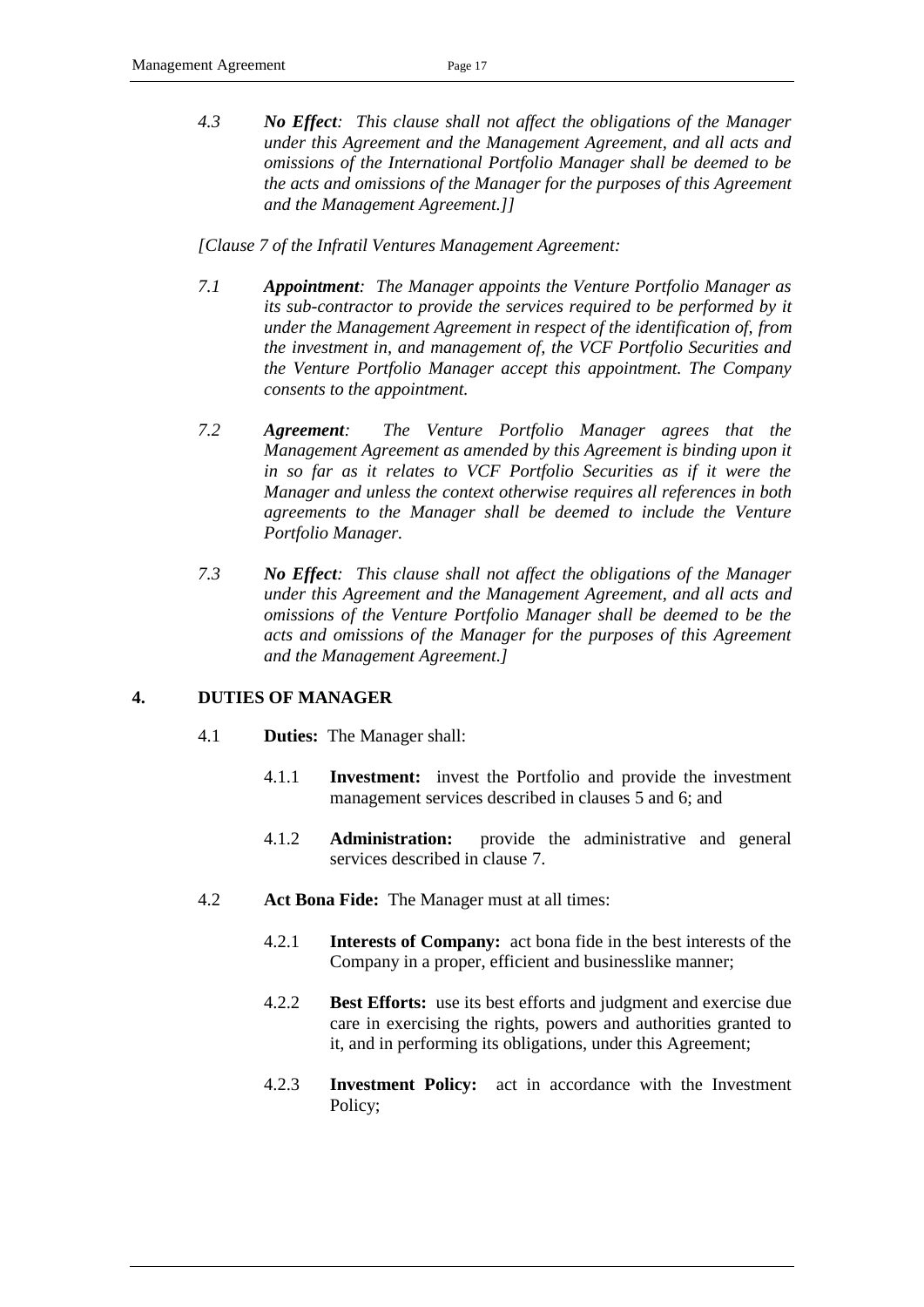## 4.2.4 **Regulatory Requirements:** act in accordance with:

- (a) any regulatory provisions which apply to the Manager or the Company; and
- (b) any rules or requirements of any self-regulatory organisation to which the Manager or any Approved Person who has entered into a subcontract with the Manager in accordance with clause [3.4.4](#page-19-2) is affiliated;
- 4.2.5 **Legal Requirements:** comply with all applicable legal requirements;
- 4.2.6 **Listing Requirements:** act in a manner so as to ensure that at all times the Company complies with the listing requirements of the Exchange, subject to any waivers granted by the Exchange in relation to the Company; and
- 4.2.7 **Board's Requirements:** act in accordance with the requirements of the Board, being requirements which are not inconsistent with the provisions of this Agreement, and as advised from time to time under this Agreement.

## <span id="page-21-0"></span>**5. INVESTMENT POLICY**

- 5.1 **Investment Objectives:**<sup>40</sup> The Manager shall identify and invest the Portfolio in Securities which are suitable for investment by the Company having regard to the following objectives:
	- 5.1.2 **New Zealand Utilities Objective**: The Company shall invest in Securities issued by New Zealand entities which are characterised by providing utility or infrastructure services in New Zealand; and
	- 5.1.3 **International Utilities Objective:** The Company shall also invest in Securities issued by non-New Zealand entities, which are characterised by providing utility or infrastructure services outside New Zealand; and

in accordance with the restrictions set out in the Constitution (of which the Manager acknowledges it is fully aware).

*[Clauses 4.1 and 4.2 of the Infratil Ventures Management Agreement:*

4.1 *Investment Policy: In addition to the investment objectives described in clause 5.1 of the Management Agreement, the Manager may identify and invest a proportion of the Portfolio in Securities issued by Venture Capital Businesses in accordance with this Agreement and the Constitution.*

<sup>-</sup><sup>40</sup> *See Agreement Amending the Management Agreement dated 4 November 2002.*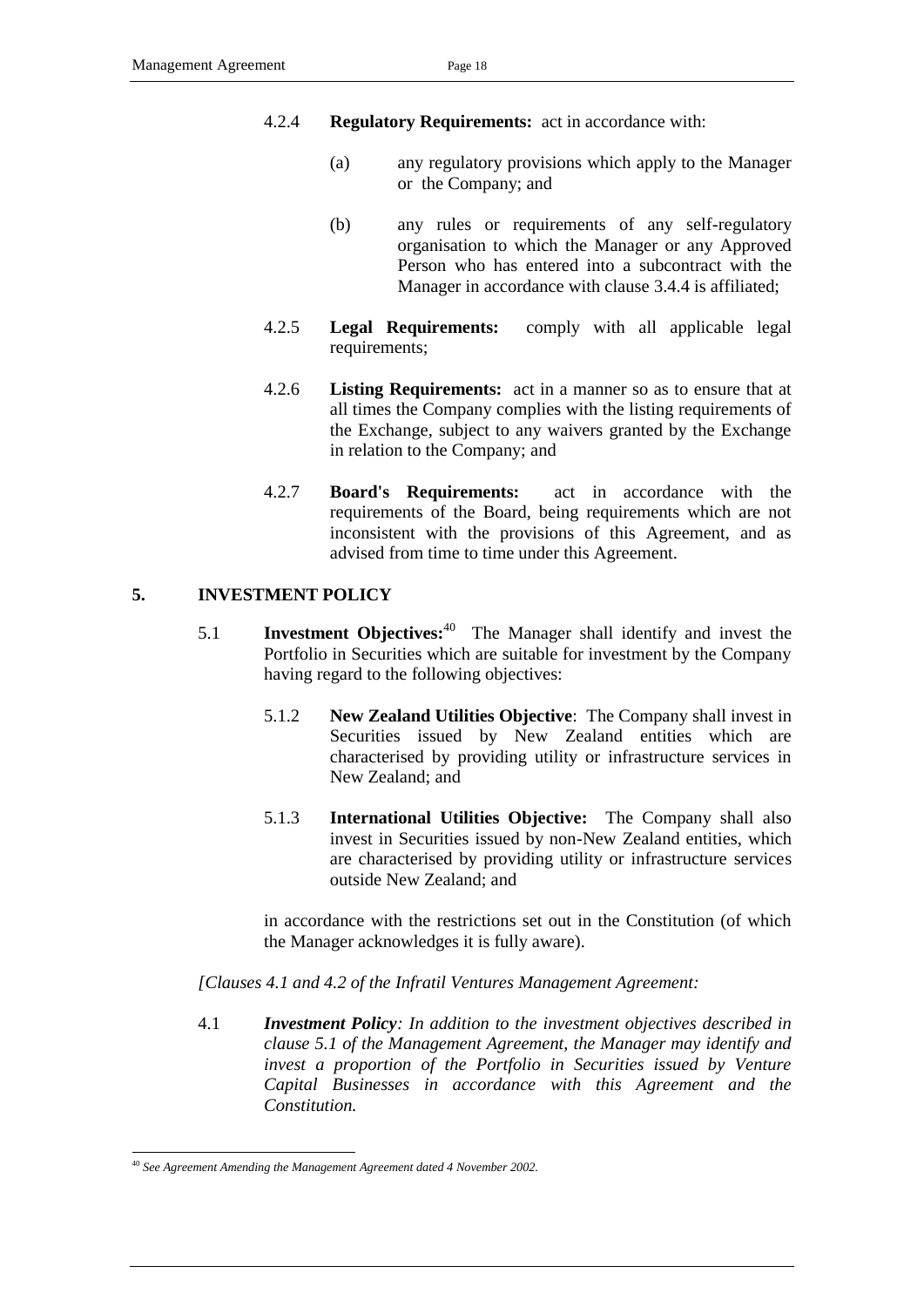- 4.2 *Venture Capital Businesses: Venture Capital Businesses include:*
	- *4.2.1 Intellectual Property: Businesses which have a significant proportion of their value in intellectual property (usually through having patents or patentable applications or licences to use patents) which has international application and scalability;*
	- *4.2.2 Developing Businesses: Businesses that are at the post-start up phase of their development but still in need of growth capital that can not be readily sourced through banks and/or public debt and equity markets;*
	- *4.2.3 IO Fund: Businesses carried out by investees of the IO Fund;*
	- *4.2.4 Other VIFs: Venture investment funds co-promoted or coestablished by the New Zealand Government or investees of such funds; and*
	- *4.2.5 Other: Such other businesses are as agreed by the Company and the Manager from time to time to be Venture Capital Businesses,*

*but, unless the Company and the Manager agree otherwise, shall as of the date of this Agreement be limited to Plato Health Systems Limited, PayGlobal Limited and Victoria Electricity Pty Limited (or associated companies thereof) and any issuer of IO Fund Follow On Portfolio Securities.]*

- <span id="page-22-0"></span>5.2 **General Restrictions:** In investing the Portfolio and managing the Portfolio Securities and Unallocated Funds, the Manager shall comply with the following restrictions:
	- 5.2.1 **Prohibited Businesses:** No investment shall be made in any Securities issued by any person where such would be in breach of the Company's Constitution (and, in particular but without limitation clause 32 thereof) as may be modified or amended from time to time; $41$
	- 5.2.2 **Manager's Interest:** Without the prior consent of the Board, no investment shall be made or retained in any Security issued by any person if the Manager or any Approved Person who has entered into a subcontract with the Manager as described in clause [3.4.4](#page-19-2) or any Connected Person of the Manager or such Approved Person also holds or has agreed to hold or acquire directly or indirectly more than 1 % of the total issued Securities of any class of Securities issued by that person or by any Connected Person of that person;

<sup>41</sup> *See Agreement Amending the Management Agreement dated 4 November 2002.*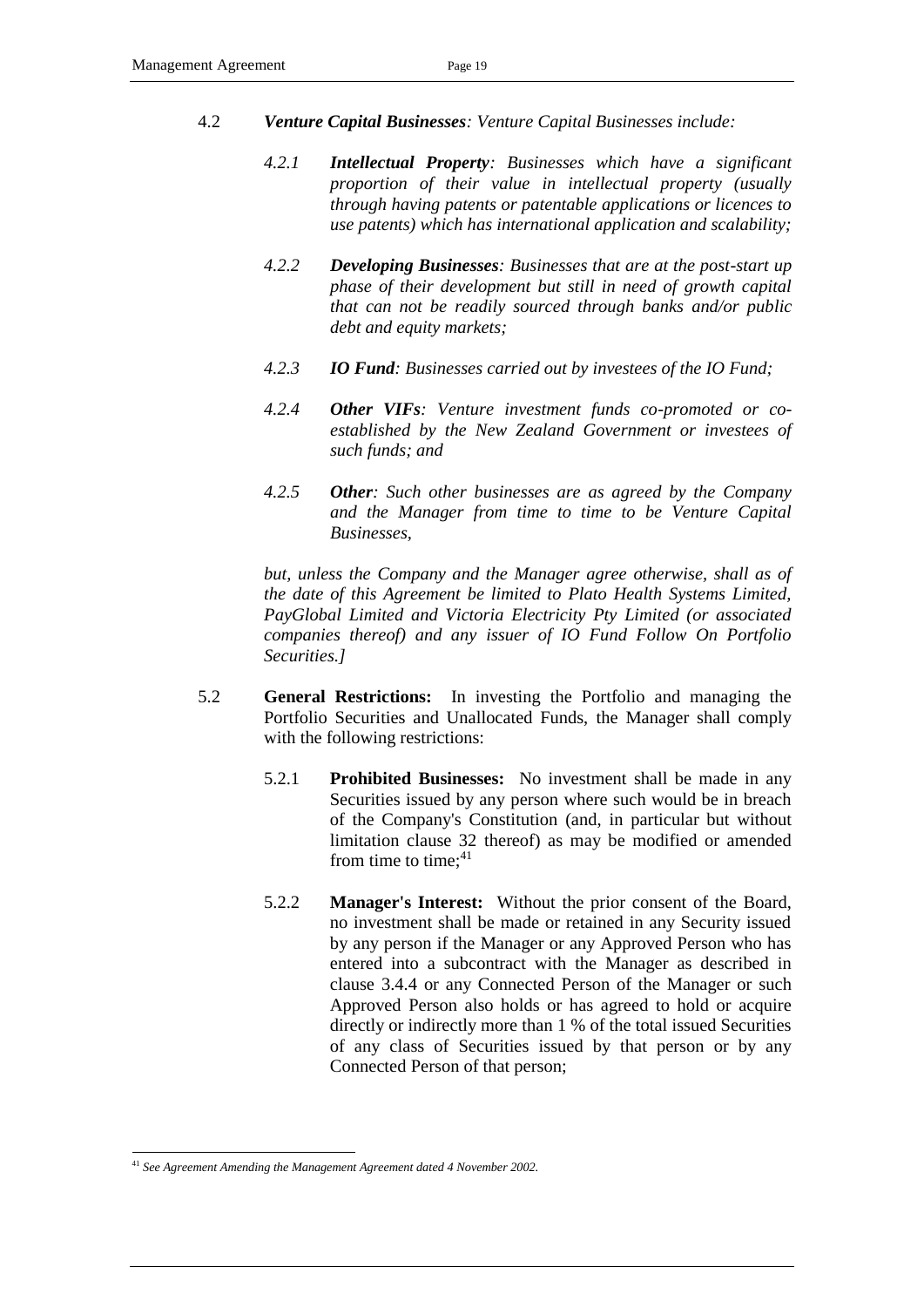- 5.2.3 **No Unlimited liability:** The Manager shall not make any investment in any Securities which would involve the assumption of unlimited liability by the Company;
- 5.2.4 **No Guarantees:** Without the prior unanimous consent of the Directors the Manager shall not commit the Company to give any guarantee or indemnity or otherwise to become liable howsoever (and whether such liability is legally enforceable or not) for or in connection with any Financial Indebtedness of any person;
- 5.2.5 **No Leasing:** The Manager may not enter into any transaction involving the lease or loan or similar arrangement in relation to any Security; and
- <span id="page-23-2"></span>5.2.6 **Borrowings:** No Financial Indebtedness shall be incurred on behalf of the Company or any subsidiary of the Company or against the security of any of the Portfolio or the property of any subsidiary of the Company unless the Board has given its prior written approval to the Company or that subsidiary incurring that Financial Indebtedness.
- <span id="page-23-1"></span><span id="page-23-0"></span>5.3 **Restrictions on Portfolio Securities:** In addition to the restrictions contained in clause [5.2](#page-22-0) the Manager shall comply with the following restrictions in relation to the Portfolio Securities:
	- 5.3.1 **Board Approval:** No investment in any Portfolio Security issued by any particular Portfolio Entity shall be made unless the Manager has received the prior approval of the Board for investments to be made in Securities issued by that Portfolio Entity;
	- 5.3.2 **Maximum Amount of Investment:** No more than 25% of Total Assets for the time being shall be invested in Portfolio Securities issued by any one Portfolio Entity (or by two or more Portfolio Entities where the Portfolio Entities are related companies or related entities) without the prior written approval of the Board provided that in calculating Total Assets prior to 2 October 1994 the Manager shall be entitled to include the Instalment Amounts;
	- 5.3.3 **Maximum Level of Investment:** The total number of the Portfolio Securities of a class held by the Company issued by any Portfolio Entity shall not exceed 50% (or such greater proportion as may be authorised by the Board) of the total number of Securities of that class issued by that Portfolio Entity without the prior written approval of the Board and for the purposes of this subclause, a Security that is convertible into and a Financial Derivative in respect of a Security are deemed to be Securities of the same class as that Security;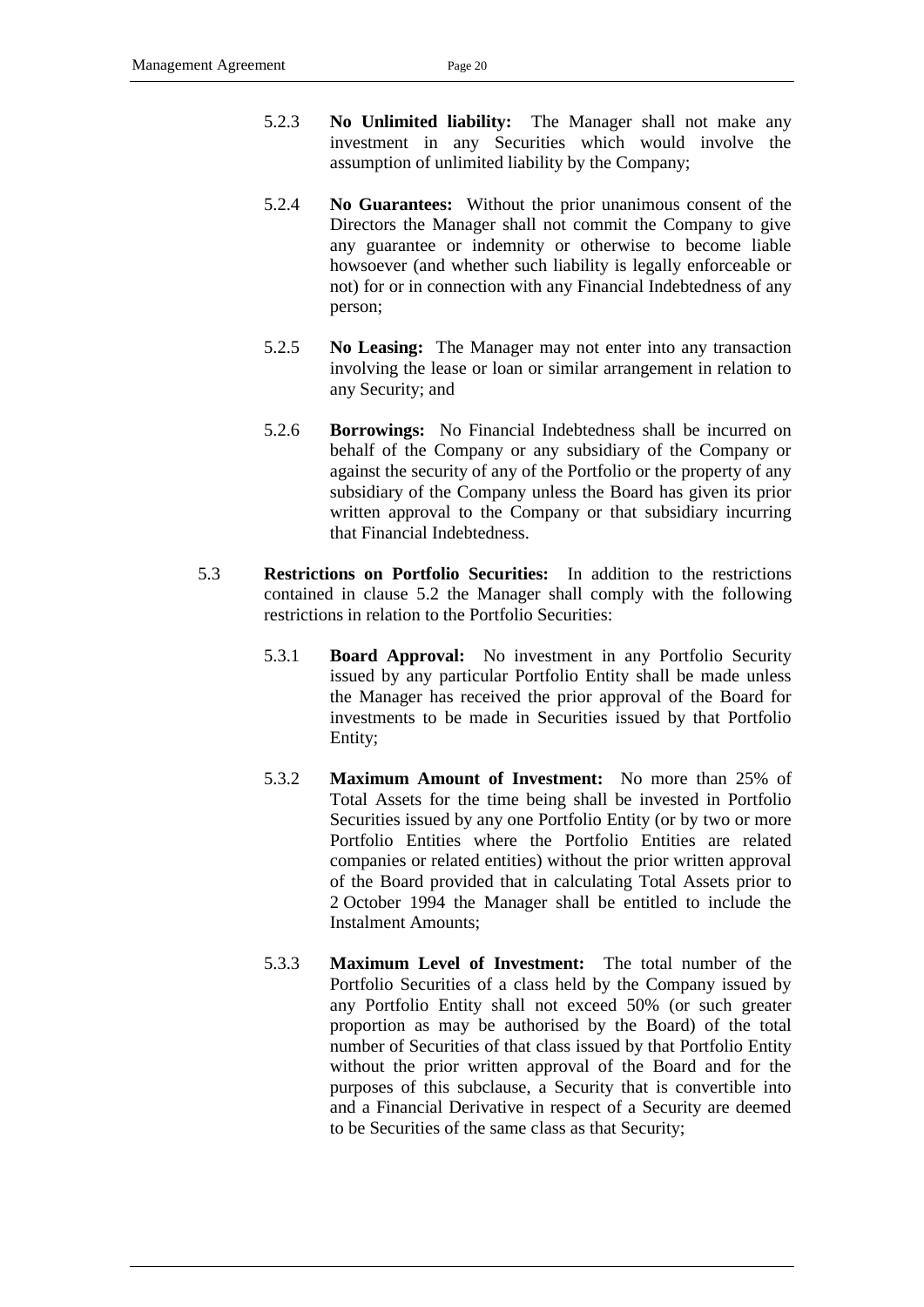- 5.3.4 **Non-New Zealand Entities:** No investment shall be made in any Non-New Zealand Portfolio Securities if, immediately after such acquisition, the aggregate of the market value of the Company's investments in Non-New Zealand Portfolio Securities will exceed the percentage of the aggregate of the market value of the Company's investments in all Portfolio Securities (all calculated in New Zealand dollars at the time of such acquisition) approved by the Board from time to time.<sup>42</sup>
- 5.3.5 **Maximum Amount of Investment in Debt Securities:** No more than 40% of the aggregate of Total Assets for the time being shall be invested in Portfolio Securities that are Debt Securities.
- 5.3.6 **Strategic Investments:** The Manager may not dispose of all or any part of any Strategic Investment the value of which is equal to or exceeds 5% of Total Assets without the prior approval of the Board. $43$

*[Clauses 4.3 and 4.4 of the Infratil Ventures Management Agreement:*

- *4.3 Restrictions on VCF Portfolio Securities: In addition to the restrictions contained in clauses 5.2 and 5.3 of the Management Agreement, the Manager shall comply with the following restrictions:*
	- *4.3.1 Size Limitation: Not more than \$7,500,000 (inclusive of any Undrawn VCF Commitment applicable thereto) may be invested in VCF Portfolio Securities issued by any one VCF Portfolio Entity (or by two or more VCF Portfolio Entities where the VCF Portfolio Entities are related companies or related entities) without the prior written approval of the Board.*
	- *4.3.2 Maximum Investment Limit: No investment shall be made or Undrawn VCF Commitment entered into if that would cause the VCF Commitment, immediately after such investment or payment of the obligation due in respect of the Undrawn VCF Commitment, to exceed the VCF Maximum for the time being.*
	- *4.3.3 Investment Committee: Without prejudice to clause 5.3.1 of the Management Agreement, no investment shall be made in a VCF Portfolio Security unless the Investment Committee has first approved such investment.*
- *4.4 Investment Committee: The Manager and the Company shall establish an investment committee. The committee shall comprise not more than five persons. The Board (or other persons nominated by the Company) may nominate up to two members of the Investment Committee. The Manager may nominate up to three members of the Investment*  Committee. The Manager shall make available to the Investment

<sup>-</sup><sup>42</sup> *See Agreement Amending the Management Agreement dated 4 November 2002.*

<sup>43</sup> *See Deed Amending Management Agreement dated 11 May 1995.*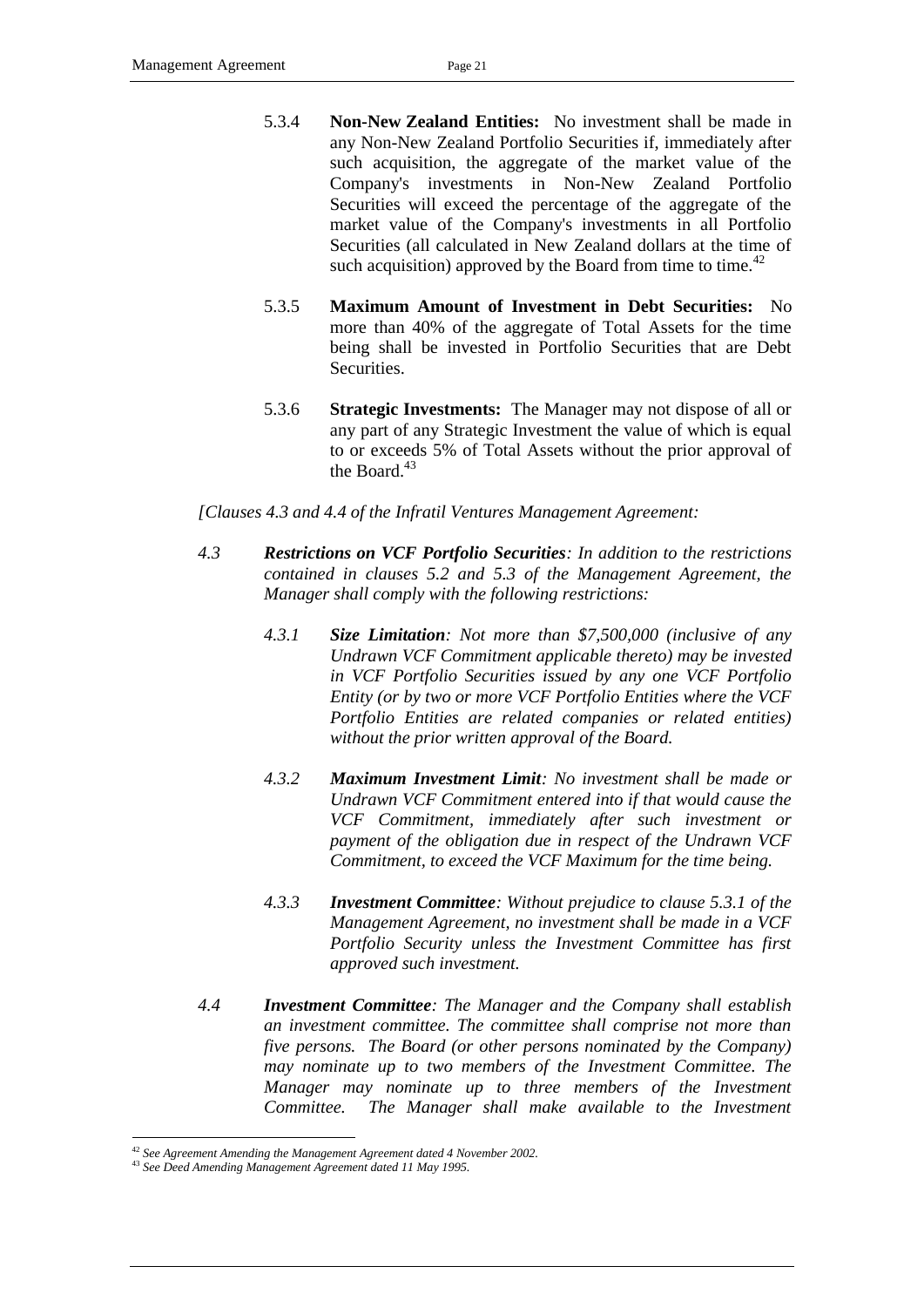*Committee such information as it may possess about prospective investments in VCF Portfolio Securities as the Investment Committee may from time to time request and shall, at the request of the Company, seek to involve the Investment Committee in due diligence examinations of prospective VCF Portfolio Entities. The Manager may only recommend to the Company investments in VCF Portfolio Securities that have been previously approved by a majority of the members of the Investment Committee.]*

*[Clause 5 of the Infratil Ventures Management Agreement:*

- *5.1 Investment in VCF Portfolio Securities: The Manager may, subject to the Board first approving the identity of each VCF Portfolio Entity in accordance with the Management Agreement and the acquisition of VCF Portfolio Securities being approved in accordance with clause 4 of this Agreement, invest the Portfolio in VCF Portfolio Securities in accordance with this Agreement and the Management Agreement.*
- *5.2 Distributions and Sale Proceeds Prior to the First Review Date: Subject to the Management Agreement and this Agreement, all VCF Distributions from, and the proceeds of sale or other realisation of VCF Portfolio Securities received prior to the first VCF Review Date shall be retained in the Venture Capital Portfolio and made available for reinvestment into VCF Portfolio Securities.*
- *5.3 Determinations on VCF Review Dates: Prior to each VCF Review Date the Company shall determine after consultation with the Manager:*
	- *5.3.1 VCF Maximum: The VCF Maximum for the two years commencing on the VCF Review Date;*
	- *5.3.2 Treatment of Distributions and Proceeds of Sale and Realisation: How VCF Distributions on, and the net sale or other proceeds of realisation of, VCF Portfolio Securities are to be treated for the two years commencing on the VCF Review Date whether by retaining some or all VCF Distributions or proceeds in the Venture Capital Portfolio or transferring some or all VCF Distributions or proceeds to the Utility Portfolio; and*
	- *5.3.3 Revaluations: If the Manager has received, or would otherwise be receiving, a VCF Incentive Fee in the VCF Incentive Fee Period just ending, whether or not all the existing VCF Portfolio Securities should, for the purposes only of recalculating such VCF Incentive Fee be deemed to be divested at their VCF Fair Market Values as at such VCF Review Date. If the Company so determines, the VCF Incentive Fees for that VCF Incentive Fee Period shall be recalculated and the provisions of clause 6.5 and clause 6.6 shall apply accordingly and the VCF Fair Market Values so adopted shall be deemed to be the Cost Value of such VCF Portfolio Securities and such VCF Review Date shall be deemed to be the date of acquisition*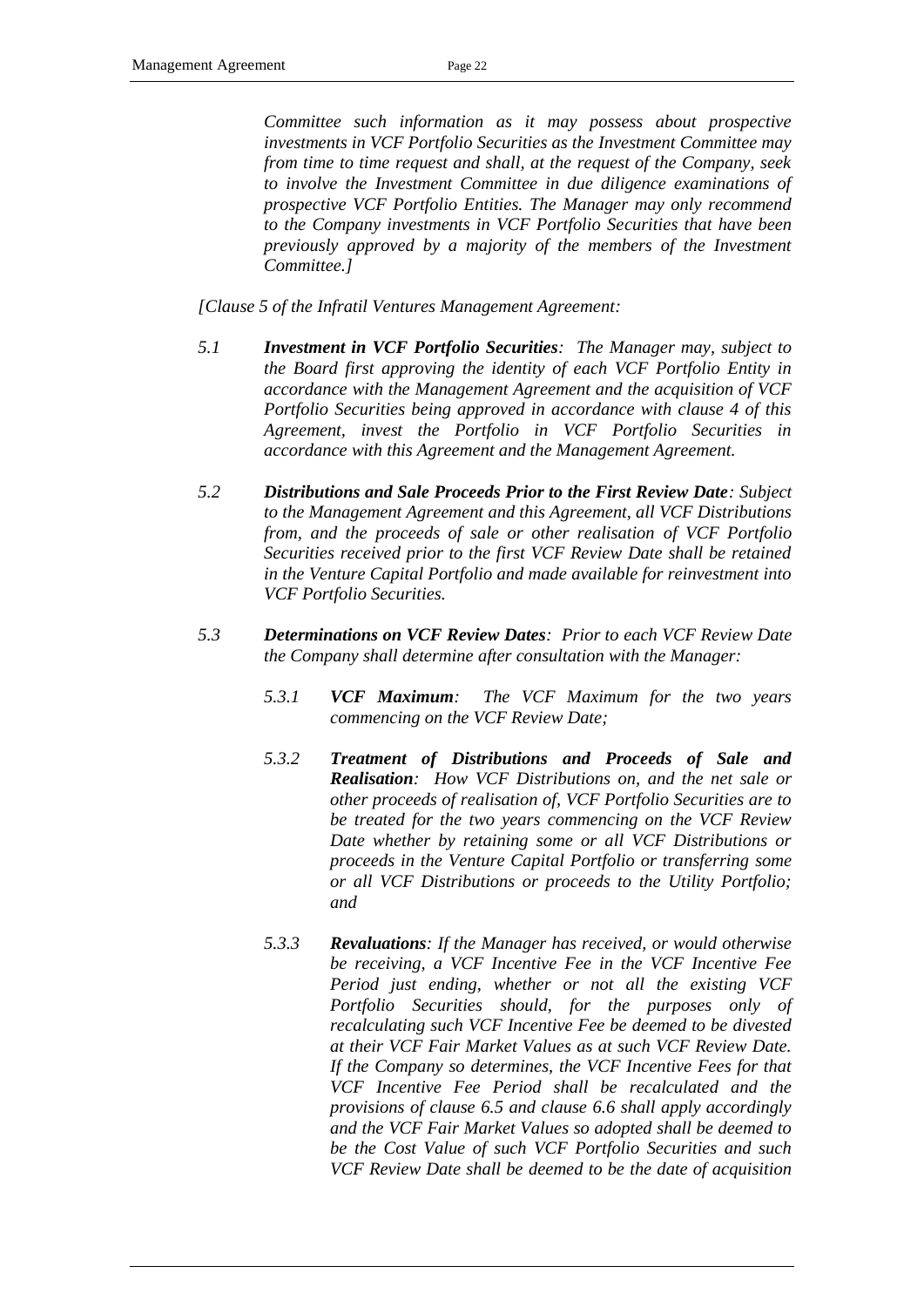*when calculating the VCF Incentive Fees for the subsequent VCF Incentive Fee Period until adjusted in accordance with this clause.*

- *5.3.4 Advice to Portfolio Manager of Determinations: The Company shall advise the Manager in writing of the determinations made under clause 5.3 within one month of the VCF Review Date and, if it fails to do so, the VCF Maximum shall remain unchanged.*
- *5.3.5 Allocation to the Venture Capital Portfolio: The Company and the Manager shall, each time the IO Fund Manager advises that it intends to dispose of an IO Fund Core Portfolio Security, consult and seek to agree whether the Company should acquire (or reallocate) such Securities for the Venture Capital Portfolio. Any IO Fund Core Portfolio Securities so acquired (or reallocated) shall become VCF Portfolio Securities with the Cost Value thereof being the acquisition cost (including capitalised acquisition costs) or, as the case may be, the VCF Fair Market Value as at the date of becoming VCF Portfolio Securities.*

#### *5.3.6 Reallocation to the Utility Portfolio: If:*

- *5.3.6.1 Agreement: the Company and the Manager agree that a VCF Portfolio Security should be more appropriately managed as part of the Utility Portfolio under the Management Agreement;*
- *5.3.6.2 Sale: the Manager advises the Company that it wishes to sell a VCF Portfolio Security and the Company, in turn (within 10 Business Days, or such lesser period as may be necessary due to an imminent third party transaction, of receiving such advice) advises that it wishes to retain such VCF Portfolio Securities in the Utility Portfolio; or*
- *5.3.6.3 Termination: this Agreement terminates by reason of the termination of the Management Agreement and the Company holds VCF Portfolio Securities as at the VCF Termination Date,*

*then all such VCF Portfolio Securities shall be transferred out of the Venture Capital Portfolio into the Utility Portfolio at their VCF Fair Market Value.]*

<span id="page-26-0"></span>5.4 **Restrictions on Unallocated Funds:** In addition to the restrictions contained in clause [5.2,](#page-22-0) the Manager may only invest Unallocated Funds in debt securities issued by a Registered Bank, New Zealand Government Stock issued and registered in New Zealand (including Treasury Bills) and securities issued by a local authority under Part III of the Local Authorities Loans Act 1956.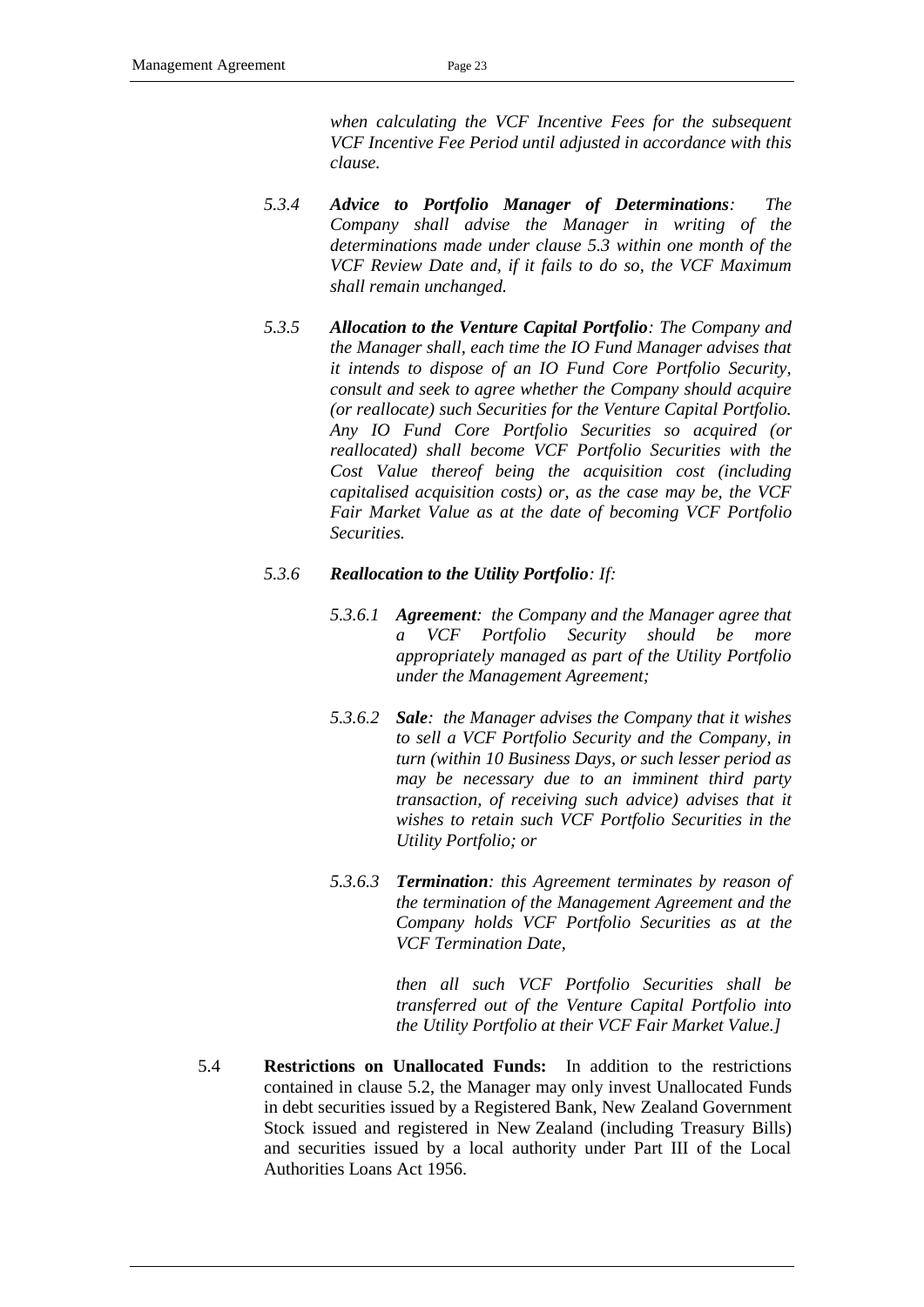- 5.5 **Change in Investment Policy:** The Manager and the Directors may agree to amend the Investment Policy if they consider it to be in the best interests of the Company provided that no change may be made in the Investment Policy without the prior unanimous approval of all of the Directors of the time being of the Company or that would breach the Constitution except by complying with the procedure contained in the Constitution with respect to such change or by amending the Constitution as the circumstances may require.<sup>44</sup>
- 5.6 **Remedy Breach of Investment Restrictions:** If, at any time there is a breach of the Investment Restrictions, the Manager shall:
	- 5.6.1 **Advise Board:** advise the Board forthwith; and
	- 5.6.2 **Take Reasonable Steps:** within a reasonable period of time (and without limiting any rights the Company may have against the Manager in relation to that breach), take all reasonable steps necessary to remedy the breach taking into account the best interests of the Company **provided that** if the Investment Restriction in subclause [5.3.2](#page-23-1) is breached at any time after a duly authorised investment has been made by reason of any change in the value of any Security since the date of investment; receipt of any rights or benefits in respect of any Securities; any amalgamation or reconstruction of any Entity; any distribution being made to the Investors; or realisation of any Security: the Manager shall not be required to dispose of any Security to remedy the breach of the Investment Restriction contained in subclause [5.3.2.](#page-23-1)

## <span id="page-27-0"></span>**6. MANAGER'S POWERS**

- 6.1 **Securities:** Subject to complying with the Investment Policy and upon the terms of and subject to this Agreement (in particular, this clause [6\)](#page-27-0), the Manager may on behalf of and in the name of the Company (or any wholly owned subsidiary of the Company incorporated pursuant to clause 6.3) purchase, subscribe for, or otherwise acquire Securities and may sell, redeem, convert, exchange, vary, receive repayment of or otherwise dispose of Securities provided that no Securities shall be acquired or held in the name of or to the account of the Manager unless with the specific prior written approval of the Board.<sup>45</sup>
- 6.2 **Underwriting:** The Manager may enter into any underwriting or sub-underwriting contract on behalf of the Company so long as the liability of the Company under the underwriting or sub-underwriting contract would not be in breach of the Investment Policy. All commissions and fees payable under such contracts shall be income of the Company, and any Securities acquired pursuant to such contracts will form part of the Portfolio Securities.

<sup>-</sup><sup>44</sup> *See Agreement Amending the Management Agreement dated 4 November 2002.*

<sup>45</sup> *See Deed Amending Management Agreement dated 11 May 1995.*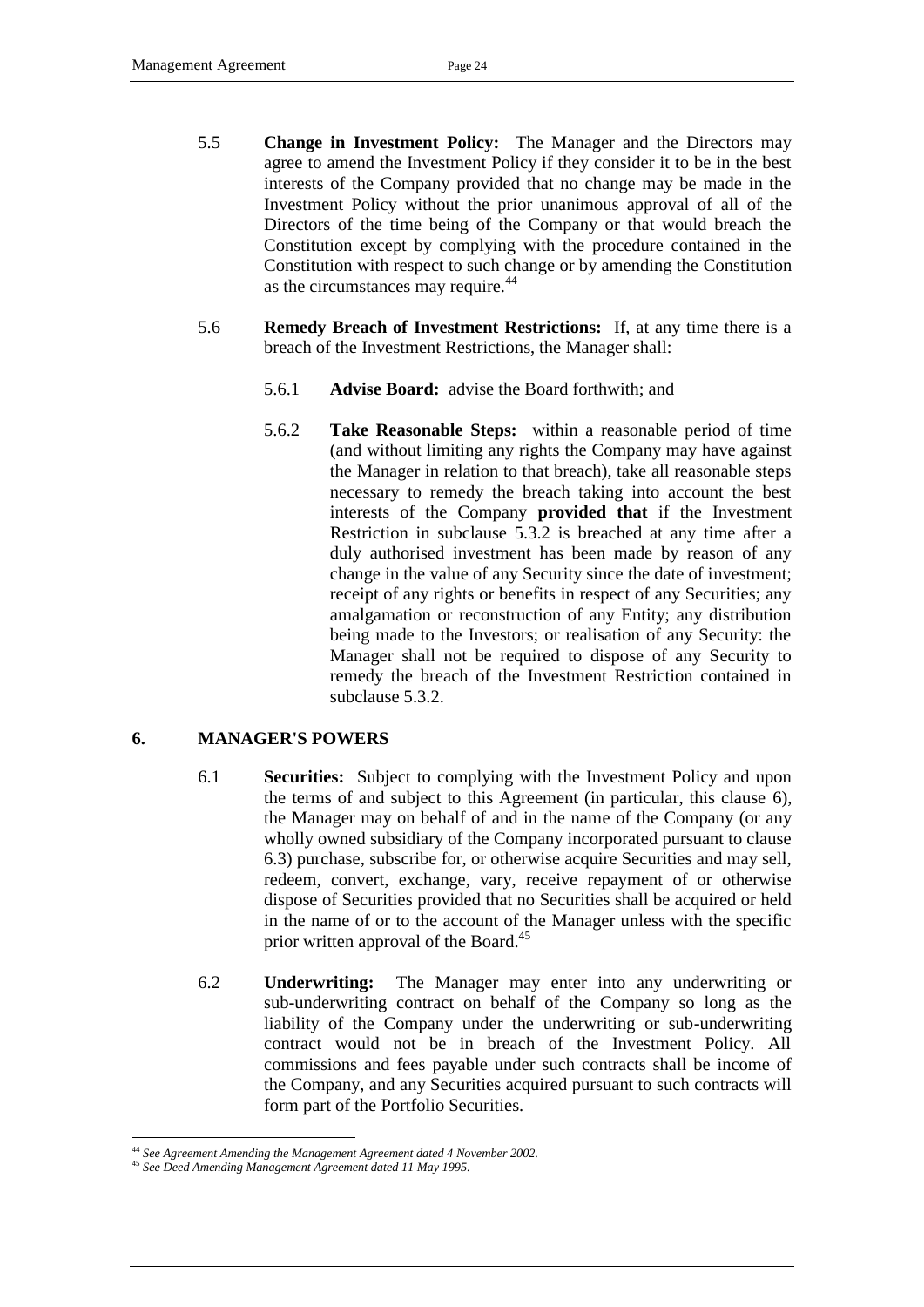- <span id="page-28-0"></span>6.3 **Incorporation of Wholly Owned Subsidiaries:** If agreed to by the Board after a request by the Manager, the Company may incorporate, subscribe for and hold shares in one or more wholly owned subsidiary of the Company for the purpose of acquiring and holding Portfolio Securities issued by any Portfolio Entity. All costs and expenses in respect of the incorporation of any such wholly owned subsidiary shall be borne by the Company.
- <span id="page-28-1"></span>6.4 **Exercise Powers:** The Manager shall have power and authority to exercise on behalf of the Company any right or power which the Company may have as a holder of any Portfolio Securities including the right to appoint a director or directors of any Portfolio Entity. In exercising such power and authority the Manager shall have regard to the Investment Policy and its duties under this Agreement and before the exercise of any power or authority shall consult with the Board.
- 6.5 **Representation of the Company:** Without limiting the generality of clause [6.4](#page-28-1) the Manager shall have power and authority having due regard to the Investment Policy and the duties of the Manager under this Agreement and having had prior consultation with the Board;
	- 6.5.1 **Voting at Meetings:** to attend and vote and represent the Company at any meeting of creditors of or holders of Securities issued by any Portfolio Entity in respect of which the Company is interested;
	- 6.5.2 **Litigation:** to commence, pursue, compromise and settle any litigation or arbitration proceedings in respect of the Portfolio on behalf of the Company;
	- 6.5.3 **Bankruptcy/Winding Up:** to prove debts, enter into compositions with other creditors and to take or join in taking proceedings for having any debtor adjudicated bankrupt or for obtaining any winding up order in respect of any company or other body; and
	- 6.5.4 **General:** for all or any other purposes as aforesaid to execute all such documents and do all such things as the Manager may consider necessary or expedient and in particular may appoint any person as proxy of the Company.

The Manager may exercise any such voting rights in such manner as the Manager determines in good faith to be in the best interests of the Company and the Manager may for like reasons refrain from exercising any voting rights. The Company shall upon request in writing by the Manager execute and deliver to the Manager any power of attorney, appointment of corporate representative, proxy or other document to similar effect reasonably required by the Manager for the purposes of authorising any person selected by the Manager to vote, consent or otherwise act in respect of such meetings.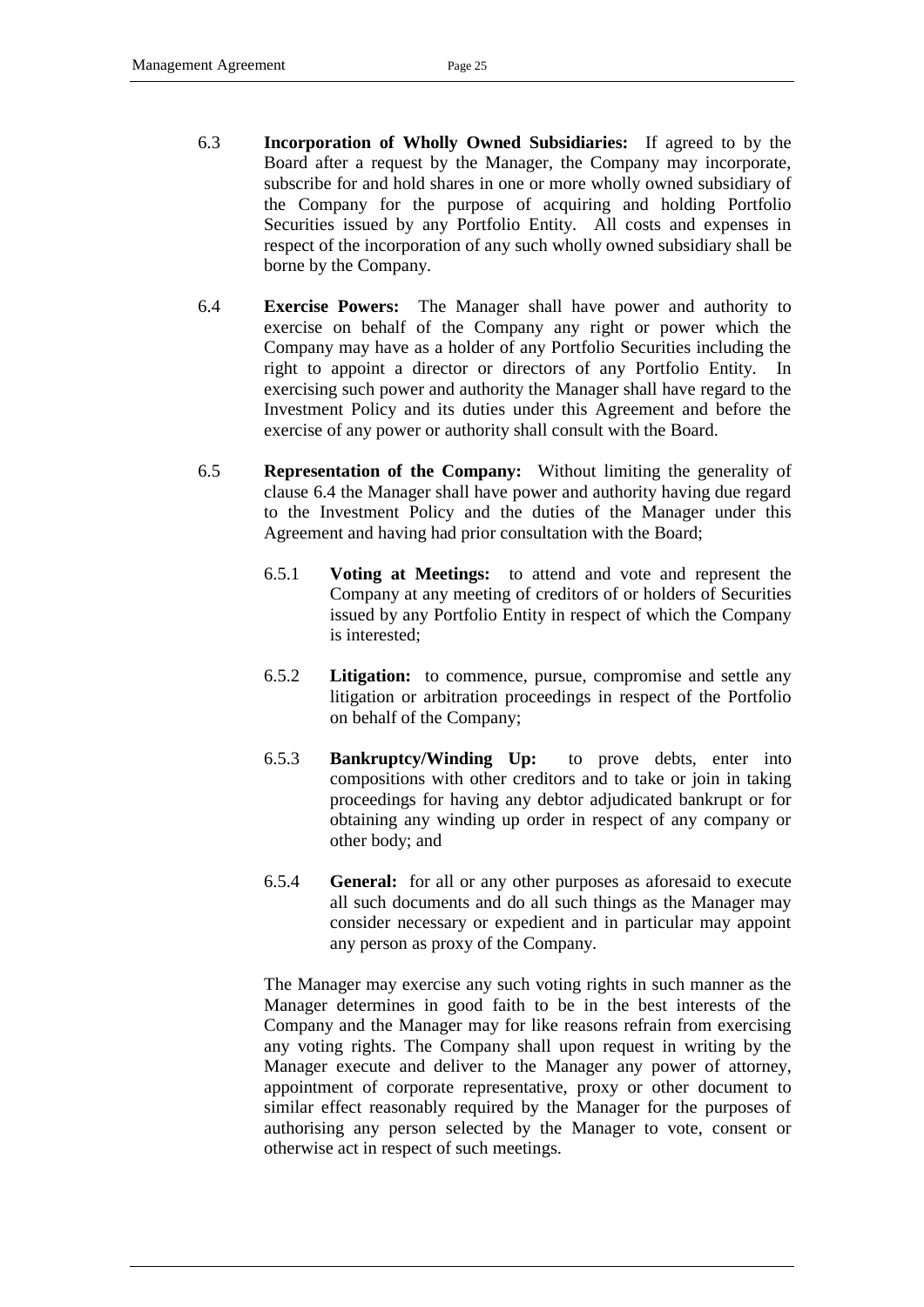#### <span id="page-29-1"></span><span id="page-29-0"></span>**7. ADMINISTRATION**

- 7.1 **General Administrative Services:** The Manager is responsible for the provision of general administrative services required by the Company in connection with the Portfolio and the Investors and the Board shall delegate to the Manager such of its powers, duties and discretions as the Board may lawfully delegate which may be necessary for the proper performance of the Manager's administrative duties under this Agreement without the Manager having to make further reference to the Board except as provided elsewhere in this Agreement.
- <span id="page-29-2"></span>7.2 **Specific Administrative Services:** In particular, but without limiting the generality of clause [7.1](#page-29-1) the Manager shall:
	- 7.2.1 **Reports:** prepare or procure the preparation of:
		- (a) **Annual and Half-Yearly Reports:** such reports and other information and material as the Board may reasonably require in connection with the annual and half-yearly reports and audited annual and unaudited half-yearly accounts of the Company and their preparation; and
		- (b) **Other Reports:** any other report as may reasonably be required from time to time by the Board and without limitation the Manager shall promptly after request by the Board at any time or times provide the Company with any information the Board may reasonably require in respect of the Portfolio or any Portfolio Entity or the performance by the Manager of its duties and obligations under this Agreement, provided that the Manager shall not be required to disclose to the Board in any report any information which the Manager is prohibited by law from disclosing, or which has been obtained from a source other than a Portfolio Entity subject to an obligation of confidentiality, or that the Manager has obtained from a Portfolio Entity subject to an obligation to keep such information confidential until such time as each of the persons to whom such information is to be disclosed have executed a like obligation in favour of the Portfolio Entity;
	- 7.2.2 **Accounting Records:** keep, or cause to be kept, such accounting records in relation to the Company, the Manager and this Agreement as are required by law or otherwise necessary for the proper conduct of the affairs of the Company and the discharge of the Manager's obligations under this Agreement;
	- 7.2.3 **Moneys Received:** as soon as practicable on receipt of any moneys received on behalf of the Company pay such moneys into a bank account held in the name of the Company;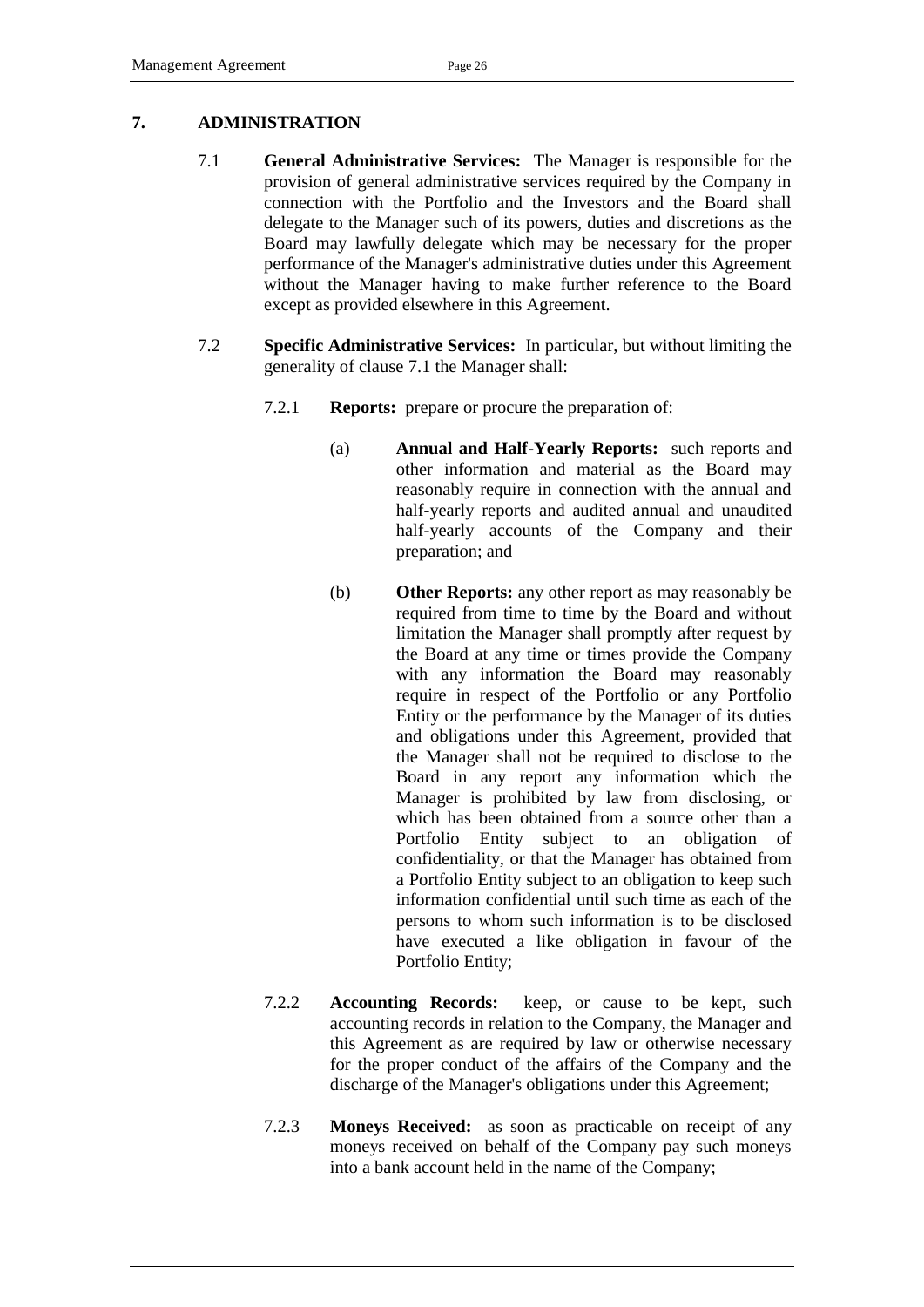- 7.2.4 **Certificates:** subject to any direction of the Board hold all certificates or other documents of title received in respect of the Portfolio safe and secure on behalf of the Company;
- 7.2.5 **Bank Account:** open a current account with such Registered Bank as the Company may from time to time appoint as its bankers under the style "Infrastructure & Utilities NZ Limited", into which all moneys coming into the hands of the Manager on behalf of the Company shall be paid in accordance with clause [7.2.3](#page-29-2) and to operate on such bank account or authorise the making of withdrawals therefrom and to sign cheques or authorise the signing of cheques drawn on such bank account in accordance with any authority given by the Board from time to time in relation thereto;
- 7.2.6 **Company Liabilities:** subject to there being sufficient funds available in the Company's bank account, meet all liabilities of the Company in relation to this Agreement as and when such liabilities shall become due and payable with the exception of the remuneration and costs payable to the Manager under clause [9](#page-32-0) and clause [10](#page-46-0) of this Agreement which may only be paid with the prior approval of the Board;
- 7.2.7 **Collect Debts:** use its best endeavours to collect all outstanding moneys owing by debtors of the Company, and if necessary the Manager shall, if required by the Board, commence litigation in the name of the Company which may reasonably be considered necessary for the Company to collect any outstanding debts, subject to any directions which may from time to time be given to the Manager by the Board;
- 7.2.8 **Litigation:** conduct any litigation in respect of which the Company has any interest either as plaintiff or defendant subject to any directions which may from time to time be given to the Manager by the Board;
- <span id="page-30-0"></span>7.2.9 **Audit:** arrange for the annual financial statements of the Company to be audited by the Auditor including without limitation the auditing of the calculation of the Manager's remuneration paid under clause [9](#page-32-0) and costs paid to the Manager pursuant to clause [10](#page-46-0) in respect of the accounting period concerned;
- 7.2.10 **Returns:** provide such assistance as the Company may reasonably require in respect of the preparation and filing of all returns and notices required to be filed by the Company or any of its subsidiaries;
- 7.2.11 **Tax Returns:** give to the Company all such assistance as the Company may reasonably require in connection with the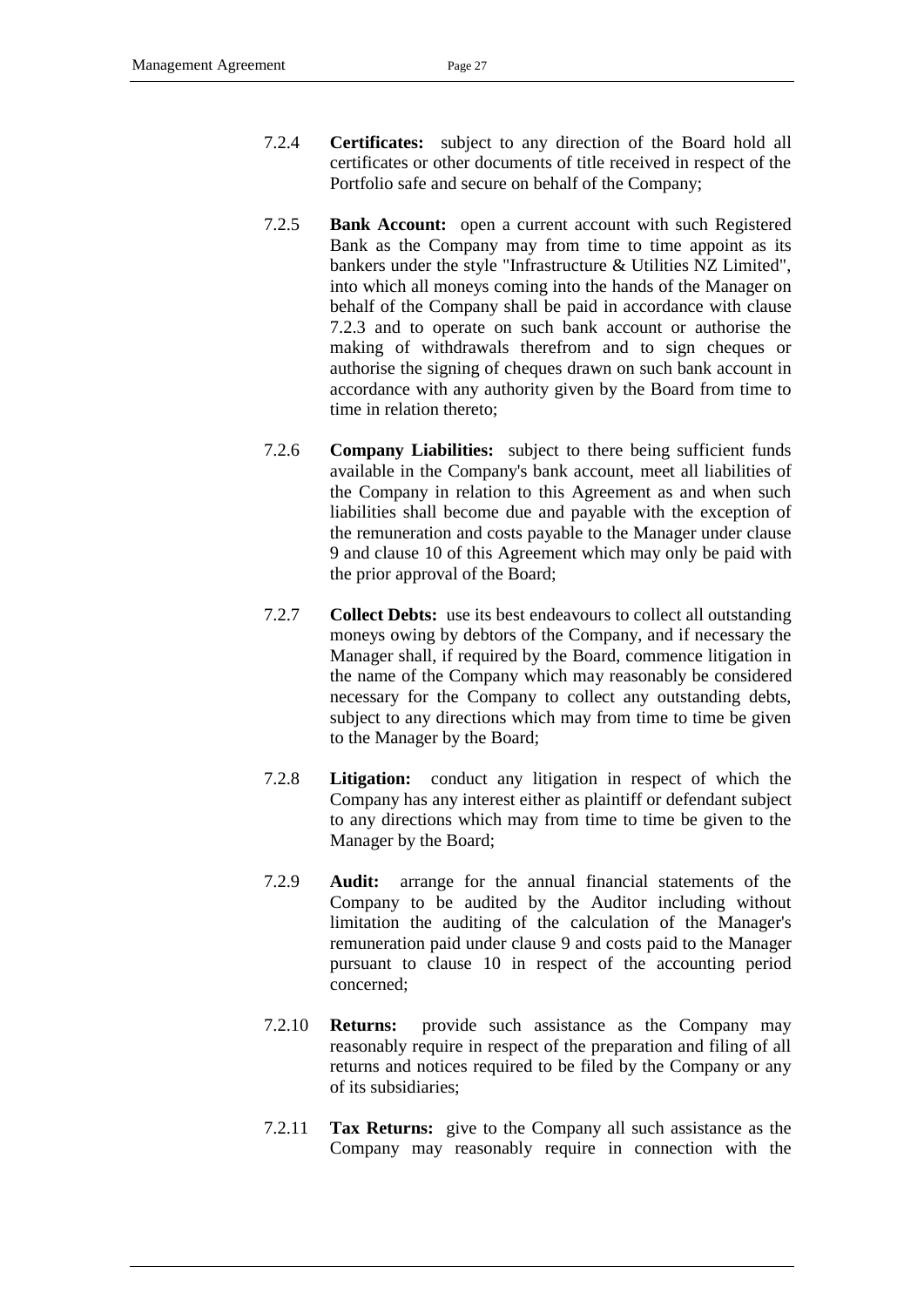preparation and filing of all tax returns (including any GST returns) required to be filed by the Company;

- 7.2.12 **Borrowings:** subject to clause [5.2.6,](#page-23-2) be responsible for the negotiation and supervision of all Financial Indebtedness of the Company that may from time to time be incurred or desired to be incurred by the Company;
- 7.2.13 **Records:** at all times keep comprehensive and up to date records of all transactions entered into by the Manager as manager of the Portfolio, and retain copies of such records for at least such periods as are required by law or for so long as the Manager remains manager of the Portfolio until they are delivered up to the Company; and
- 7.2.14 **Exchange Requirements:** prepare all reports and announcements required by and otherwise assist the Company to comply with, the listing requirements of the Exchange.
- 7.3 **General Powers:** The Manager in performing its functions under this Agreement shall be entitled, subject to any applicable laws:
	- 7.3.1 **Advisors:** to employ on behalf of the Company such brokers, valuers, lawyers, accountants and other professional advisors as the Manager shall consider necessary or expedient in the best interests of the Company;
	- 7.3.2 **Contracts:** to enter into any contracts in the name of the Company that are necessary or desirable to carry out the Manager's duties under this Agreement;
	- 7.3.3 **Payments:** to pay all outgoings, expenses, charges and costs to be borne by the Company and payable in respect of the Company's business arising from the exercise by the Manager of any of the powers and authorities conferred on it by this Agreement; and
	- 7.3.4 **Interests of Company:** subject to the provisions of this Agreement, to do or perform any other act matter or thing which may seem to the Manager to be in the best interests of the Company.

#### **8. ADVISORS**

- 8.1 **Acting on Advice:** The Manager may in the performance of its duties and in the exercise of any of its powers, rights and discretions under this Agreement:
	- 8.1.1 **Advice:** act or rely on the opinion or advice requested and obtained for the purposes of this Agreement in good faith from any broker, lawyer, accountant or any other professional advisor or other expert and the Manager shall not, in the absence of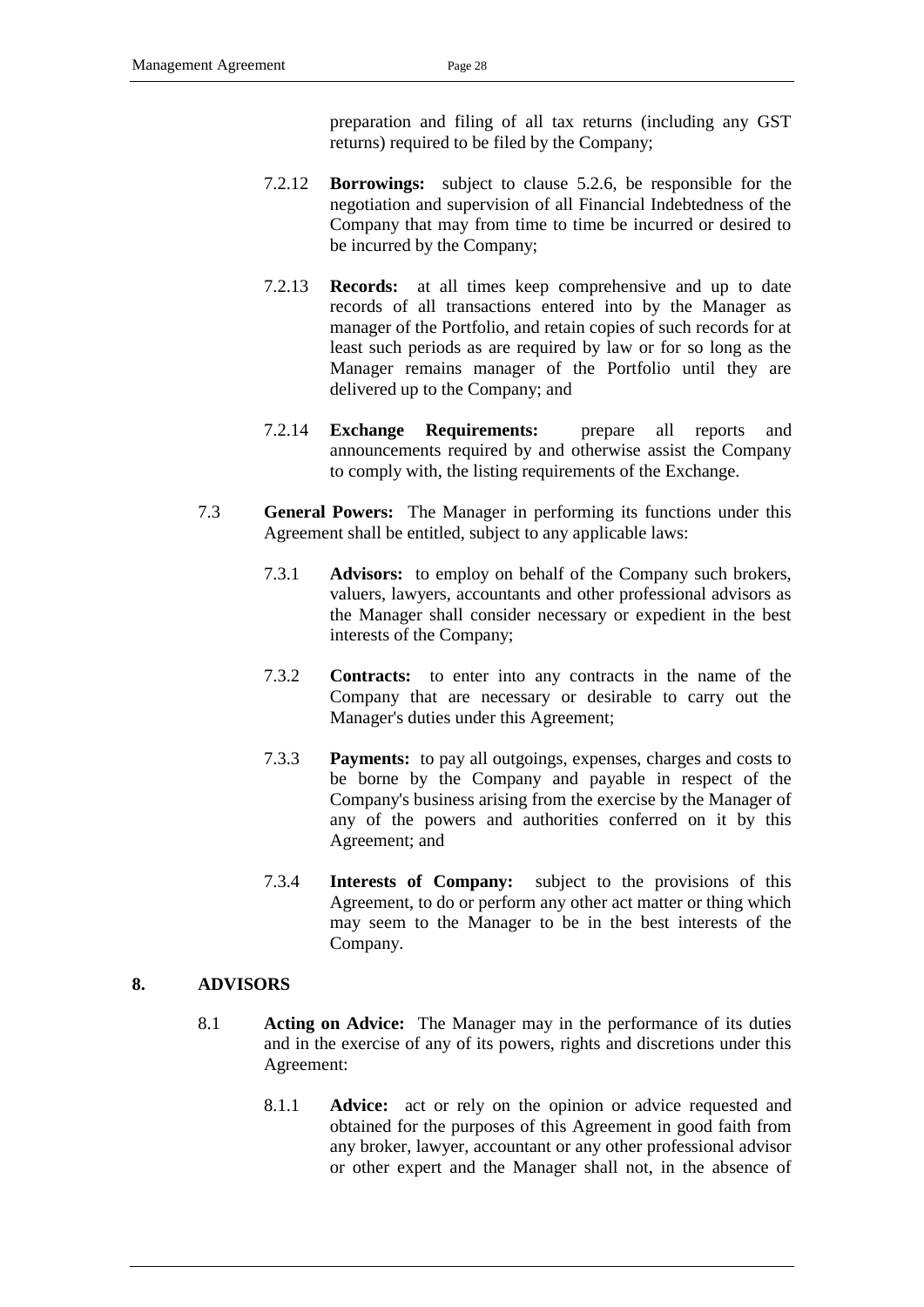negligence or wilful default on its part, be responsible for any loss occasioned because of it so acting; and

- 8.1.2 **Advisory Pool:** establish an "advisory pool" comprising suitably qualified persons to advise the Manager in respect of any Portfolio Securities or proposed Portfolio Entity or to serve as the Company's nominee on any board of any Portfolio Entity.
- <span id="page-32-1"></span>8.2 **Advice addressed to Company:** The Manager shall ensure that all advice and opinions it obtains for the purposes of this Agreement are addressed to the Company and to the Manager, and may be relied upon by the Company. **Provided that** this clause shall not apply to any advice or opinion obtained by the Manager in connection with a bona fide dispute with the Company.

## <span id="page-32-0"></span>**9. REMUNERATION**

- 9.1 **New Zealand Portfolio Management Fee:** The Company shall pay the Manager within 7 Business Days of each Relevant Date a management fee ("New Zealand Portfolio Management Fee") equal to one twelfth of the aggregate of:
	- 1.125% of the New Zealand Company Value up to \$50,000,000;
	- 1.0% of the New Zealand Company Value over \$50,000,000 and up to \$150,000,000;
	- 0.80% of the New Zealand Company Value over \$150,000,000.

less any fee, or portion thereof, attributable to the NZ Portfolio paid or payable for the relevant period by the Company or any group member to any person who, with the consent of the Company and the Manager, is providing services which would otherwise be provided by the Manager under this Agreement.<sup>46</sup>

- 9.2 **International Portfolio Management Fee:** The Company shall pay the Manager within 7 Business Days of each Relevant Date a management fee ("International Portfolio Management Fee") equal to one twelfth of the aggregate of 1.50% of:
	- the aggregate of the Cost Value of the Non-New Zealand Portfolio Securities, the Non-New Zealand Portfolio Entities' Debt and the FX Value, less
	- the aggregate of the Cost Value of the Australian Portfolio Securities and the Australian Portfolio Entities' Debt,

<sup>-</sup><sup>46</sup> *See Deed of Amendment dated 19 December 1995, Deed of Amendment dated 23 October 2001, Agreement Amending the Management Agreement dated 4 November 2002 and Agreement Amending the Management Agreement dated 25 May 2005.*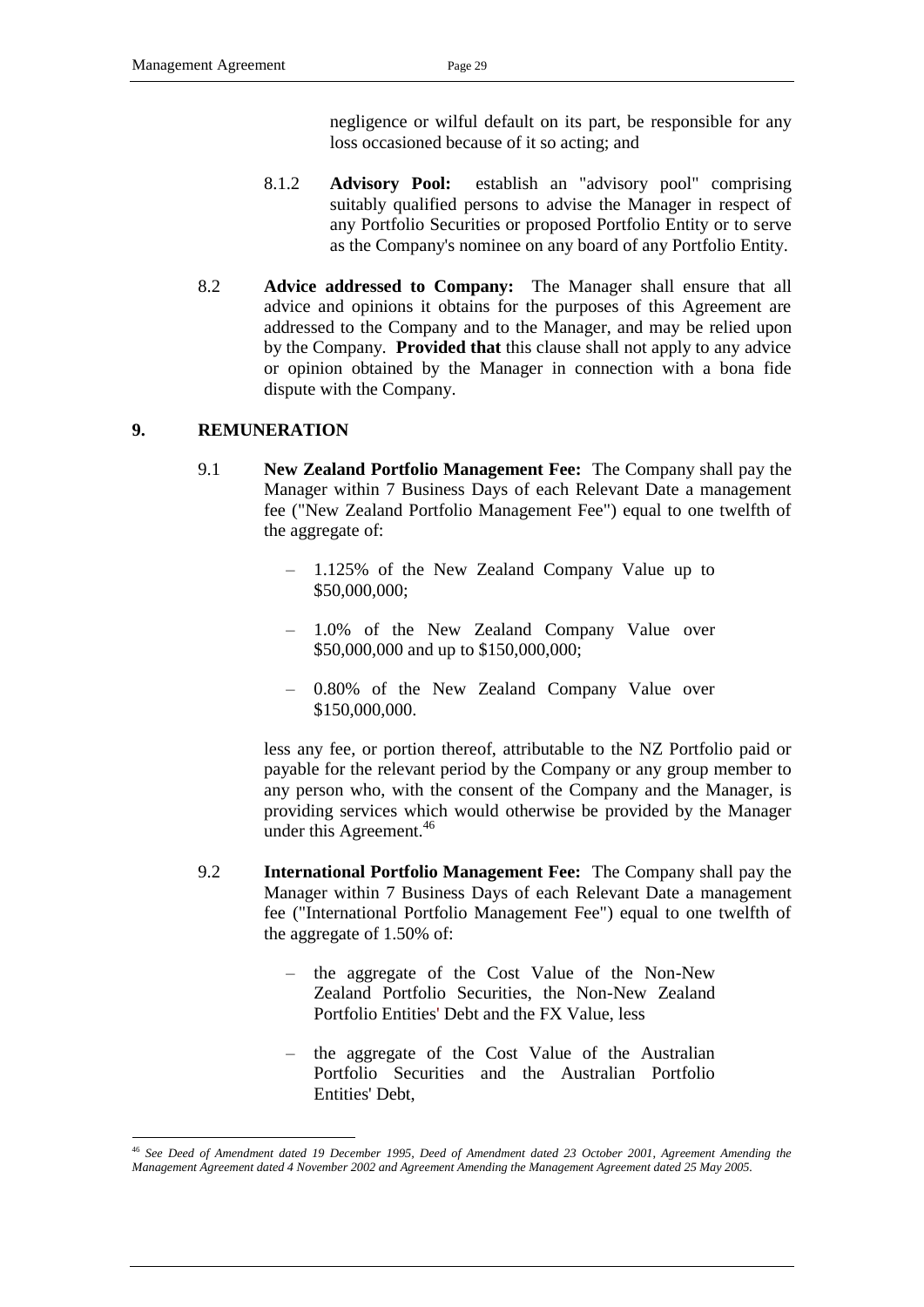all as at that Relevant Date, less any fee, or portion thereof, attributable to the International Portfolio paid or payable for the relevant period by the Company or any group member to any person who, with the consent of the Company and the Manager, is providing services which would otherwise be provided by the Manager under this Agreement.<sup>47</sup>

*[[Clause 3.3 of the Agreement Amending the Management Agreement dated 25 May 2005:*

*3.3 The parties acknowledge and declare that the variations to clauses 9.1 and 9.2 made pursuant to [the Agreement Amending the Management Agreement dated 25 May 2005] are not intended, and do not in their view, increase or give rise to an increase in the amount of fees payable by the Company and its subsidiaries for services provided, or which otherwise would be provided, under the Management Agreement. If, however, it transpires that the aggregate of the fees payable under [the Agreement Amending the Management Agreement dated 25 May 2005] and any agreement for services between the Company or any group member and a service provider for services which would otherwise be provided by the Manager under [the Agreement Amending the Management Agreement dated 25 May 2005] is greater than the amount which would have been payable under the Management Agreement prior to the amendment of clauses 9.1 and 9.2 pursuant to [the Agreement Amending the Management Agreement dated 25 May 2005], then the parties agree that the amount of the fees payable pursuant to clauses 9.1 and 9.2 shall be reduced so that the aggregate of fees payable (excluding GST) is equal to the amount which would otherwise have been payable and that the New Zealand Portfolio Management Fee and International Portfolio Management Fee would be reduced to facilitate any required reduction of the fees payable.]]*

## 9.3 **Valuation Procedures:** 48

- 9.3.1 **Annual Engagement & Certification**: The Company shall, not later than 1 March in each year, determine whether as at the next occurring 31 March it will (or will be likely to) hold any International Portfolio Initial Valuation Assets or International Portfolio Annual Valuation Assets. If so, the Company shall promptly arrange for the International Portfolio Independent Valuer (at the cost and expense of the Company):
	- (a) to determine the amount which in the opinion of the International Portfolio Independent Valuer is the International Portfolio Fair Market Value in New Zealand dollars of such International Portfolio Initial Valuation Assets or International Portfolio Annual Valuation Assets as at such International Portfolio Valuation Date; and

<sup>47</sup> *See Agreement Amending the Management Agreement dated 4 November 2002 and Agreement Amending the Management Agreement dated 25 May 2005.*

<sup>48</sup> *See Agreement Amending the Management Agreement dated 4 November 2002.*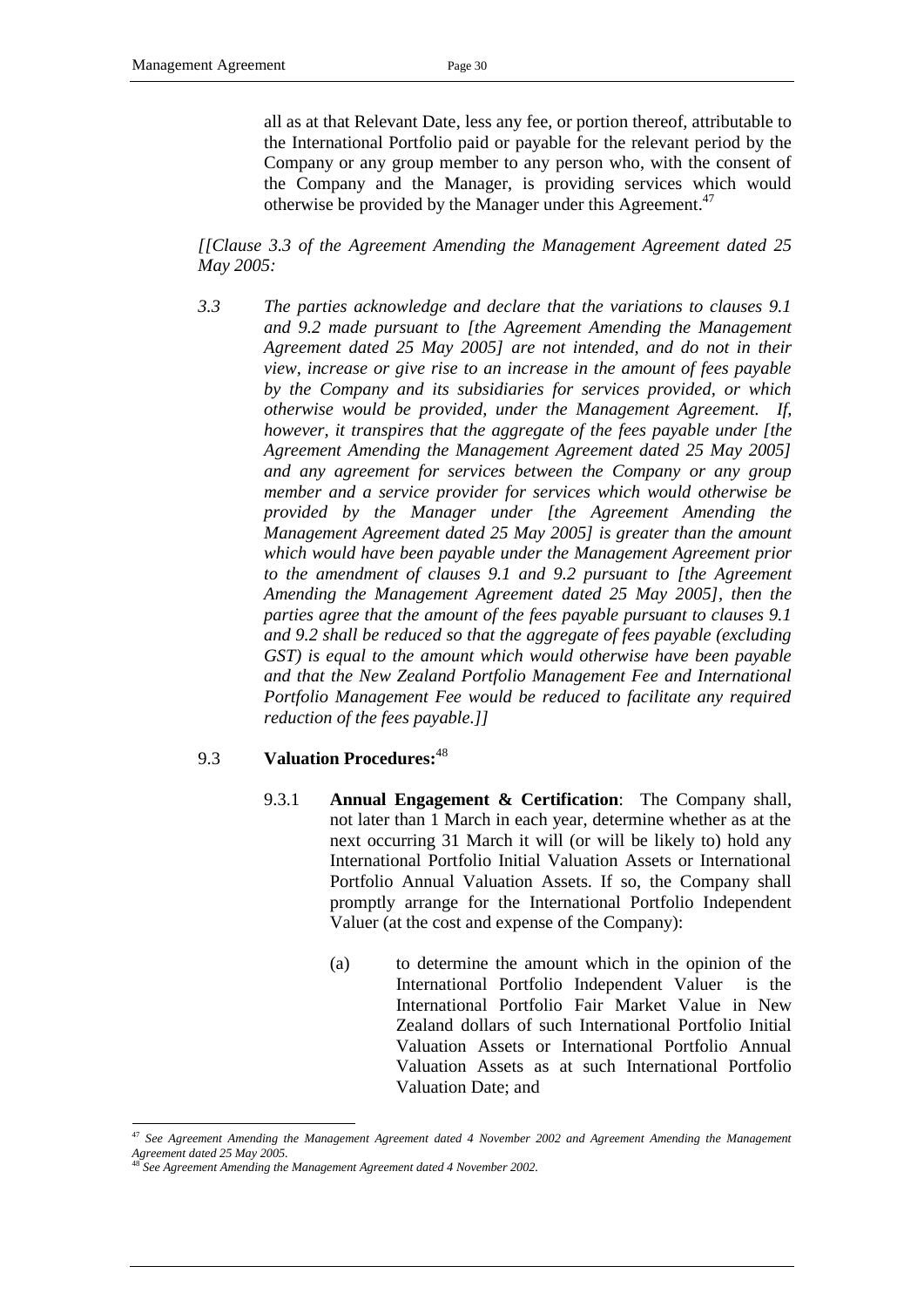(b) to certify in writing to the Company the amounts payable (if any) to the Manager under clauses 9.4.1 and 9.4.4.

Notwithstanding the foregoing, the Company and the Manager may, from time to time and without reference to the International Portfolio Independent Valuer, agree between themselves any of the determinations or calculations described in this clause 9.3.1, in the balance of clause 9.3 or in clauses 9.4 and 9.5. If so, these clauses shall be construed accordingly.

- 9.3.2 **Engagement and Certification for Realised Investments:** If the Company has sold or otherwise realised any Non-New Zealand Portfolio Assets since last calculating the International Portfolio Realised Incentive Fee or the International Portfolio Realised Incentive Fee has not previously been calculated, the Company shall, if it is believed that an International Portfolio Realised Incentive Fee may be due to the Manager, promptly arrange for the International Portfolio Independent Valuer to determine (at the cost and expense of the Company) such fee as at the next occurring 31 March or, if this is the sale or realisation of the final Non-New Zealand Portfolio Securities held by the Company, the date of such sale or realisation. The International Portfolio Independent Valuer shall certify in writing to the Company the amount payable (if any) to the Manager under clause 9.4.2.
- 9.3.3 **Engagement and Certification on International Portfolio Termination Date:** If, as at the International Portfolio Termination Date, the Company holds Non-New Zealand Portfolio Securities the Company shall promptly arrange for an International Portfolio Independent Valuer to determine (at the cost and expense of the Company) the amount which in the opinion of the International Portfolio Independent Valuer is the International Portfolio Fair Market Value of such Non-New Zealand Portfolio Securities as at the International Portfolio Termination Date and certify in writing to the Company the amount payable (if any) to the Manager under clause 9.4.5.
- **9.3.4 Methodologies:** On each occasion where the International Portfolio Independent Valuer is instructed to provide a valuation, it shall be provided with a copy of the guidelines as set out in Schedule 1 to this Agreement and advised to give all due regard to those guidelines.
- 9.4 **International Portfolio Incentive Fees:<sup>49</sup>** The Company shall pay the Manager incentive fees calculated and paid as follows:

<sup>-</sup><sup>49</sup> *See Agreement Amending the Management Agreement dated 4 November 2002.*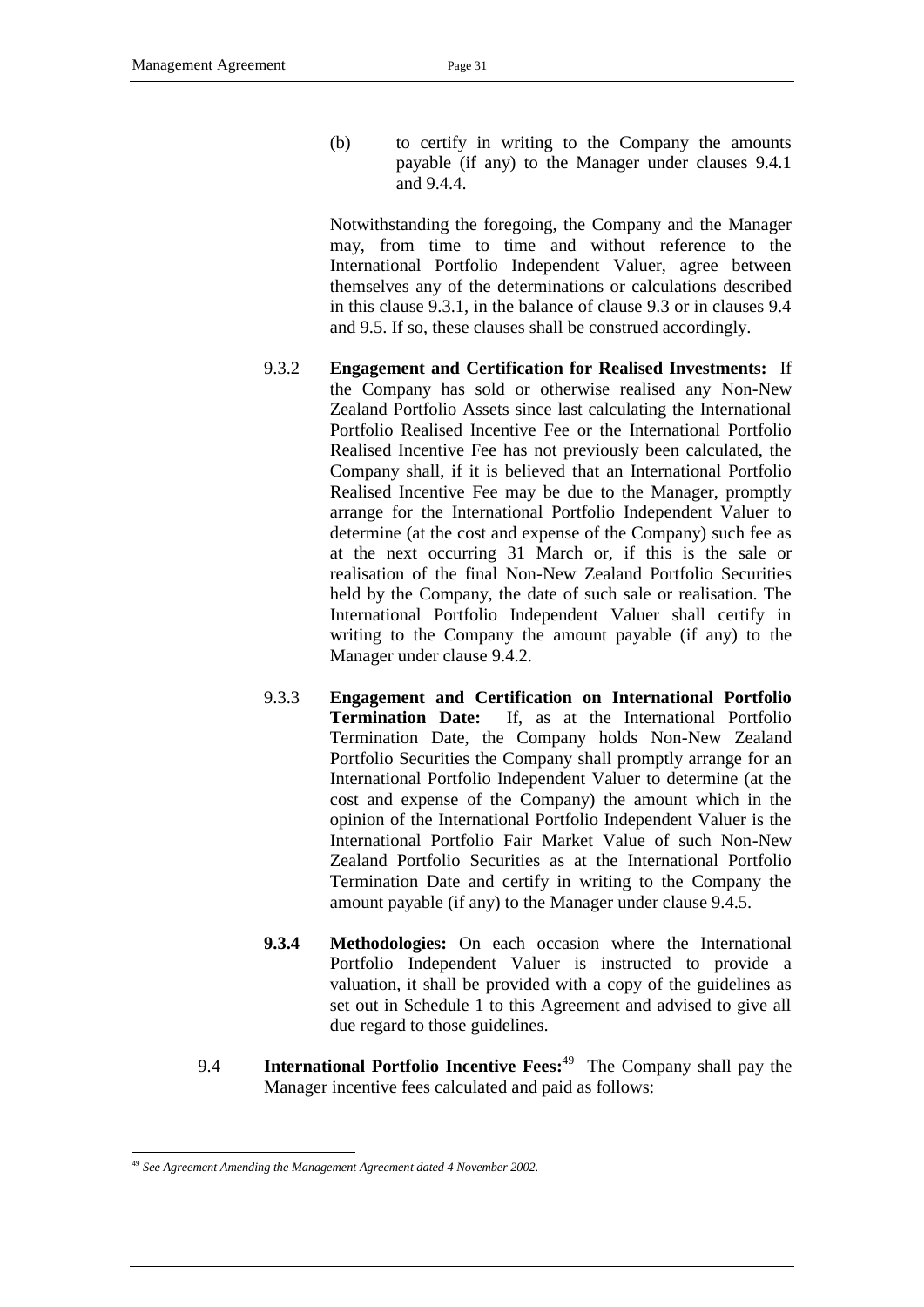9.4.1 **International Portfolio Initial Incentive Fee:** The Company shall pay to the Manager within 7 Business Days of receipt by the Company of a certificate from the International Portfolio Independent Valuer under clause 9.3.1, an incentive fee ("International Portfolio Initial Incentive Fee") on certain increases in the unrealised value of the International Portfolio Initial Valuation Assets equal to "A" calculated in accordance with the following formula:

$$
A = \frac{FV^1 + FX^1 + D^1 - Z^1}{5}
$$
  
Where:

 $FV^1$  = International Portfolio Fair Market Value of all International Portfolio Initial Valuation Assets held as at the International Portfolio Valuation Date to which the International Portfolio Independent Valuer's certificate relates

 $FX<sup>1</sup>$  = Net present value (which may be a negative number) in New Zealand dollars as at the International Portfolio Valuation Date to which the International Portfolio Independent Valuer's certificate relates of all current foreign exchange contracts entered into by the Company for the purposes of hedging its foreign exchange exposure arising out of the acquisition and holding of the International Portfolio Initial Valuation Assets referred to in  $FV<sup>1</sup>$  above plus the net gain or loss suffered from any prior such contracts that have been closed out and that have not otherwise previously been taken into account when calculating an International Portfolio Incentive Fee

 $D<sup>1</sup>$  = Distributions and International Portfolio Tax Benefits received by, or becoming available to, the Company in respect of those International Portfolio Initial Valuation Assets since their respective dates of acquisition by the Company plus the Hurdle Rate of Return on such Distributions and International Portfolio Tax Benefits calculated on a daily basis from (and including) the relevant date of receipt by the Company to (but excluding) the International Portfolio Valuation Date to which the International Portfolio Independent Valuer's certificate relates and compounded at the end of each Financial Year

 $Z^1 = C^1 + H^1$ 

 $C<sup>1</sup> = Cost Value of those International Portfolio Initial Valuation$ Assets

 $H<sup>1</sup>$  = The Hurdle Rate of Return on the Cost Value of those International Portfolio Initial Valuation Assets calculated on a daily basis from (and including) the relevant dates of acquisition by the Company to (but excluding) the International Portfolio Valuation Date to which the International Portfolio Independent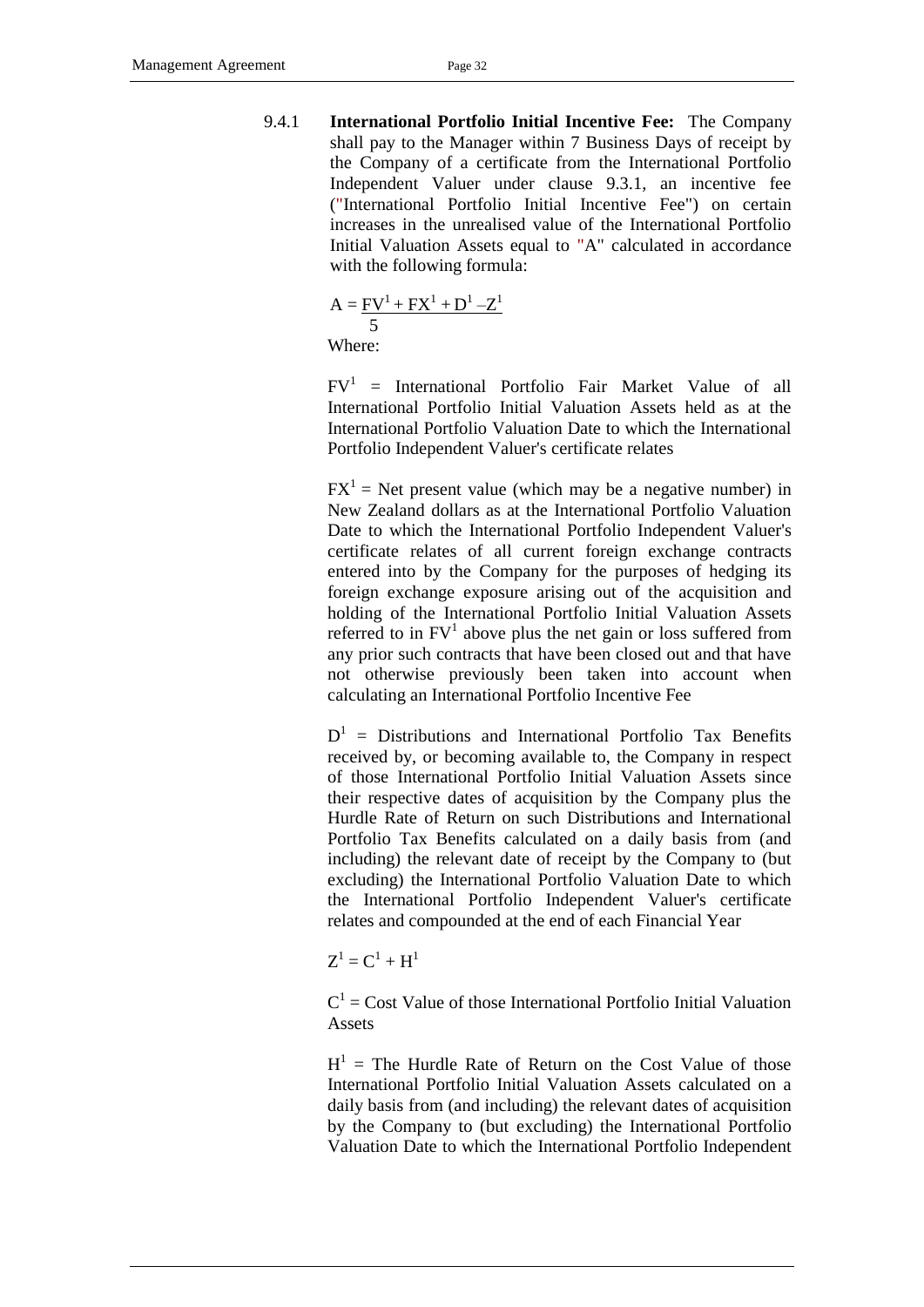Valuer's certificate relates and compounded at the end of each Financial Year,

Provided that if  $Z^1$  is greater than  $FV^1 + FX^1 + D^1$ , then A equals nil.

9.4.2 **International Portfolio Realised Incentive Fee:** The Company shall pay to the Manager within 7 Business Days of receipt by the Company of a certificate from the International Portfolio Independent Valuer under clause 9.3.2, an incentive fee ("International Portfolio Realised Incentive Fee") on certain realised gains from the sale or other realisation of Non-New Zealand Portfolio Securities equal to "R" calculated in accordance with the following formula:

$$
R = \frac{P^2 + FX^2 + D^2 - Z^2}{5}
$$

Where:

 $P^2$  = Proceeds of Non-New Zealand Portfolio Securities received by the Company since the previous International Portfolio Valuation Date either by sale or other realisation (or, if there hasn't been an International Portfolio Valuation Date, the International Portfolio Commencement Date) ("Disposed Assets") after deduction of: (a) the actual costs of sale or other realisation; and (b) any capital gains or income tax (or the like) that will be payable upon such sale or other realisation; and addition of any International Portfolio Tax Benefits that will arise out of the payment of the such capital gains or income tax (or the like)

 $FX^2$  = Net present amount (which may be a negative number) in New Zealand dollars realised on all foreign exchange contracts entered into by the Company for the purposes of hedging its foreign exchange exposure that were realised upon the sale or other realisation of the current Disposed Assets plus the net gain or loss suffered from any prior such contracts that have been closed out or valued as at the relevant date of realisation and that have not otherwise previously been taken into account when calculating an International Portfolio Incentive Fee

 $D^2$  = Distributions and International Portfolio Tax Benefits (including arising from a sale or other realisation) received by, or becoming available to, the Company in respect of those Disposed Assets since the previous International Portfolio Valuation Date (or, if there hasn't been an International Portfolio Valuation Date, the International Portfolio Commencement Date) plus the Hurdle Rate of Return on such Distributions and International Portfolio Tax Benefits calculated on a daily basis from (and including) the relevant date of receipt by the Company to (but excluding) the relevant date of sale or other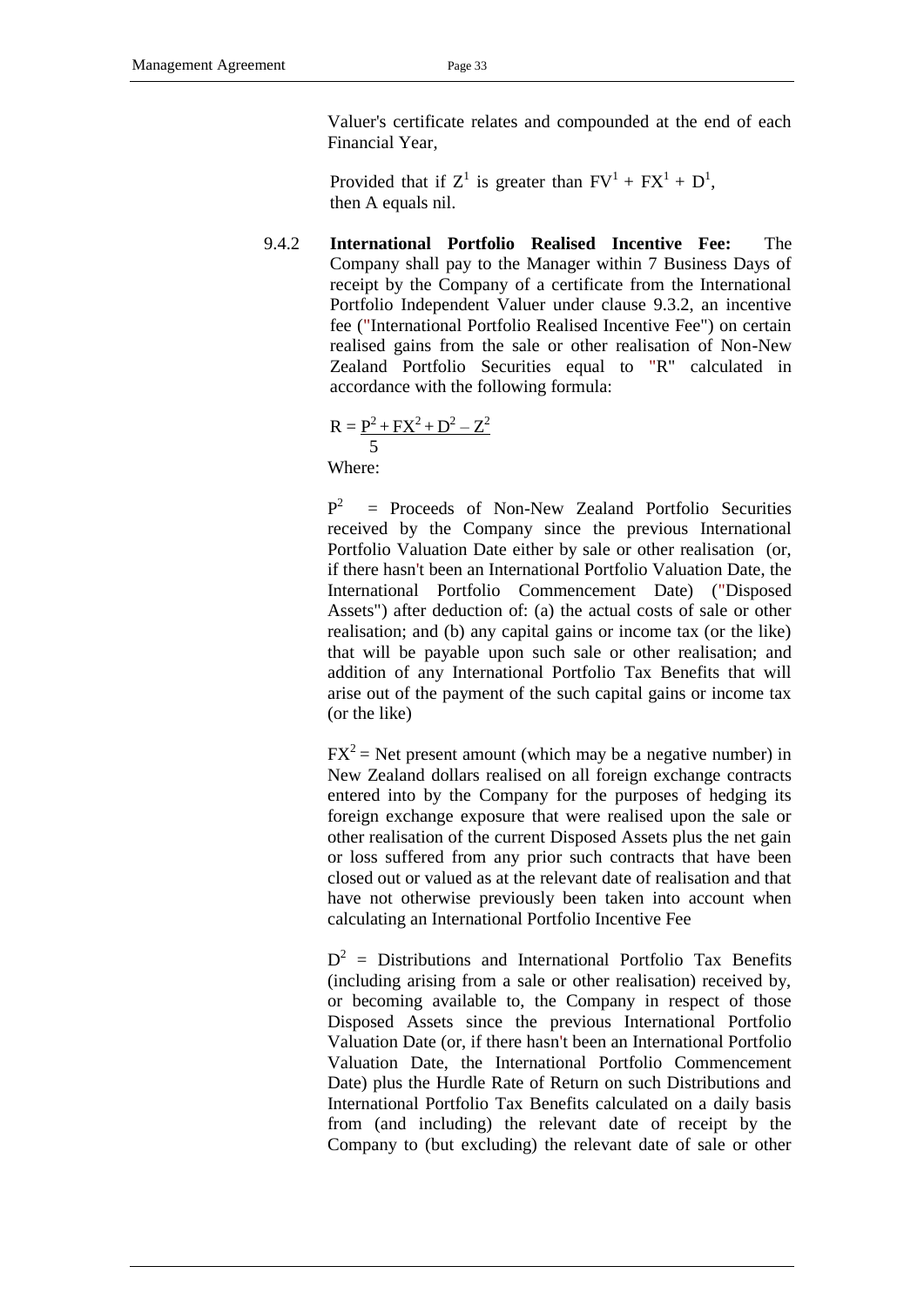realisation by the Company and, where relevant, compounded at the end of each Financial Year

 $Z^2$  = the greater of (PFV<sup>2</sup>+H<sup>2</sup>) and C<sup>2</sup>

 $PFV^2$  = International Portfolio Fair Market Value of those Disposed Assets as at the previous International Portfolio Valuation Date or if no International Portfolio Fair Market Value has previously been determined, then  $PFV^2$ -shall be  $C^2$ 

 $C^2$  = Cost Value of those Disposed Assets

 $H<sup>2</sup>$  = The Hurdle Rate of Return on each Disposed Asset calculated on a daily basis from (and including) the previous International Portfolio Valuation Date or, if later, the date of acquisition to (but excluding) the relevant date of sale or other realisation by the Company and, where relevant, compounded at the end of each Financial Year,

Provided that if  $Z^2$  is greater than  $P^2 + FX^2 + D^2$ , then R equals nil.

9.4.3 **International Portfolio Annual Incentive Fee:** The Company shall pay the Manager in accordance with clause 9.4.4 an incentive fee ("International Portfolio Annual Incentive Fee") on certain unrealised increases in the value of the International Portfolio Annual Valuation Assets equal to "B" calculated in accordance with the following formula provided that if the International Portfolio Termination Date is otherwise an International Portfolio Valuation Date then no International Portfolio Annual Incentive Fee shall be payable in respect of the Financial Year ended on that 31 March. Any fee that might be due at such time shall be calculated and paid under clause 9.4.5:

$$
B = \frac{FV^3 + FX^3 + D^3 - Z^3}{5}
$$

Where:

 $FV^3$  = International Portfolio Fair Market Value of all International Portfolio Annual Valuation Assets held as at the International Portfolio Valuation Date to which the International Portfolio Independent Valuer's certificate relates

 $FX<sup>3</sup>$  = Net present value (which may be a negative number) in New Zealand dollars as at the International Portfolio Valuation Date to which the International Portfolio Independent Valuer's certificate relates of all current foreign exchange contracts entered into by the Company for the purposes of hedging its foreign exchange exposure arising out of the acquisition and holding of the International Portfolio Annual Valuation Assets referred to in  $FV<sup>3</sup>$  above plus the net gain or loss suffered from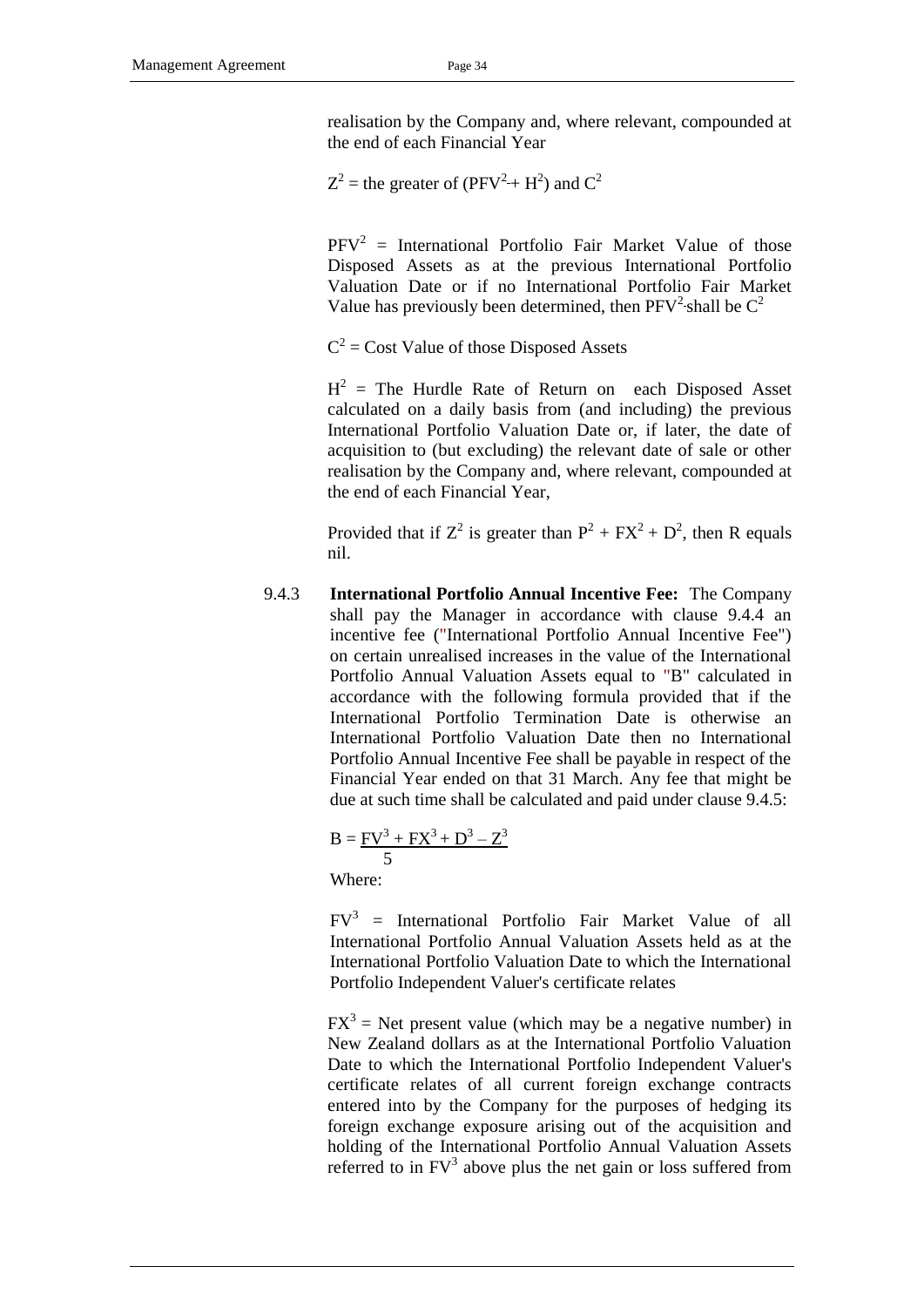any prior such contracts that have been closed out and that have not otherwise previously been taken into account when calculating an International Portfolio Incentive Fee

 $D<sup>3</sup>$  = Distributions and International Portfolio Tax Benefits received by, or becoming available to, the Company in respect of those International Portfolio Annual Valuation Assets since the previous International Portfolio Valuation Date plus the Hurdle Rate of Return on such Distributions International Portfolio Tax Benefits calculated on a daily basis from (and including) the relevant date of receipt by the Company to (but excluding) the International Portfolio Valuation Date to which the International Portfolio Independent Valuer's certificate relates and, where relevant, compounded at the end of each Financial Year

 $Z^3$  = the greater of (PFV<sup>3</sup> + H<sup>3</sup>) and C<sup>3</sup>

 $PFV<sup>3</sup>$  = International Portfolio Fair Market Value of the  $FV<sup>3</sup>$ assets as at the previous International Portfolio Valuation Date or, if acquired since then, the date of acquisition and if no International Portfolio Fair Market Value has been previously determined, then  $PFV^3$  shall be  $C^3$ 

 $C^3$  = Cost Value of the FV<sup>3</sup> assets

 $H^3$  = The Hurdle Rate of Return on each  $FV^3$  asset calculated on a daily basis from (and including) the previous International Portfolio Valuation Date or, if later, the date of acquisition to (but excluding) the International Portfolio Valuation Date to which the International Portfolio Independent Valuer's certificate relates and, where relevant, compounded at the end of each Financial Year

Provided that if  $Z^3$  is greater than  $FV^3 + FX^3 + D^3$  then B = nil.

- 9.4.4 **Payment of Annual International Incentive Fee:** The International Portfolio Annual Incentive Fee calculated in respect of a Financial Year shall be earned and paid in three equal instalments as follows:
	- (a) The first instalment shall be earned and paid within 7 Business Days of receiving the International Portfolio Independent Valuer's certificate under clause 9.3.1 (being for "Year 1") confirming the amount of such International Portfolio Annual Incentive Fee.
	- (b) The second instalment shall be earned and paid within 7 Business Days of receiving the International Portfolio Independent Valuer's certificate in respect of the end of the next subsequent Financial Year ("Year 2") under clause 9.3.1 but only if, in respect of those International Portfolio Annual Valuation Assets for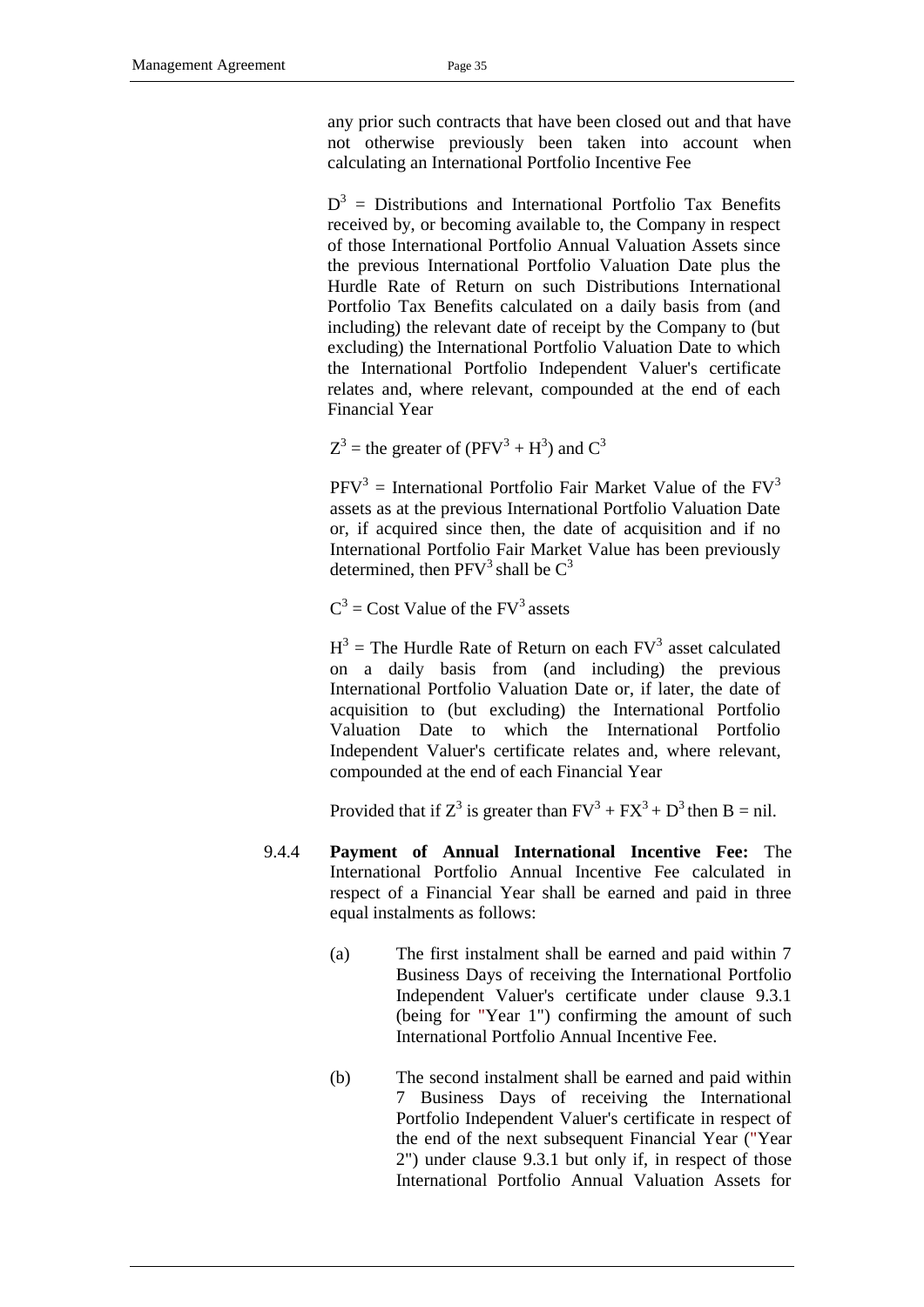which the fee was first calculated,  $FV^3 + FX^3 + D^3 +$ SP (all as at Year 2) is greater than the greater of  $C<sup>3</sup>$ and  $FV^3$  (each as at Year 1). If  $FV^3 + FX^3 + D^3 + SP$  is not greater than the greater of  $C^3$  and  $FV^3$ , then this second instalment shall never be earned or paid.

- (c) The third instalment shall be earned and paid within 7 Business Days of receiving the International Portfolio Independent Valuer's certificate in respect of the end of the second next subsequent Financial Year ("Year 3") under clause 9.3.1 but only if, in respect of those International Portfolio Annual Valuation Assets for which the fee was first calculated,  $FV^3 + FX^3 + D^3 +$ SP (all as at Year 3) is greater than the greater of  $C<sup>3</sup>$ and  $FV^3$  (each as at Year 1). If  $FV^3 + FX^3 + D^3 + SP$  is not greater than the greater of  $C^3$  and  $FV^3$ , then this third instalment shall never be earned or paid.
- (d) Notwithstanding the foregoing, if any second or third instalments of the International Portfolio Annual Incentive Fees have not been calculated and paid:
	- (I) As at the International Portfolio Termination Date (which occurs other than by reason of the Manager having given notice of termination under clause 11.2.1), such instalments shall be paid within 7 Business Days of the International Portfolio Termination Date.
	- (II) As at the date on which the last of the Non-New Zealand Portfolio Securities which were held as at the International Portfolio Valuation Date to which the first instalment relates are sold or otherwise realised, such instalments shall be calculated and, if due, paid within 7 Business Days of the relevant date of sale or realisation.
- (e) In this clause, "SP" means the proceeds (if any) arising from the sale or other realisation of those International Portfolio Annual Valuation Assets held as at the date as at which calculation of the first instalment of the relevant International Portfolio Annual Incentive Fee was made after deduction of: (a) the actual costs of sale or other realisation; and (b) any capital gains or income tax (or the like) that will be payable upon such sale or other realisation; and addition of any International Portfolio Tax Benefits that will arise out of the payment of the such capital gains or income tax (or the like)
- 9.4.5 **International Portfolio Final Incentive Fee:** The Company shall pay the Manager within 7 Business Days of receipt by the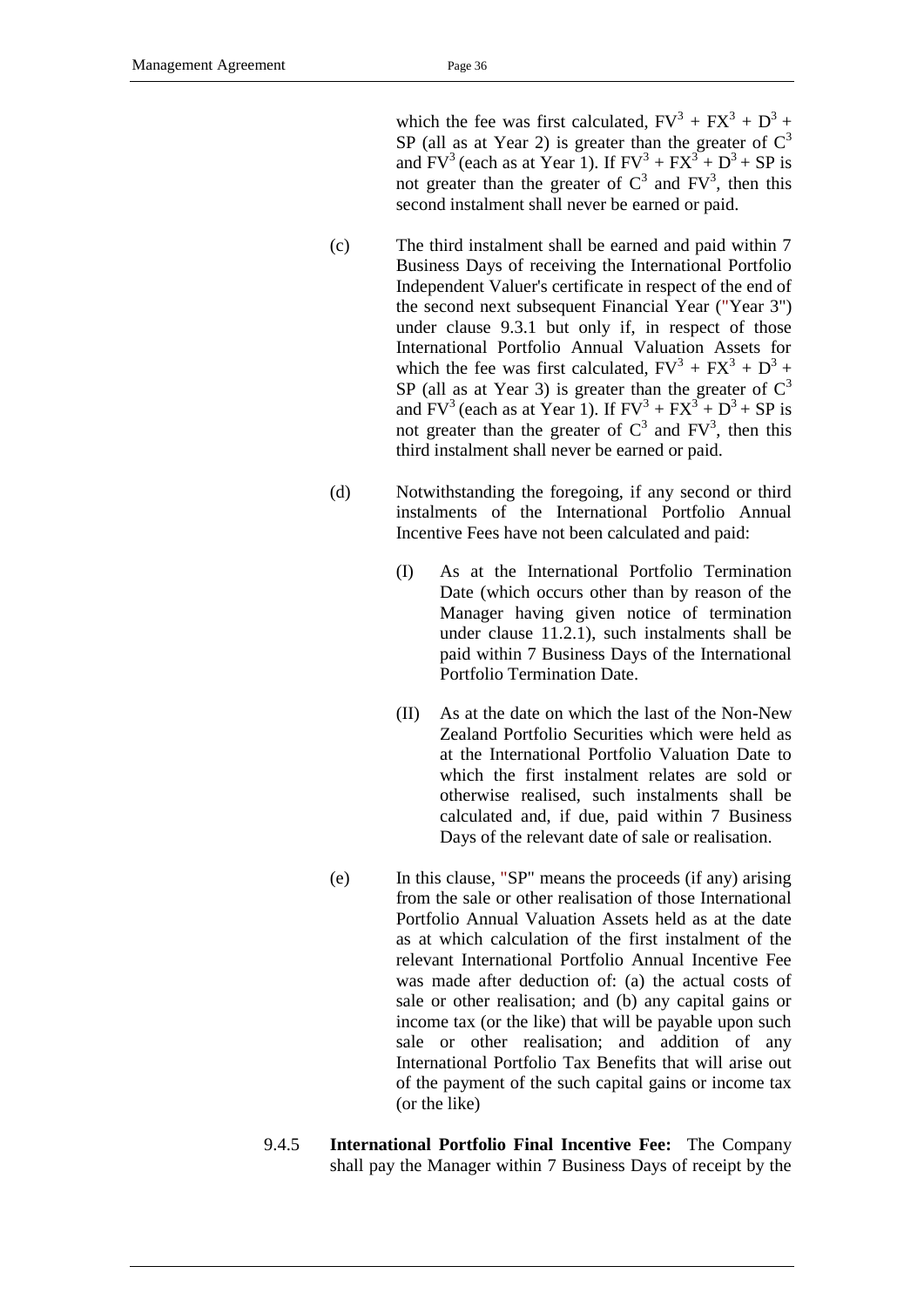Company of a certificate from the International Portfolio Independent Valuer under clause 9.3.3 a final incentive fee ("International Portfolio Final Incentive Fee") on certain increases in the unrealised value of the Non-New Zealand Portfolio Securities equal to "F" calculated in accordance with the following formula:

$$
F = \frac{FV^4 + FX^4 + D^4 - Z^4}{5}
$$

Where:

 $FV^4$  = International Portfolio Fair Market Value of all Non-New Zealand Portfolio Securities held (but unrealised) as at the International Portfolio Termination Date

 $FX^4$  = Net present value (which may be a negative number) in New Zealand dollars as at the International Portfolio Termination Date of all current foreign exchange contracts entered into by the Company for the purposes of hedging its foreign exchange exposure arising out of the acquisition and holding of the Non-New Zealand Portfolio Securities referred to in  $FV<sup>4</sup>$  above plus the net gain or loss suffered from any prior such contracts that have been closed out and that have not otherwise previously been taken into account when calculating an International Portfolio Incentive Fee

 $D^4$  = Distributions and International Portfolio Tax Benefits received by, or becoming available to, the Company in respect of those Non-New Zealand Portfolio Securities since the previous International Portfolio Valuation Date (or if there hasn't been a Valuation Date, the International Portfolio Commencement Date) plus the Hurdle Rate of Return on such Distributions and International Portfolio Tax Benefits calculated on a daily basis from (and including) the relevant date of receipt by the Company to (but excluding) the International Portfolio Termination Date and, where relevant, compounded at the end of each Financial Year

 $Z^4$  = the greater of (PFV<sup>4</sup> + H<sup>4</sup>) and C<sup>4</sup>

 $PFV^4$  = International Portfolio Fair Market Value of the  $FV^4$ assets held as at the previous International Portfolio Valuation Date (or, if there hasn't been a previous International Portfolio Valuation Date,  $PFV^4$  shall be  $C^4$ )

 $C^4$  = Cost Value of the FV<sup>4</sup> assets

 $H^4$  = The Hurdle Rate of Return on each  $FV^4$  asset calculated on a daily basis from (and including) the previous International Portfolio Valuation Date (or if there hasn't been an International Portfolio Valuation Date, the International Portfolio Commencement Date) or, if later, the date of acquisition to (but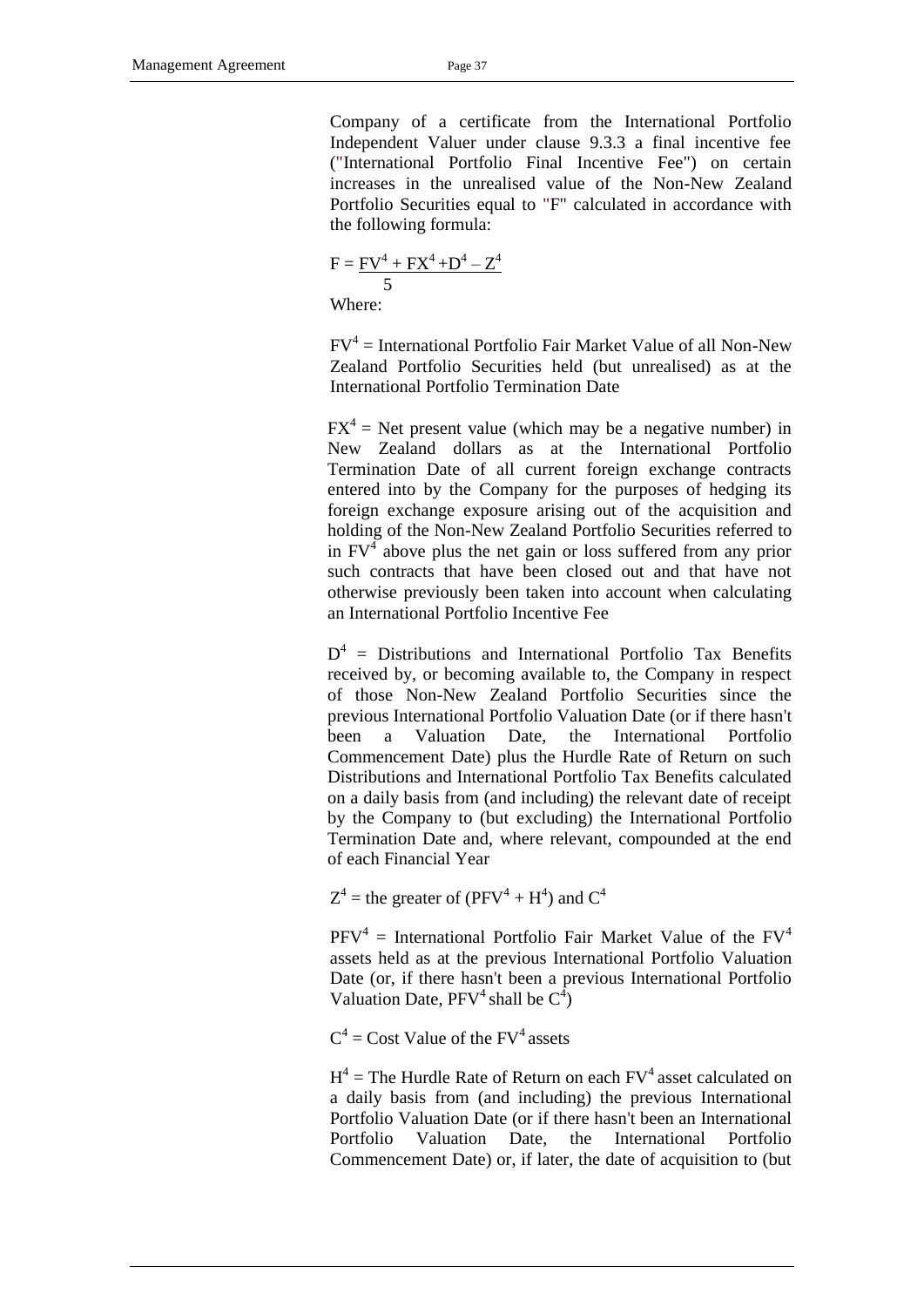excluding) the International Portfolio Termination Date and, where relevant, compounded at the end of each Financial Year

Provided that if  $Z^4$  is greater than FFV +  $FX^4 + D^4$  then F = nil.

## 9.5 **Currency of Calculation and Payment:** 50

- 9.5.1 **New Zealand Portfolio, International Portfolio Management Fee and International Incentive Fees:** The New Zealand Portfolio Management Fee, International Portfolio Management Fee and International Incentive Fees shall be calculated and paid in New Zealand dollars.
- 9.5.2 **Currency Conversion:** For all New Zealand Portfolio Management Fee and International Portfolio Management Fee calculation purposes, the Cost Value of all Non-New Zealand Portfolio Securities and the book value of all Non-New Zealand Portfolio Entities' Debt acquired or denominated in a currency other than New Zealand dollars shall be converted into New Zealand dollars at the mid-point exchange rate quoted by Bank of New Zealand (and, failing them, ANZ Banking Group (New Zealand) Limited) at the close of business in Wellington on the relevant Relevant Date. For all International Portfolio Incentive Fee calculation purposes, all amounts in respect of all Non-New Zealand Portfolio Securities and all Non-New Zealand Portfolio Entities' Debt acquired or denominated in a currency other than New Zealand dollars and all sale or other realisation proceeds, Distributions and International Portfolio Tax Benefits received in other than New Zealand dollars shall be converted into New Zealand dollars at the mid-point exchange rate quoted by Bank of New Zealand (and, failing them, ANZ Banking Group (New Zealand) Limited) at the close of business in Wellington on the date of receipt or, as the case may be, the relevant International Portfolio Valuation Date provided that (for the avoidance of doubt) in the formulae above the various values for C shall be determined at the close of business in Wellington on the relevant dates of acquisition and the various values for PFV shall be determined at the close of business in Wellington on the previous relevant International Portfolio Valuation Date.

## 9.6 **Method of Payment:** 51

9.6.1 **Payment in Shares:** Notwithstanding the previous subclauses of this clause but subject to clause [9.6.2,](#page-42-0) the Company may pay all or any of the International Portfolio Management Fees or International Portfolio Incentive Fees by issuing the Manager with fully paid ordinary shares in the Company ranking pari passu with the ordinary shares then on issue. The number of ordinary shares to be issued will be calculated by dividing the

<sup>-</sup><sup>50</sup> *See Agreement Amending the Management Agreement dated 4 November 2002.*

<sup>51</sup> *See Agreement Amending the Management Agreement dated 4 November 2002.*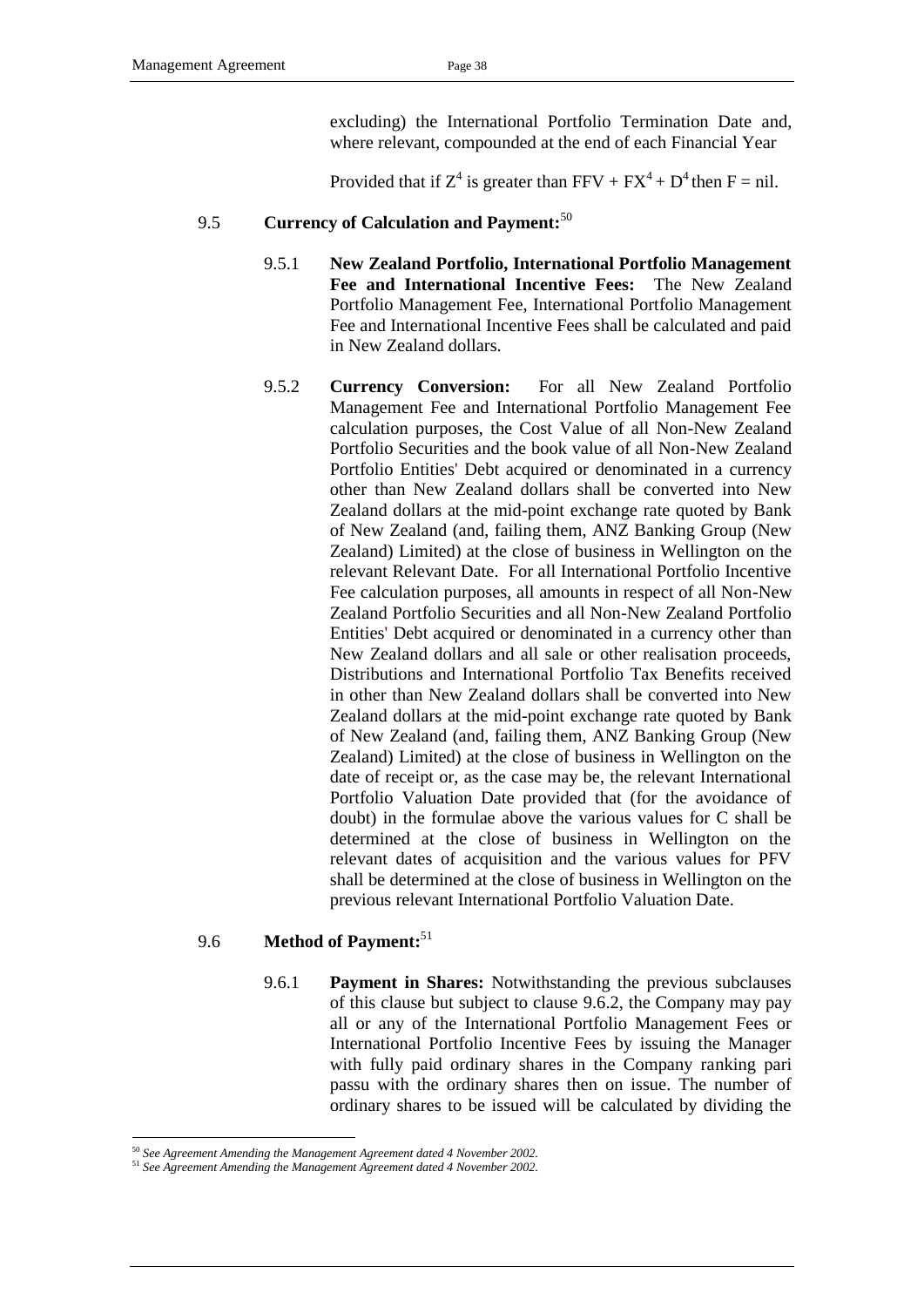New Zealand dollar amount of the fees to be paid by 98 per cent of the weighted average sale price of all trades of the Company's ordinary shares on the New Zealand Stock Exchange on the 5 Business Days immediately prior to the date of issue of the ordinary shares. The Company must give the Manager at least 5 Business Days notice of its intention to pay any fees by the issue of ordinary shares pursuant to this clause and, in the event that it does, the various references in clause 9.4 to "7 Business Days" to pay fees shall be extended to "12 Business Days".

- <span id="page-42-0"></span>**9.6.2 Exceptions:** The Company shall not be entitled to pay all or any of the International Portfolio Management Fees or International Portfolio Incentive Fees by issuing the Manager with fully paid ordinary shares in the Company if the Manager has given the Company notice no later than 5 Business Days after notice was given by the Company under clause 9.6.1 that to do so would cause the Company or the Manager or any person associated with it: (a) to breach any applicable law or regulation (including the Listing Rules of the New Zealand Stock Exchange or any takeovers code ("Code") in force in New Zealand at the relevant time); or (b) to have to make any full or partial offer for additional shares of the Company, or to sell any shares of the Company, in order to avoid a breach of the Code or to ensure continuing compliance with the Code.
- 9.7 **Goods & Services Tax:** GST will be added (if applicable) to all fees payable under this clause.<sup>52</sup>
- 9.8 **Gearing:** Without the prior written approval of the Board, the debt to capital ratio (calculated by reference to current market values) of a Non-New Zealand Portfolio Entity shall not exceed 55%. If it is proposed that the ratio be higher than 55%, the Manager shall provide the Company with a study demonstrating that there is a net benefit to it in the higher gearing. This study shall have specific regard to the relevant asset, the greater financial risks that flow from increased gearing and the higher expected returns to equity.<sup>53</sup>
- 9.9 **Lowest Price:** The parties agree for the purposes of the accrual rules in the Income Tax Act 1994 that the amounts payable under this clause represent the lowest price the parties would have agreed for the services on the date this Agreement is entered into, if payment had been required in full at the time the services were provided and on that basis no income or expenditure arises under those rules.<sup>54</sup>
- 9.10 **FX Contracts:** Where foreign exchange contracts are taken out to hedge foreign exchange exposure, the Company shall allocate such contracts to specific Non-New Zealand Portfolio Entities at the time such contracts are entered into and advise the Company accordingly.<sup>55</sup>

<sup>52</sup> *See Agreement Amending the Management Agreement dated 4 November 2002.*

<sup>53</sup> *See Agreement Amending the Management Agreement dated 4 November 2002.*

<sup>54</sup> *See Agreement Amending the Management Agreement dated 4 November 2002.*

<sup>55</sup> *See Agreement Amending the Management Agreement dated 4 November 2002.*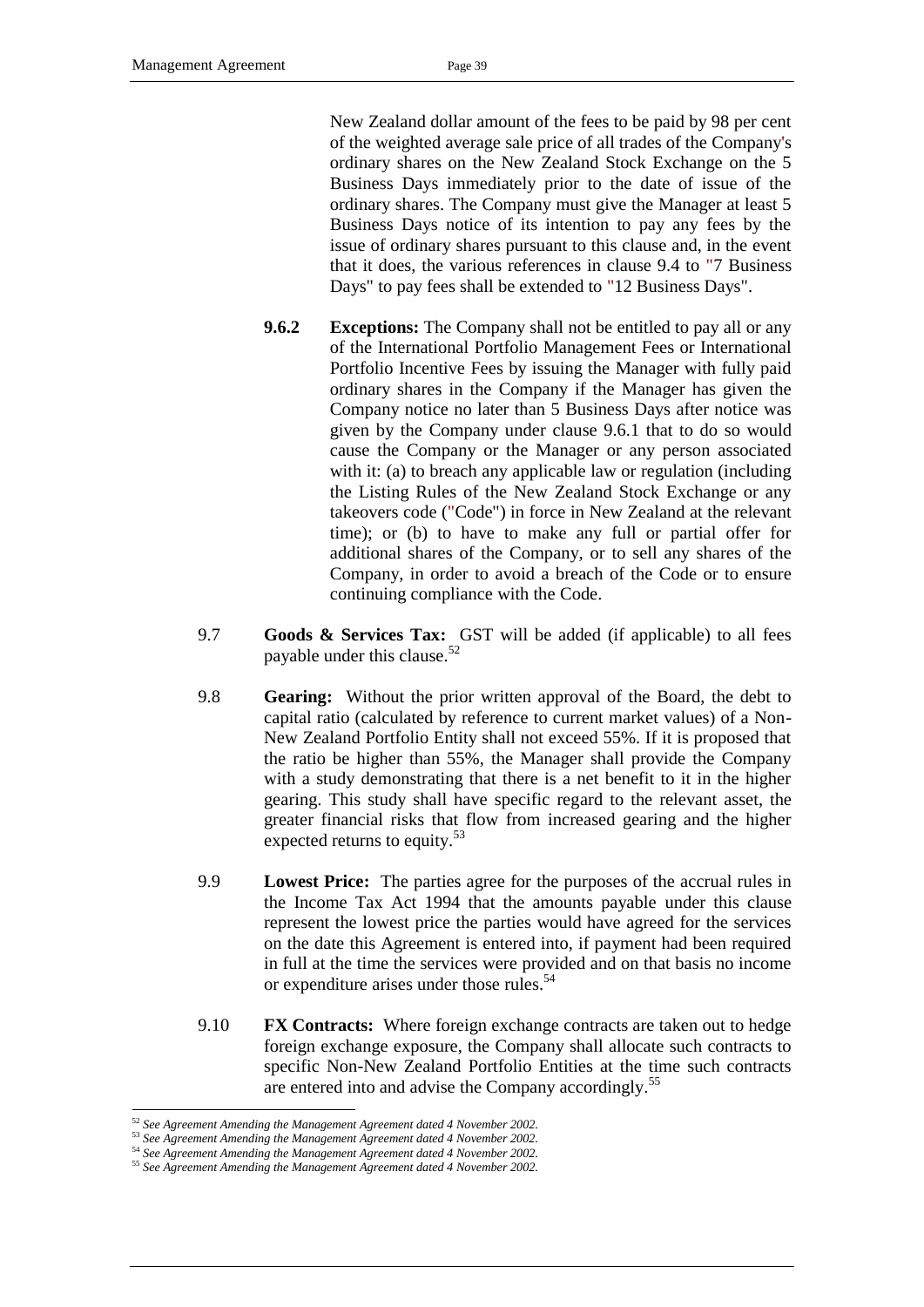- 9.11 **Recovery of Under or Overpayment:**<sup>56</sup> If any audit conducted pursuant to clause [7.2.9](#page-30-0) of the management fees paid to the Manager by the Company pursuant to this clause [9](#page-32-0) or of any costs paid to the Manager by the Company pursuant to clause [10](#page-46-0) determines that there has been an under or overpayment of management fee or costs then:
	- 9.11.1 **Overpayment:** in the event of any overpayment the amount concerned shall be deducted from the next instalment of management fee payable and if the amount concerned exceeds the amount of the next instalment of management fee payable then the Manager agrees to pay to the Company the amount of such overpayment upon demand; and
	- 9.11.2 **Under Payment:** in the event of any under payment the amount concerned shall be added to the next instalment of management fee paid to the Manager,

provided however that in the event that either party disputes the auditor's finding pursuant to clause [7.2.9](#page-30-0) then that party may require the issue to be referred to arbitration pursuant to clause [18.6.](#page-56-0)

[*Clauses 6.2 to 6.10 of the Infratil Ventures Management Agreement:*

- *6.2 VCF Management Fee: The Company shall pay to the Manager within 7 Business Days after the last day of each calendar month after the VCF Effective Date a management fee ("VCF Management Fee") equal to:-*
	- *6.2.1 2% to \$7,500,000 per VCF Portfolio Entity: In respect of each VCF Portfolio Entity, where the VCF Commitment applicable to that VCF Portfolio Entity is equal to or less than \$7,500,000, one twelfth of 2% of the VCF Commitment applicable to that VCF Portfolio Entity as at the end of the previous calendar month: or*
	- *6.2.2 1.2% on Amounts over \$7,500,000 per VCF Portfolio Entity: In respect of each VCF Portfolio Entity, where the VCF Commitment applicable to that VCF Portfolio Entity is greater than \$7,500,000, \$12,500 plus one twelfth of 1.2% of the VCF Commitment in excess of \$7,500,000 applicable to that VCF Portfolio Entity as at the end of the previous calendar month,*

*adjusted in accordance with clause 6.4.*

*6.3 Annual Valuation: The Company shall arrange for a VCF Independent Valuer to certify in writing to the Company the amount which, in the opinion of the VCF Independent Valuer, is the VCF Fair Market Value of all VCF Portfolio Securities issued by each VCF Portfolio Entity and the sum of such VCF Fair Market Values ("VC Portfolio Value") as at 31 March 2005 and each subsequent 31 March and otherwise as required* 

<sup>56</sup> *See Agreement Amending the Management Agreement dated 4 November 2002 (renumbering only).*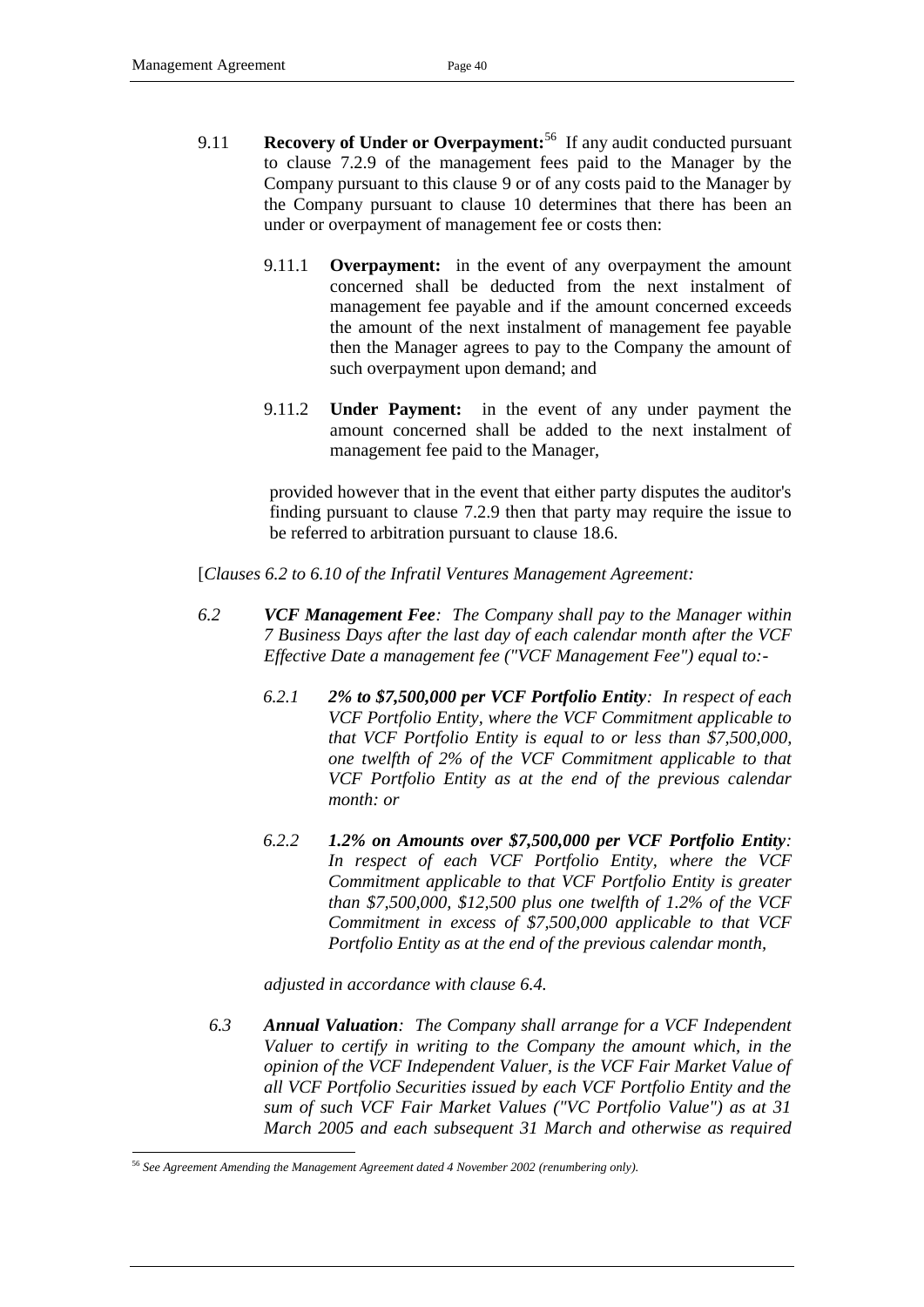*by this Agreement (each such date being a "VCF Valuation Date") and to certify in writing to the Company such VCF Fair Market Values and VC Portfolio Value as at each VCF Valuation Date. Notwithstanding the foregoing, the Manager and the Company may, from time to time, agree the VCF Fair Market Value of all VCF Portfolio Securities issued by each VCF Portfolio Entity and the VC Portfolio Value without reference to the VCF Independent Valuer.* 

- *6.4 VCF Management Fee Adjustment: If as at any VCF Valuation Date on or after 30 June 2006 the VC Portfolio Value plus all VCF Distributions received in respect of the VCF Portfolio Securities held as at such date (together the "VCF Total Value") is less than the aggregate Cost Value of such VCF Portfolio Securities ("VCF Aggregate Cost"), then the management fees payable pursuant to clause 6.2 for the "X" months ending on the VCF Valuation Date shall be reduced by the percentage derived from the formula: (1 minus (the VCF Total Value divided by the VCF Aggregate Cost)) and the appropriate amount shall be refunded by the Manager to the Company. In this clause, "X" shall be the number of complete months that any VCF Portfolio Securities issued by a VCF Portfolio Entity that are included in the VCF Portfolio Value calculation that have a Cost Value higher than the aggregate of their VCF Fair Market Value as at such date plus all VCF Distributions in respect thereof have been held. Provided that if more than one VCF Portfolio Security so qualifies the greatest number of months shall be taken but further provided that "X" shall not, in any circumstance, be greater than 12.*
- *6.5 VCF Incentive Fee: The Company shall pay the Manager an incentive fee ("VCF Incentive Fee") or, as the case may be, the Manager shall refund to the Company previously paid VCF Incentive Fees relating to the same VCF Incentive Fee Period, each within 7 Business Days of the divestment (including any deemed divestment) of any VCF Portfolio Securities, calculated as follows:*
	- *6.5.1 First Divestment: Following the first divestment of VCF Portfolio Securities that occurs within a VCF Incentive Fee Period, the Company shall pay the Manager 20% of the Compound Gains (if it is a positive number) on such Divested VCF Portfolio Securities.*
	- *6.5.2 Positive Subsequent Divestments: If, following the second or any subsequent divestment of VCF Portfolio Securities that occurs within a VCF Incentive Fee Period, the Compound Gains on all Divested VCF Portfolio Securities divested within that VCF Incentive Fee Period is a positive number ("First Value") greater than the Compound Gains on all Divested VCF Portfolio Securities previously divested within the same VCF Incentive Fee Period, whether that is a positive or negative number, ("Second Value"), the Company shall pay the Manager 20% of the First Value less, if the Second Value is positive, 20% of that Second Value.*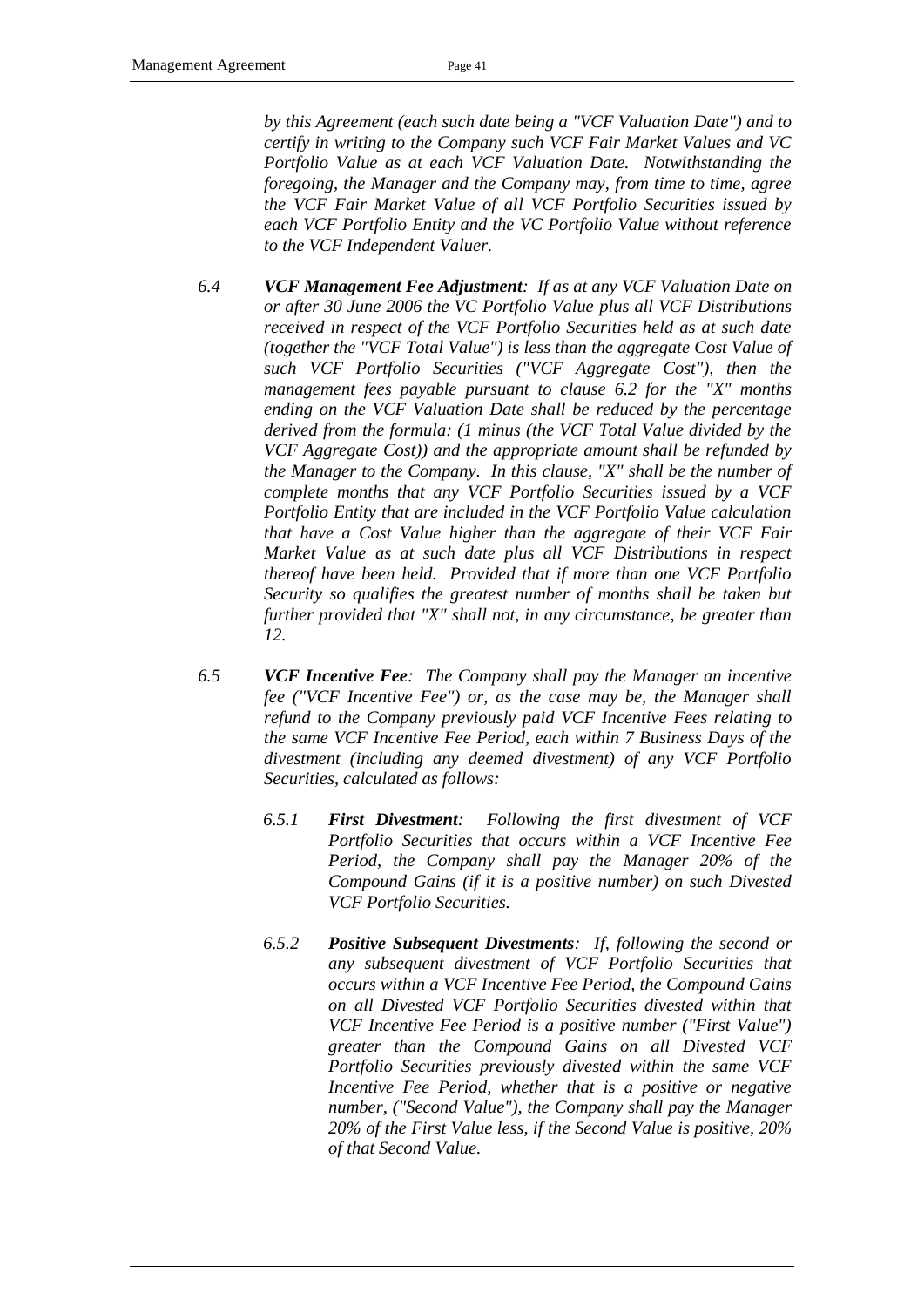- *6.5.3 Negative Subsequent Divestments: If, following the second or any subsequent divestment of VCF Portfolio Securities that occurs within a VCF Incentive Fee Period, the Compound Gains on all Divested VCF Portfolio Securities divested within that VCF Incentive Fee Period, whether that is a positive or negative number, ("Third Value") is less than the Compound Gains on all Divested VCF Portfolio Securities previously divested within the same VCF Incentive Fee Period which is, itself, a positive number ("Fourth Value"), the Manager shall refund to the Company 20% of the difference between the Third Value and the Fourth Value; provided that the Manager shall never be required to refund a greater amount of VCF Incentive Fee in any VCF Incentive Fee Period than it has received within that VCF Incentive Fee Period.*
- *6.6 Losses and Gains: For the purposes of clause 6.5:*

*"Compound Gains " equals "V",*

*Where:*

 $V =$   $W + X - Y - Z$ 

*W = the aggregate amounts received by the Company on divestment of the relevant Divested VCF Portfolio Securities (before deduction of any capital gains or income tax (or the like)) less the costs directly associated with the divestment or, as the case may be, the VCF Fair Market Value of those Divested VCF Portfolio Securities upon transfer to the Utility Portfolio*

*X = the aggregate amounts of VCF Distributions received by the Company in respect of those Divested VCF Portfolio Securities (before deduction of any capital gains or income tax (or the like)) plus VCF Tax Benefits received in respect of such VCF Distributions plus the VCF Hurdle Rate of Return on such VCF Distributions calculated on a daily basis from (and including) the relevant date of receipt to (but excluding) the date of divestment and compounded at the end of each Financial Year*

*Y = Cost Value of those Divested VCF Portfolio Securities plus the VCF Hurdle Rate of Return on such Cost Value calculated on a daily basis from (and including) the relevant date of acquisition to (but excluding) the date of divestment and compounded at the end of each Financial Year*

*Z = the VCF Management Fees paid by the Company from (and including) the VCF Effective Date to (but excluding) the relevant date of divestment (pro-rated for any part month) in respect of those Divested VCF Portfolio Securities plus the VCF Incentive Fees previously paid in respect of past divestments of Divested VCF Portfolio Securities*

*"Divested VCF Portfolio Security" means a VCF Portfolio Security that has been:*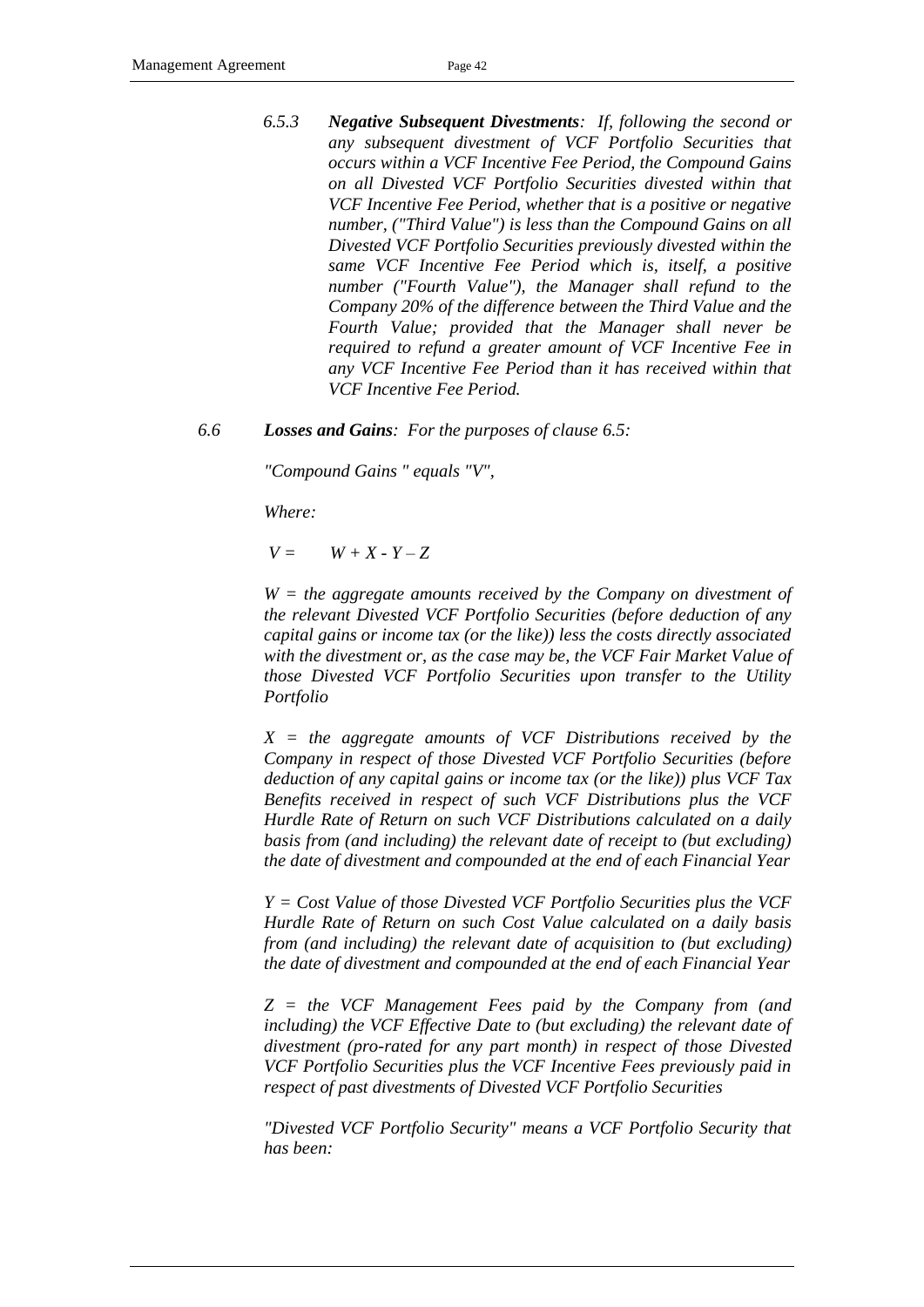- *(a) disposed of by the Company (either by sale or upon liquidation or winding up) since the VCF Effective Date or, if later, the most recent VCF Review Date but excluding any divestments of former VCF Portfolio Securities out of the Utility Portfolio; or*
- *(b) transferred to the Utility Portfolio since the VCF Effective Date or, if later, the most recent VCF Review Date*

*"divestment" has a corresponding meaning.*

*"VCF Hurdle Rate of Return" means 17.5% per annum.*

- *6.7 Methodologies: On each occasion where the VCF Independent Valuer is instructed to provide a valuation, it shall be provided with a copy of the guidelines as set out in Schedule A to this Agreement and advised to give all due regard to those guidelines.*
- *6.8 Adjustments and Audit: The recovery of under or overpayment of fees and audit provisions in clauses 9 and 12 of the Management Agreement shall apply, with all necessary modifications, to the VCF Management Fee and the VCF Incentive Fee.*
- *6.9 Goods & Services Tax: GST will be added (if applicable) to all fees payable under this clause 6.*
- *6.10 Lowest Price: The parties agree for the purposes of the accrual rules in the Income Tax Act 1994 that the amounts payable under this clause 6 represent the lowest price the parties would have agreed for the services on the date this Agreement is entered into, if payment had been required in full at the time the services were provided and on that basis no income or expenditure arises under those rules.]*

#### <span id="page-46-1"></span><span id="page-46-0"></span>10. **COSTS**

- 10.1 **Costs to be Borne by the Company:** Subject to clause [10.3](#page-47-1) the Company shall pay and discharge and shall reimburse the Manager in respect of all costs, charges, expenses and liabilities associated with or incurred by or on behalf of the Company in connection with the operation of the Company, its business and assets.
- 10.2 **Particular Costs:** Without limiting clause [10.1](#page-46-1) but subject to clause [10.3,](#page-47-1) the Company shall pay all costs, charges, expenses and liabilities:
	- 10.2.1 **Manager's Costs:** incurred by the Manager in the course of and incidental to its performance of this Agreement;
	- 10.2.2 **Report to Shareholders:** in relation to the preparation of reports to shareholders including annual and half-yearly reports; and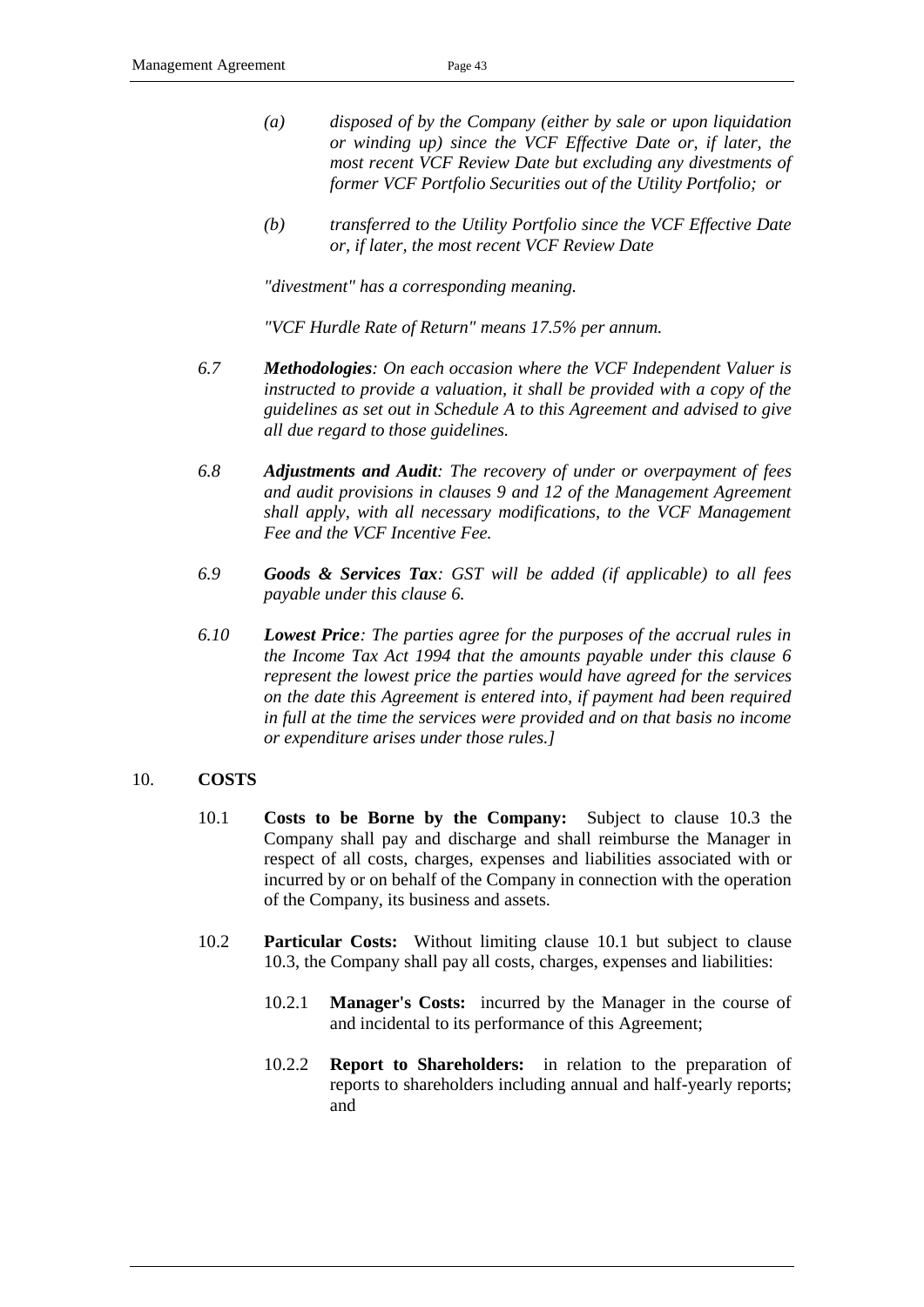- 10.2.3 **Brokerage:** being brokerage and other fees, costs, charges and expenses incurred in respect of the acquisition of any Portfolio Security.
- <span id="page-47-1"></span>10.3 **Costs to be Borne by the Manager:** The Manager shall pay and discharge all costs, charges, expenses and liabilities incurred by or on behalf of the Manager in respect of taking advice concerning, or providing services in connection with, the selection and management of Portfolio Securities.

## <span id="page-47-0"></span>**11. TERM AND TERMINATION**

11.1 **Term:** The Term of this Agreement shall commence on the Commencement Date and shall continue until terminated in accordance with the provisions of this Agreement.

## 11.2 **Termination on Notice or for Failure to Perform:**<sup>57</sup>

- 11.2.1 **On Notice:** Either the Manager or the Company may terminate this Agreement by the giving of written notice by one to the other. The Agreement shall terminate on the date that is five years from the next annual balance date of the Company following written notice of termination.
- 11.2.2 **Failure to Perform Investment Services:** If and whenever the Manager fails, neglects or refuses to carry out or perform any material function or action required to be carried out or performed by the Manager pursuant to the terms of this Agreement, or if the Manager consistently fails to provide a satisfactory and competent standard of investment and administrative management which the Company could otherwise reasonably expect from a comparable professional manager carrying out the same duties, the Company shall be entitled to terminate the Agreement.
- 11.2.3 **Procedure to be Followed in Relation to Clause 11.2.2:** Prior to the Company exercising any rights of termination under clause 11.2.2 of this Agreement it shall give the Manager written notice setting out details of the alleged failure or failures to perform and/or neglect, and if the Manager does not, in respect of a matter capable of remedy, use its best endeavours to effect a remedy within twenty (20) Business Days of the date of such notice, or, if a matter is not capable of remedy, then the Company shall be entitled by further written notice to forthwith terminate the Agreement. From the date of termination no further management fee shall be payable to the Manager, save such fees and other amounts as are due and payable up to the date of such termination.

<sup>-</sup><sup>57</sup> *See Deed of Amendment dated 19 December 1995.*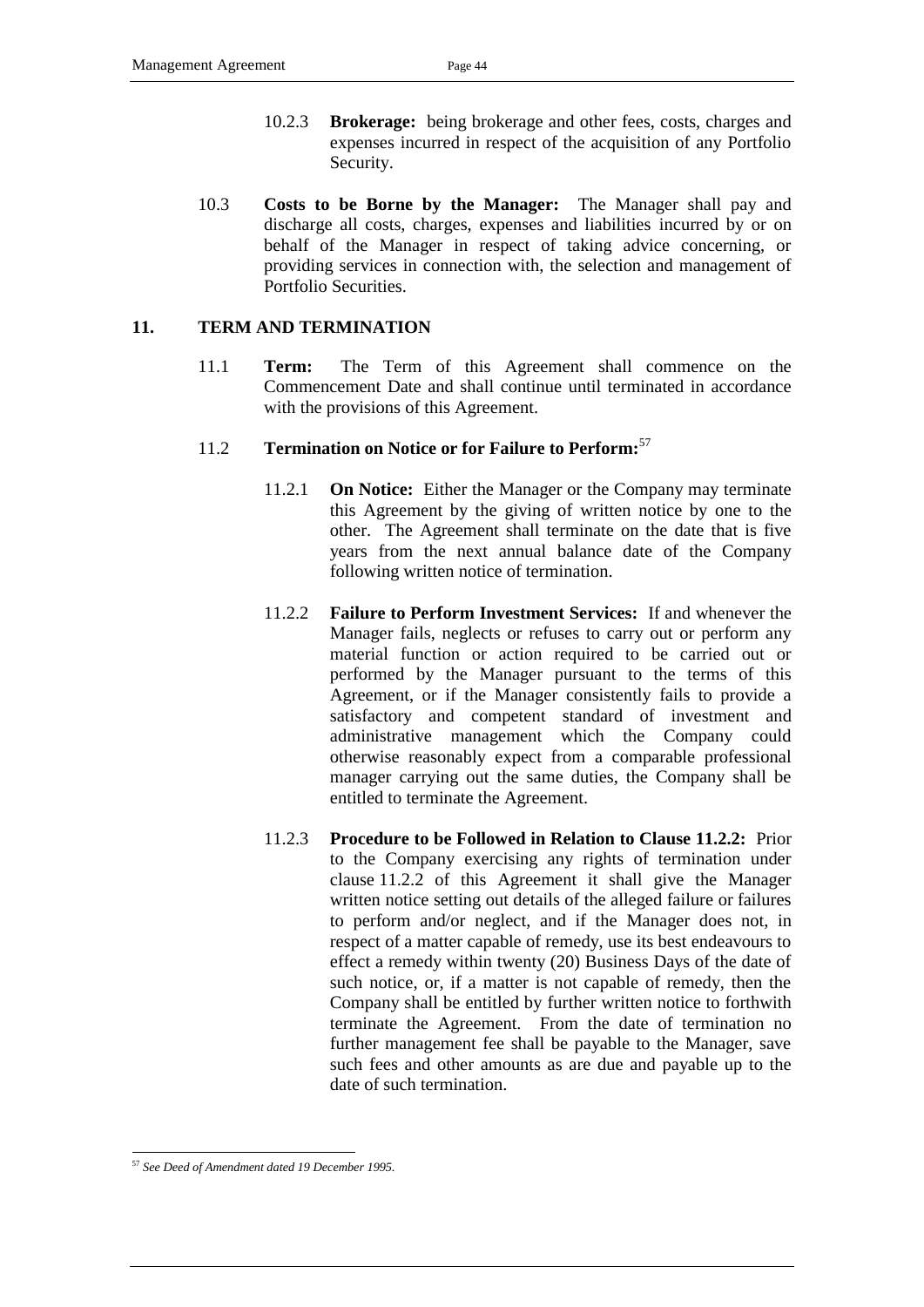11.3 **Winding Up:** This Agreement shall terminate on the commencement of winding up or other dissolution of the Company.

#### <span id="page-48-1"></span><span id="page-48-0"></span>11.4 **Termination on Default:**

- 11.4.1 **Default by Manager or Company:** Either the Manager or the Company ("the Non-Defaulting Party") may terminate this Agreement forthwith by notice to the other, if the other ("the Defaulting Party") commits or is or becomes subject to any of the following events (provided that if the Manager is the Defaulting Party any decision by the Company to terminate this Agreement shall be required to be a made by a unanimous decision of all the Directors for the time being):
	- (a) **Liquidation:** the Defaulting Party goes into liquidation (other than a voluntary liquidation for the purpose of reconstruction or amalgamation on terms previously approved by the Non-Defaulting Party);
	- (b) **Receivership:** a receiver or receiver and manager is appointed in respect of any of the assets of the Defaulting Party;
	- (c) **Application or Meeting:** an application is made to the Court or a meeting is called for any of those purposes in subclauses [11.4.1\(a\)](#page-48-1) and [11.4.1\(b\)](#page-48-1) above (unless the Defaulting Party satisfies the Non-Defaulting Party in its reasonable opinion that the application or call for meeting is frivolous or vexatious);
	- (d) **Insolvency:** the Defaulting Party ceases to be able to pay its debts as they become due;
	- (e) **Composition with Creditors:** the Defaulting Party enters into any arrangement or composition with its creditors generally (other than with the prior consent of the Non-Defaulting Party);
	- (f) **Corporations (Investigation and Management) Act:**  the Defaulting Party is declared to be at risk or a statutory manager of the Defaulting Party is appointed under the Corporations (Investigation and Management) Act 1989;
	- (g) **Material Breach:** the Defaulting Party commits a material breach of this Agreement and (if the breach is capable of remedy) fails to remedy the breach within 20 Business Days after receipt of written notice from the Non-Defaulting Party requiring it to remedy the breach; and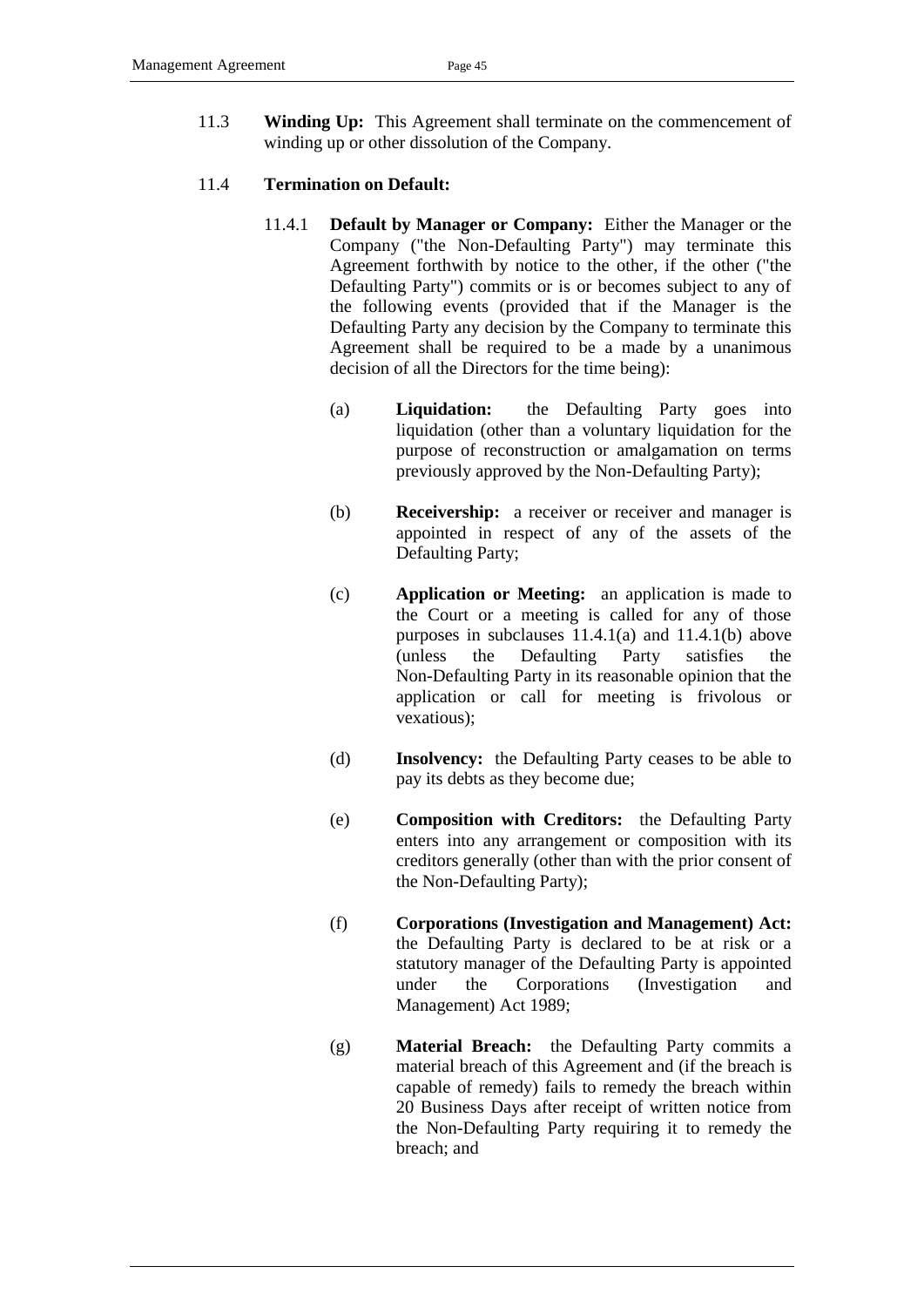<span id="page-49-0"></span>(h) **Serious Misconduct:** the Defaulting Party is guilty of gross negligence in the performance of its duties under this Agreement

provided that if any of the events or circumstances specified in subclauses [11.4.1\(a\)](#page-48-1) to [\(h\)](#page-49-0) inclusive above applies or occurs in relation to Morrison & Co (or any wholly owned subsidiary of Morrison & Co which holds equity share capital in the Manager) or any Approved Person which has entered a contract with the Manager in accordance with subclause [3.4.4](#page-19-2) (as if any such company or person were the Defaulting Party), and in each of these circumstances the Manager shall be deemed to be the Defaulting Party).

- 11.4.2 **Change in Control in Manager:** The Company may terminate this Agreement forthwith by notice to the Manager if without the consent of the Board (which may not be unreasonably withheld) there is a change of control of the Manager whereby Morrison & Co, or any wholly owned subsidiary of Morrison & Co, or Lloyd Morrison or any company which is wholly owned by any of the above or any combination thereof, cease to hold in the aggregate between them 60% of the equity share capital of the Manager (and in this circumstance the Manager shall be deemed to be the Defaulting Party).<sup>58</sup>
- <span id="page-49-1"></span>11.5 **Duties on Termination:** On termination of this Agreement:
	- 11.5.1 **Company Property:** the Manager shall deliver or cause to be delivered to the Company:
		- (a) all property of the Company including all certificates relating to the Portfolio or other investments of the Company; and
		- (b) accounting records, correspondence, and all other records relating to the affairs of the Company in the possession or under the control of the Manager or any Approved Person who has entered into a subcontract with Manager in accordance with clause [3.4.4;](#page-19-2)
	- 11.5.2 **Authorities:** the Manager shall deliver to the Company all forms of proxy, letters of authority, mandates or powers of attorney which may have been issued to it by the Company;
	- 11.5.3 **No Authority:** the Manager shall not hold itself out as having authority to negotiate or contract on behalf of the Company; and
	- 11.5.4 **Resignation:** if so requested by the Company, the Manager shall obtain the resignation as a director of any Portfolio Entity

<sup>58</sup> *See Deed of Amendment dated 19 December 1995.*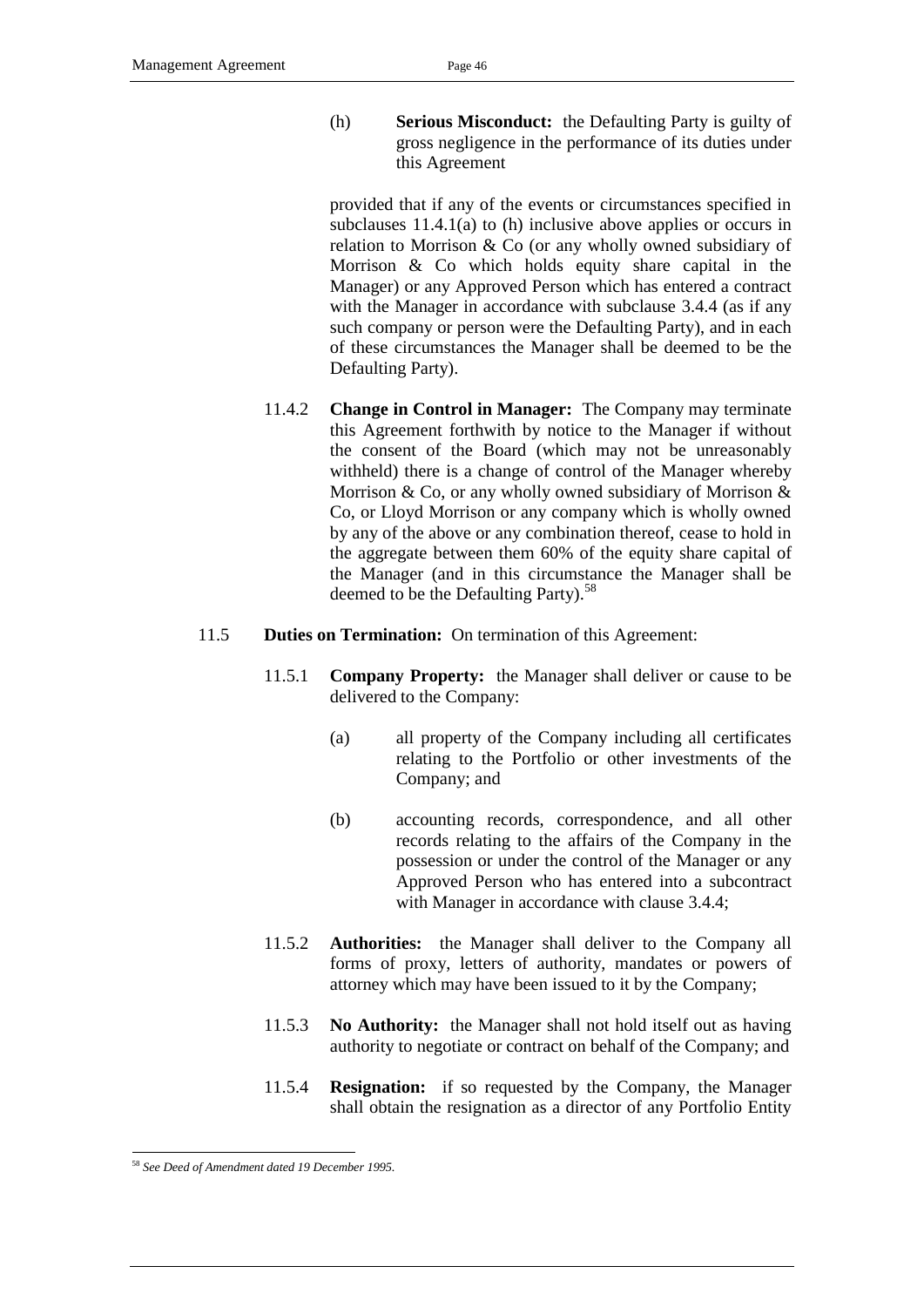of any person nominated by the Company as a director of any Portfolio Entity.

*[Clause 8 of the Infratil Ventures Management Agreement:*

- *8.1 Termination of the Venture Capital Portfolio as at Review Date: As at each VCF Review Date, the Company may, after consultation with the Venture Portfolio Manager but at its sole discretion, terminate the Venture Capital Portfolio. Any such election shall be advised by the Company to the Manager by not later than one month following the relevant VCF Review Date (and, failing this, the Company shall be deemed to have elected not to terminate the Venture Capital Portfolio).*
- *8.2 Termination of the Venture Capital Portfolio By Agreement: The Company and the Manager may, at any time, agree to terminate the Venture Capital Portfolio.*
- *8.3 Consequences of Termination: If the Venture Capital Portfolio is terminated:*
	- *8.3.1 No Further Acquisitions: The Investment Committee shall be disbanded and the Manager shall cease to identify suitable investment opportunities in Venture Capital Businesses and shall not acquire any further VCF Portfolio Securities without the prior written consent of the Board (unless in performance of an Undrawn Commitment made prior to date of termination) but shall otherwise continue to manage the Venture Capital Portfolio in accordance with the terms of this Agreement and the Management Agreement.*
	- *8.3.2 Process for Sale: The Manager shall agree with the Company a process and timetable for the orderly sale of all existing VCF Portfolio Securities and shall transfer all sale proceeds to the Utility Portfolio; provided that, if all existing VCF Portfolio Securities have not been unconditionally sold within 12 months of the VCF Termination Date (or such other date as agreed by the Company and the Manager), the Company may transfer all such VCF Portfolio Securities out of the Venture Capital Portfolio into the Utility Portfolio, and, for the purpose of VCF Management Fee calculations, the VCF Commitment shall be reduced to zero and the Manager shall continue to manage such VCF Portfolio Securities in accordance with the Management Agreement.*
	- *8.3.3 Completion of Sale or Transfer: Upon the completion of the sale or transfer process described in clause 8.3.2, this Agreement shall terminate and the relevant amendments to the Management Agreement shall cease to be of any effect (save with respect to any rights or obligations arising prior to the VCF Termination Date).*
- *8.4 Termination of Management Agreement: This Agreement shall terminate on termination of the Management Agreement.*
- *8.5 VCF Termination Date: If the VCF Termination Date is other than the last day of a calendar month then the Company shall pay the Manager within 7 Business Days of termination a management fee equal to that that would be calculated pursuant to clauses 6.2.1 and 6.2.2 except that the references to "one twelfth"*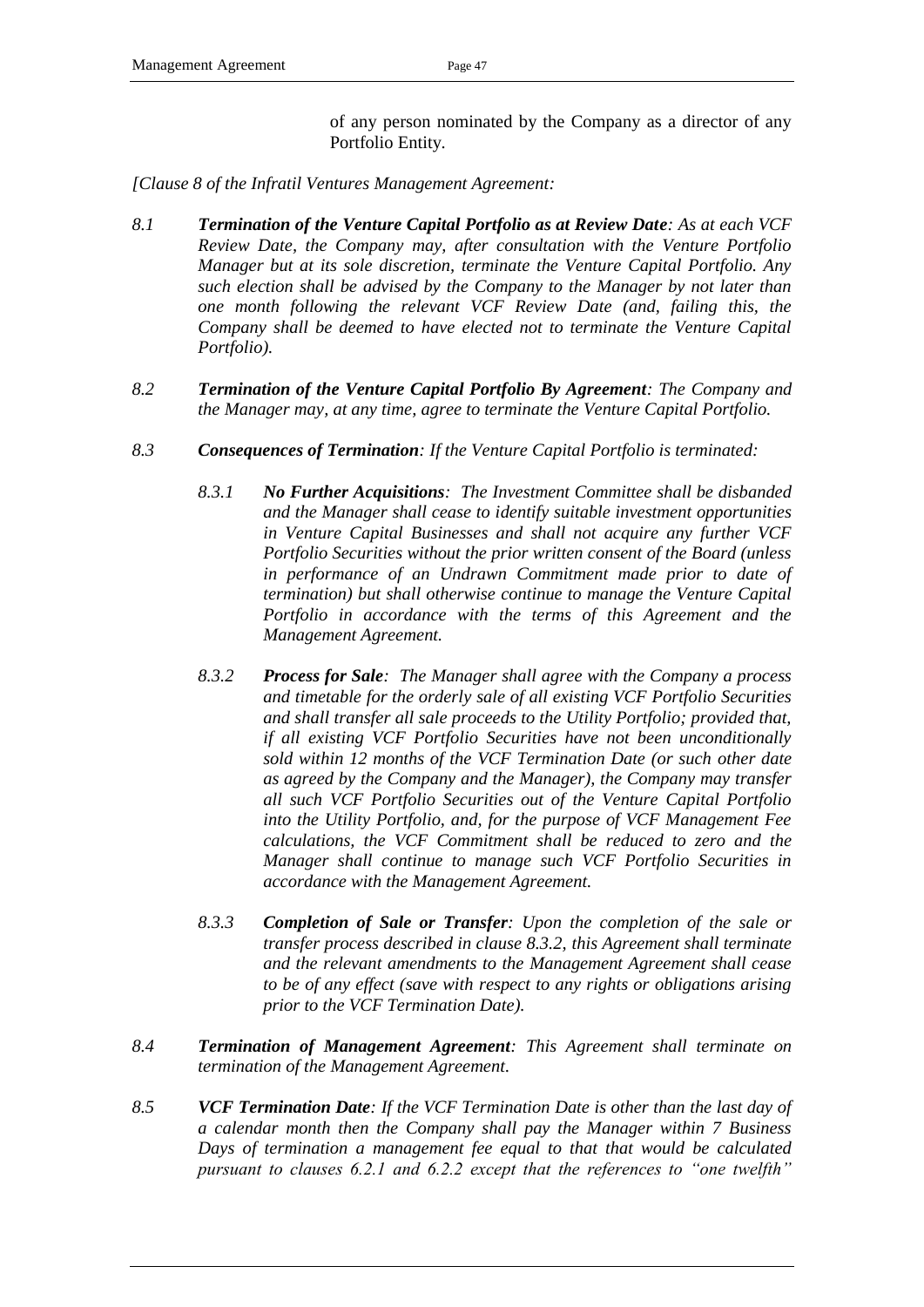*shall be replace with "x/365" where "x" equals the number of days since the last day of the immediately preceding calendar month until the VCF Termination Date.]*

#### <span id="page-51-1"></span>**12. EFFECT OF TERMINATION**

- **12.1 Fees:** 
	- 12.1.1 **Company May Require Audit:** Notwithstanding clause [12.1.2](#page-51-0) the Company may upon termination require the Auditor to determine whether the management fees paid to the Manager pursuant to clause [9](#page-32-0) and the costs paid to the Manager pursuant to clause [10](#page-46-0) have been correctly determined and paid since the conclusion of the accounting period to which the previous audit carried out under clause [7.2.9](#page-30-0) related and until such audit has been completed the Company shall have no obligation to pay any amount otherwise owing under clause [12.1.2.](#page-51-0) In the event that this audit determines that there has been an overpayment or under payment of management fees paid pursuant to clause 9 or costs paid pursuant to clause [10](#page-46-0) then:
		- (a) **Overpayment:** in the event of an overpayment the amount of such overpayment shall be deducted from the payment to be made to the Manager pursuant to clause [12.1.2](#page-51-0) or if the overpayment exceeds this payment then the Manager shall upon demand pay the amount by which the overpayment exceeds the payment pursuant to clause [12.1.2](#page-51-0) to the Company; and
		- (b) **Under Payment:** in the event of an under payment then the amount of such under payment shall be added to the payment which the Company is to make to the Manager pursuant to clause [12.1.2,](#page-51-0)

provided however that in the event that either party disputes the auditor's finding then that party may require the issue to be referred to arbitration pursuant to clause [18.6.](#page-56-0)

- <span id="page-51-0"></span>12.1.2 **Calculation of Fees:** Where the Agreement is terminated on a day that is not the last day of a calendar month, the Company shall pay the Manager within 7 Business Days of termination a management fee equal to  $x/365$  multiplied by the aggregate of:
	- 1.125% of the New Zealand Company Value up to \$50,000,000;
	- 1.0% of the New Zealand Company Value over \$50,000,000 and up to \$150,000,000;
	- 0.80% of the New Zealand Company Value over \$150,000,000; and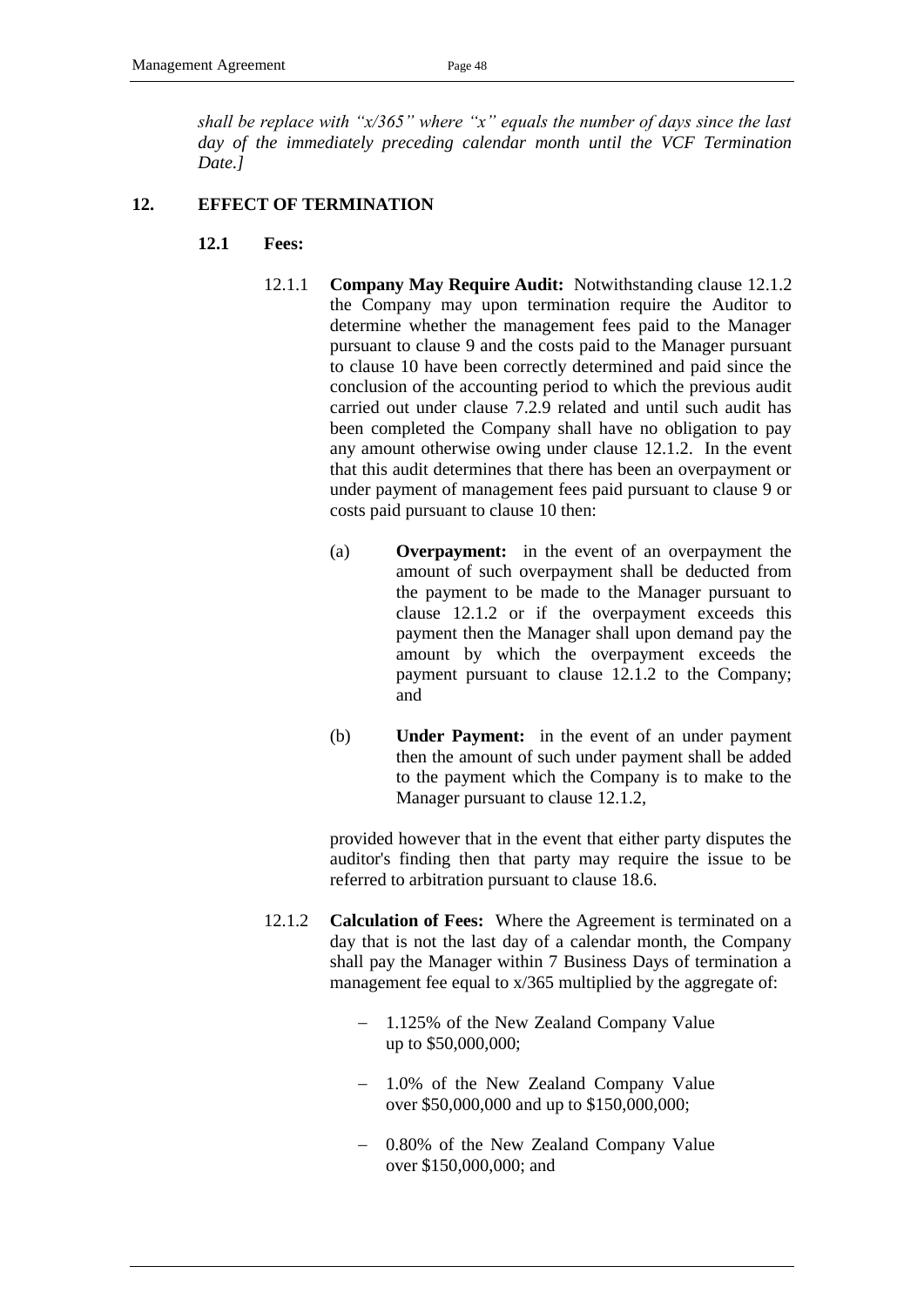1.50% of the aggregate of the Cost Value of the Non-New Zealand Portfolio Securities, the Non-New Zealand Portfolio Entities' Debt and the FX Value less the aggregate of the Cost Value of the Australian Portfolio Securities and the Australian Portfolio Entities' Debt,

plus GST (if applicable), where x equals the number of days since the last day of the immediately preceding calendar month.<sup>59</sup>

12.2 **Effect of Termination:** On termination of this Agreement the rights and obligations under this Agreement will cease to have effect provided that no termination shall affect any rights and obligations in respect of events prior to termination and provided further that the following provisions shall continue in full force and effect notwithstanding such termination, that is to say clauses [11.5,](#page-49-1) [12.1,](#page-51-1) [14.1,](#page-53-0) [14.2,](#page-53-1) [14.4,](#page-53-2) [14.5,](#page-54-1) [16.1,](#page-54-2) [16.2](#page-54-3) and any other provision which expressly or by implication is intended to survive termination.

## **13. CONFLICTS OF INTEREST**

- 13.1 **No Dealing with the Company as Principal:** The Manager shall not, and shall use its best endeavours to ensure that any person appointed by it under subclause [8.1.2](#page-32-1) and any Connected Person of any of the Manager or any person appointed under subclause [8.1.2](#page-32-1) or any Approved Person does not, except with the consent of the Board after full disclosure of their interest, deal with the Company as beneficial owner on disposition or acquisition of any Portfolio Securities by the Company or otherwise deal with the Company as principal.
- 13.2 **Permitted Dealings:** Subject to subclause [13.3](#page-52-0) and [13.4,](#page-53-3) the Manager, any Approved Person and any Connected Person of the Manager may contract with or enter into any financial or other transaction with any Investor or with any Portfolio Entity without being under any obligation to account to the Company for any commission or other payment received in connection therewith except where such contract or transaction would give rise to a conflict with the Manager's duties under this Agreement.
- <span id="page-52-0"></span>13.3 **Acquisition of Securities:** The Manager will not and will procure that no Approved Person (who has entered into a subcontract with the Manager as described in clause [3.4.4\)](#page-19-2) or any Connected Person of the Manager will acquire, purchase or subscribe for any Security unless the Security has first been offered to the Company on no less favourable terms and the board has resolved not to take up or accept the opportunity to invest on the same terms.

<sup>-</sup><sup>59</sup> *See Deed of Amendment dated 19 December 1995, Deed of Amendment dated 23 October 2001 and Agreement Amending the Management Agreement dated 4 November 2002.*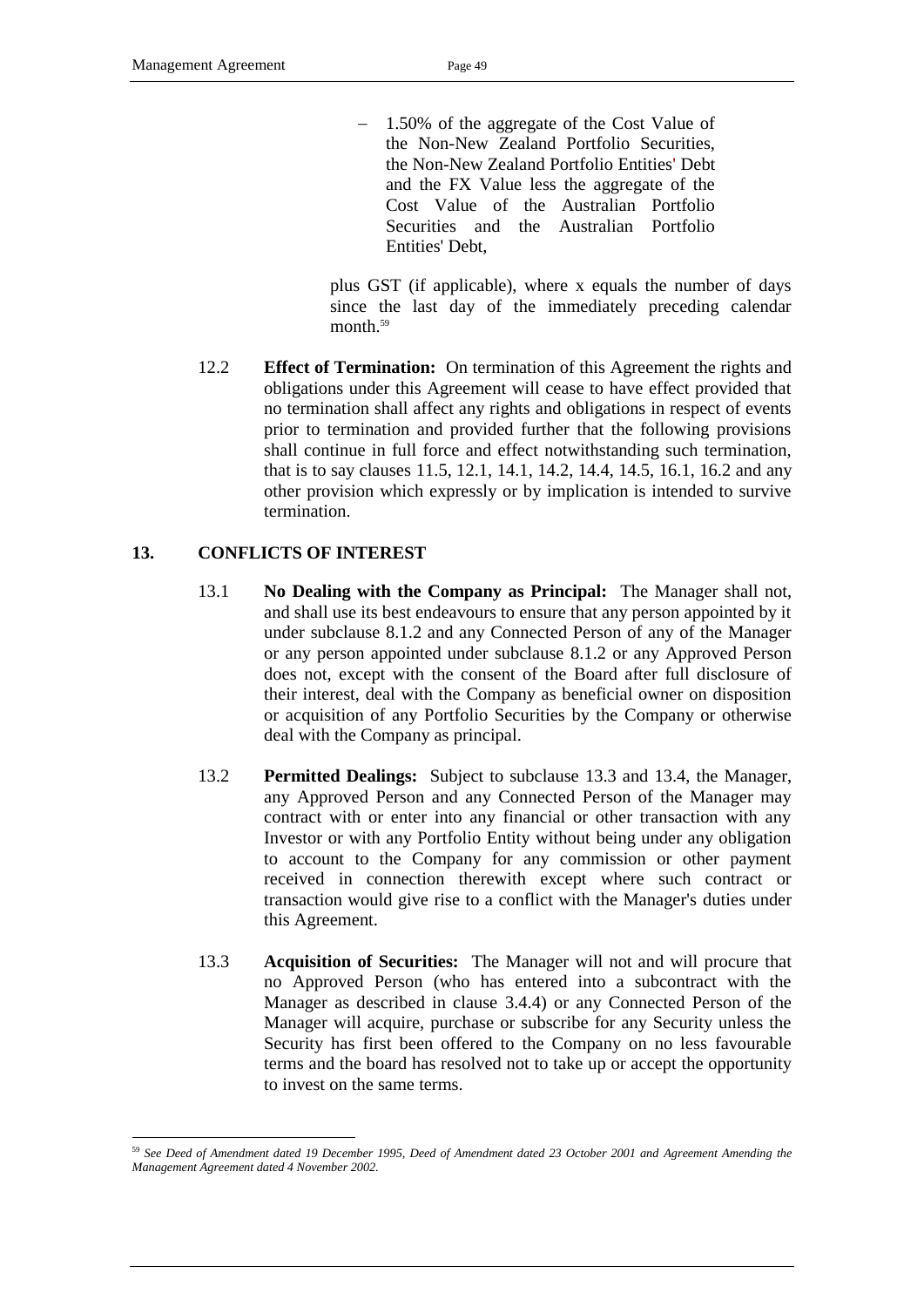- <span id="page-53-3"></span>13.4 **Fees and Commission:** The Manager shall account to the Company and shall procure that any Approved Person or Connected Person of the Manager or any Approved Person shall also account to the Company for any fees, commissions or other payment or benefit (whether in money or moneys worth) received by the Manager or any Connected or Approved Person in relation to, or arising out of, or in connection with, the acquisition, holding or disposition of any Portfolio Security by the Company provided that this clause shall not apply where the Manager, Approved Person or Connected Person has previously disclosed the fee, commission or other payment or benefit to the Board and the Board has consented to the fee, commission or other payment or benefit.
- 13.5 **Natural Persons:** Notwithstanding clause [13.4,](#page-53-3) no natural person who is not an officer of the Manager, any Associated Person or any Connected Person shall be required to account to the Company under clause [13.4.](#page-53-3)

## <span id="page-53-0"></span>**14. LIMITATION OF LIABILITY**

- 14.1 **No Warranty:** No warranty is given by the Manager as to the performance or profitability of any Portfolio Securities, cash or other property forming part of, or constituting the assets of the Company.
- <span id="page-53-1"></span>14.2 **Wilful Default or Negligence:** The Manager shall not be liable for any loss or damage whatsoever which the Company or any Investor may sustain or suffer as the result of the exercise or performance by the Manager (or failure of the Manager to exercise or perform or any error of judgment by the Manager in respect thereof) of any of the obligations and duties of the Manager under this Agreement or loss of opportunity whereby the value of the Company would have increased, or for any decline in the value of the Company, howsoever arising except to the extent that such loss, damage or decline is due to the gross negligence, fraud, dishonesty or wilful default of the Manager or that of its officers, employees, advisors or agents.
- 14.3 **Confirmation by Company:** The Company will allow and confirm everything properly done in accordance with this Agreement by the Manager.
- <span id="page-53-2"></span>14.4 **Indemnity by the Company:** Subject to clause [10.3](#page-47-1) the Company indemnifies and shall keep indemnified the Manager, its officers, employees, advisors or agents, from and against any and all liabilities, obligations, losses, damages, penalties, actions, judgments, suits, expenses or disbursements of any kind or nature whatsoever (other than those resulting from the unauthorised acts, gross negligence, wilful default, dishonesty or fraud of, or breach of this Agreement by, the Manager or of its officers, employees, advisors or agents) including the Manager's reasonable costs and expenses in relation to enforcement of the indemnity which may be imposed on, or incurred by or asserted against the Manager solely by reason of the Manager performing any functions, obligations, discretions or duties of the Manager under this Agreement.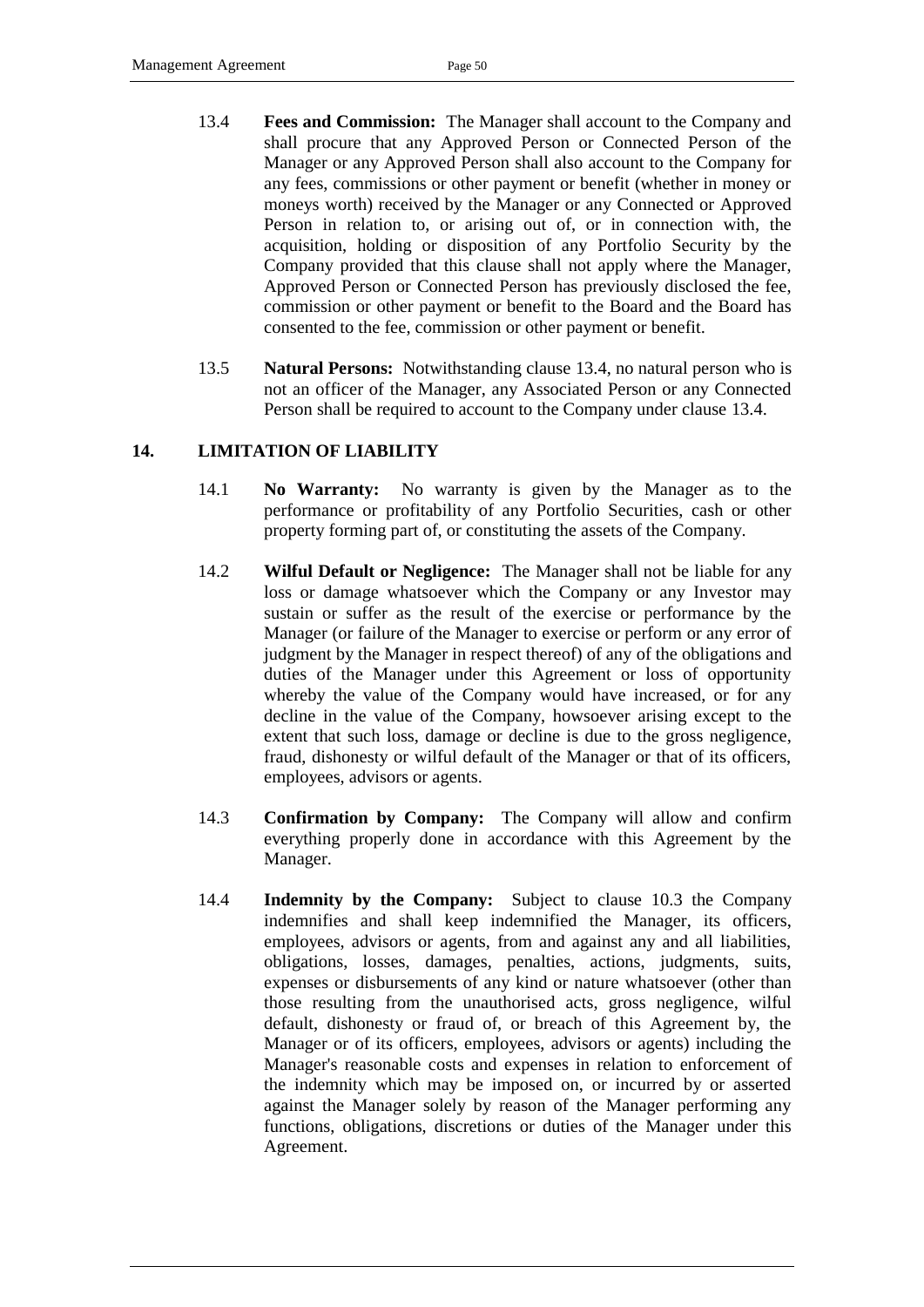<span id="page-54-1"></span>14.5 **Continuing Obligation:** Each indemnity in this Agreement is a continuing obligation separate and independent from the other obligations of the parties and survives termination of this Agreement.

## **15. FORCE MAJEURE**

The Manager, its officers, employees advisors or agents or delegates shall not be liable for any loss of or damage to property of the Company in possession of the Manager or for any failure, interruption or delay to fulfil its duties under this Agreement if the loss, damage, failure, interruption or delay is caused directly or indirectly by any force majeure event including without limitation, act of God, the act of any government or competent authority, strike, failure or malfunction of power, communications, computer services or systems or other service, storm, fire or accident. The Manager, its officers, employees, advisors and agents must use their reasonable efforts to minimise the effects of the events referred to in this clause.

#### <span id="page-54-2"></span><span id="page-54-0"></span>**16. CONFIDENTIALITY**

- 16.1 **Confidentiality:** The Manager shall:
	- 16.1.1 **Keep Confidential:** hold and keep confidential all Confidential Information;
	- 16.1.2 **Purposes of Agreement:** only use Confidential Information for the purposes of its duties under this Agreement;
	- 16.1.3 **Not Disclose:** not disclose or make available any Confidential Information to any person except:
		- (a) to its directors, officers, employees, agents, professional advisors, Approved Persons appointed under subclause [3.4.4,](#page-19-2) and persons appointed under subclause [8.1.2,](#page-32-1) for the purposes of this Agreement and on directing such person to treat the information on a confidential basis as required by this clause;
		- (b) with the prior consent of the Board; or
		- (c) as is necessary and in the course of complying with the Company's obligations under the law or the listing requirements of the Exchange to disclose or make available any such information; and
	- 16.1.4 **Detrimental to Company:** not use any Confidential Information in a manner that is detrimental to the Company.
- <span id="page-54-3"></span>16.2 **Continuing Obligation:** The obligations created by this clause shall remain in full force and effect after termination of this Agreement.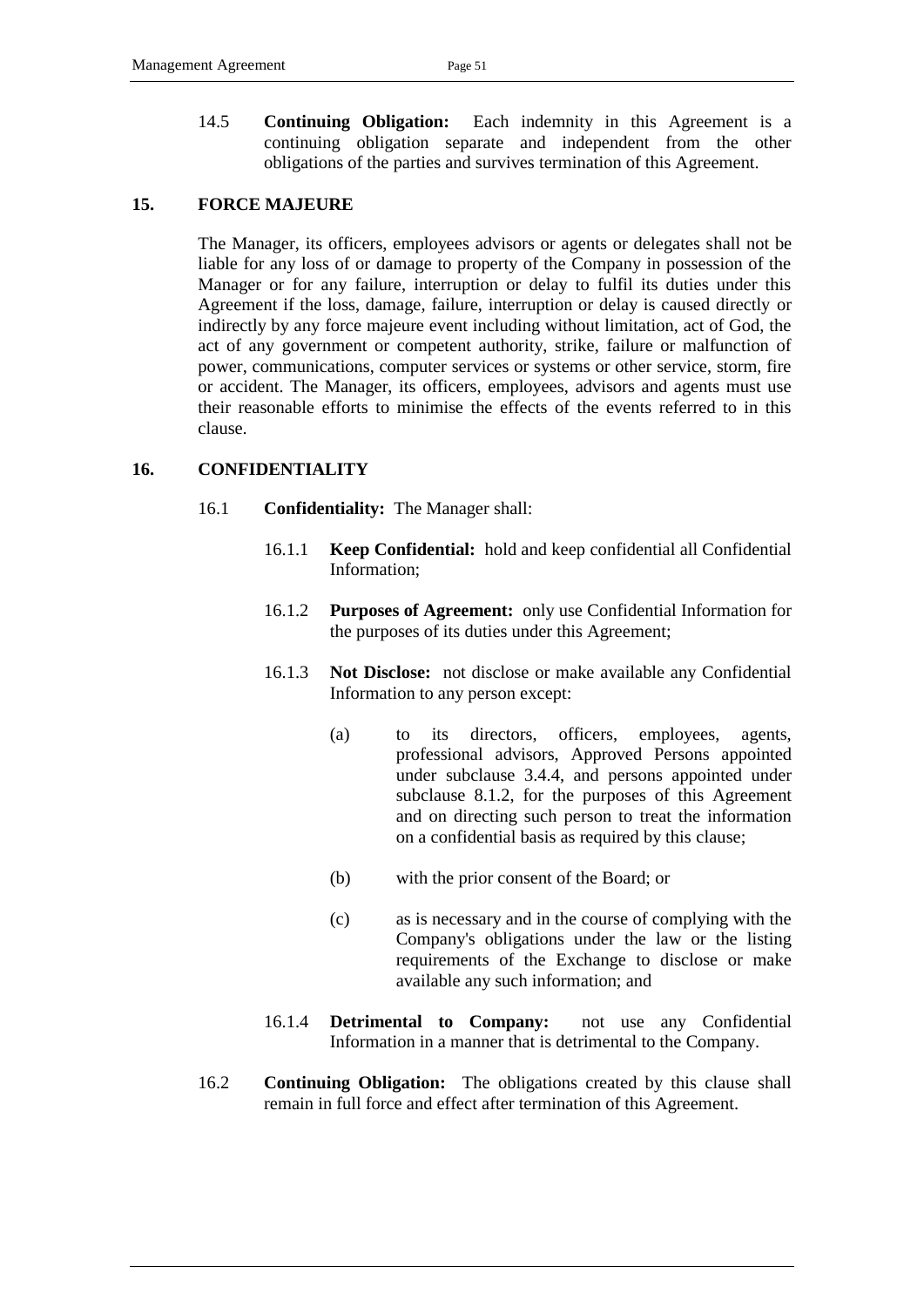#### <span id="page-55-0"></span>**17. NOTICES**

- 17.1 **Method of Giving Notice:** A notice required or permitted to be given by one party to another under this Agreement shall be in writing, addressed to the other party and may be:
	- 17.1.1 **Hand Delivery:** hand delivered at that party's address;
	- 17.1.2 **Fastpost:** sent by prepaid "Fastpost" mail to that party's address; or
	- 17.1.3 **Facsimile:** transmitted by facsimile to that party's address.
- <span id="page-55-1"></span>17.2 **Time of Receipt:** A notice given to a party in accordance with clause [17.1](#page-55-0) shall be treated as having been given and received:
	- 17.2.1 **Hand Delivery:** if hand delivered to a party's address, on the day of delivery if a Business Day, otherwise on the next following Business Day;
	- 17.2.2 **Fastpost:** if sent by prepaid "Fastpost" on a Business Day, on the next Business Day after posting otherwise on the second Business Day after posting; and
	- 17.2.3 **Facsimile:** if transmitted by facsimile to a party's address and a correct and complete transmission report is received, on the day of transmission if a Business Day, otherwise on the next following Business Day.
- 17.3 **Address of Parties:** For the purposes of subclause [17.2](#page-55-1) the address of a party is the address set out below or such other address which that party may from time to time advise the other party:
	- 17.3.1 In the case of:

Infrastructure & Utilities NZ Limited 97 The Terrace PO Box 320 Wellington

Facsimile No. (04) 473 2388 Attention: The Secretary

17.3.2 In the case of:

Infratil Management Limited 97 The Terrace PO Box 1395 Wellington

Facsimile No. (04) 473 2388 Attention: Mr H R L Morrison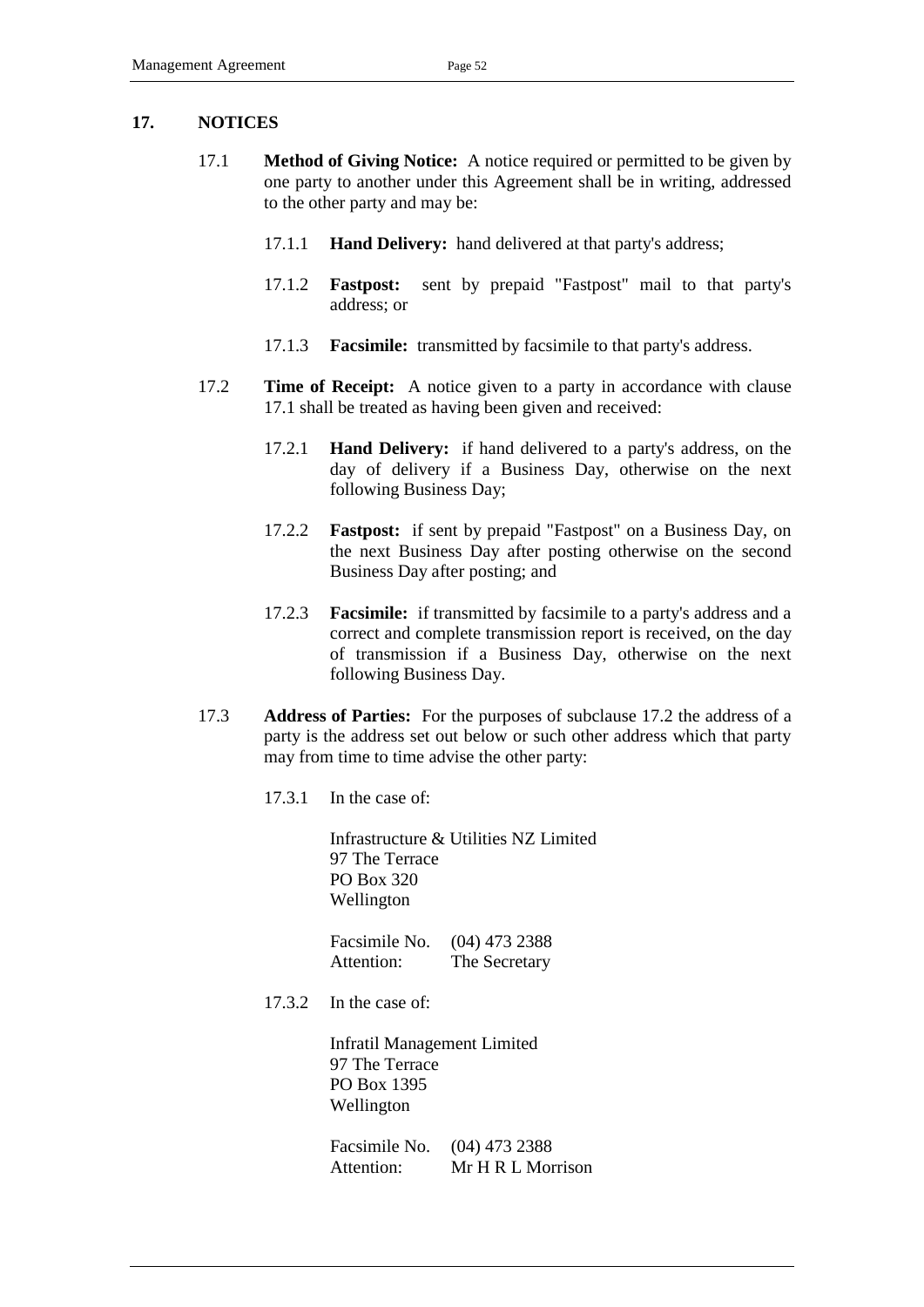#### **18. GENERAL**

- 18.1 **Waiver:** The failure, delay, relaxation or indulgence on the party of any party in exercising any power or right given to that party under this Agreement does not operate as a waiver of that power or right, nor does any single exercise of a power or right preclude any other or further exercise of it or the exercise of any other power or right under this Agreement. A power or right may only be waived in writing, signed by the party to be bound by the waiver.
- 18.2 **Amendment:** This Agreement may only be amended or supplemented in writing signed by the parties.
- 18.3 **Severability:** Any term, condition or proviso in this Agreement which may be invalid or unenforceable is to be read if possible, so as to be valid and enforceable, and if any term, condition or proviso is declared or adjudged to be invalid or unenforceable, such term, condition or proviso shall be severable, shall be deemed to be deleted from this Agreement and shall not affect the validity or enforceability of other terms, conditions and provisos contained in this Agreement.
- 18.4 **Further Assurances:** Each party shall do, sign, execute and deliver and shall procure that each of its officers, employees and agents, signs, executes and delivers, all deeds, documents, instruments and acts reasonably required of it or them by notice from the other party to effectively carry out and give full effect to the parties' intentions as evidenced by this Agreement.
- 18.5 **Assignment:** No party may assign or transfer in whole or in part any of its rights or obligations under this Agreement without the prior written consent of the other.
- <span id="page-56-0"></span>18.6 **Arbitration:** If any dispute arises between the parties touching the construction, meaning or effect of this Agreement or the rights and liabilities of the parties under this Agreement and the parties are not able to resolve such dispute by negotiation in good faith then either party may refer to dispute to arbitration. Such arbitration to be before a single arbitrator if the parties can agree upon one and otherwise to be before two arbitrators, one to be appointed by the Company and one to be appointed by the Manager and in the event of the arbitrators differing, to an umpire who shall have been appointed by the two arbitrators before they entered upon their deliberations. Such arbitration shall be conducted in all respects in accordance with the provisions of the Arbitration Act 1908.
- 18.7 **Counterparts:** This Agreement may consist of two counterparts and both counterparts taken together shall constitute one and the same instrument.
- 18.8 **Change of Law:** If at any time during the currency of this Agreement there is a change of tax law, which affects the tax payable by either the Company or the Manager (including without limitation any indirect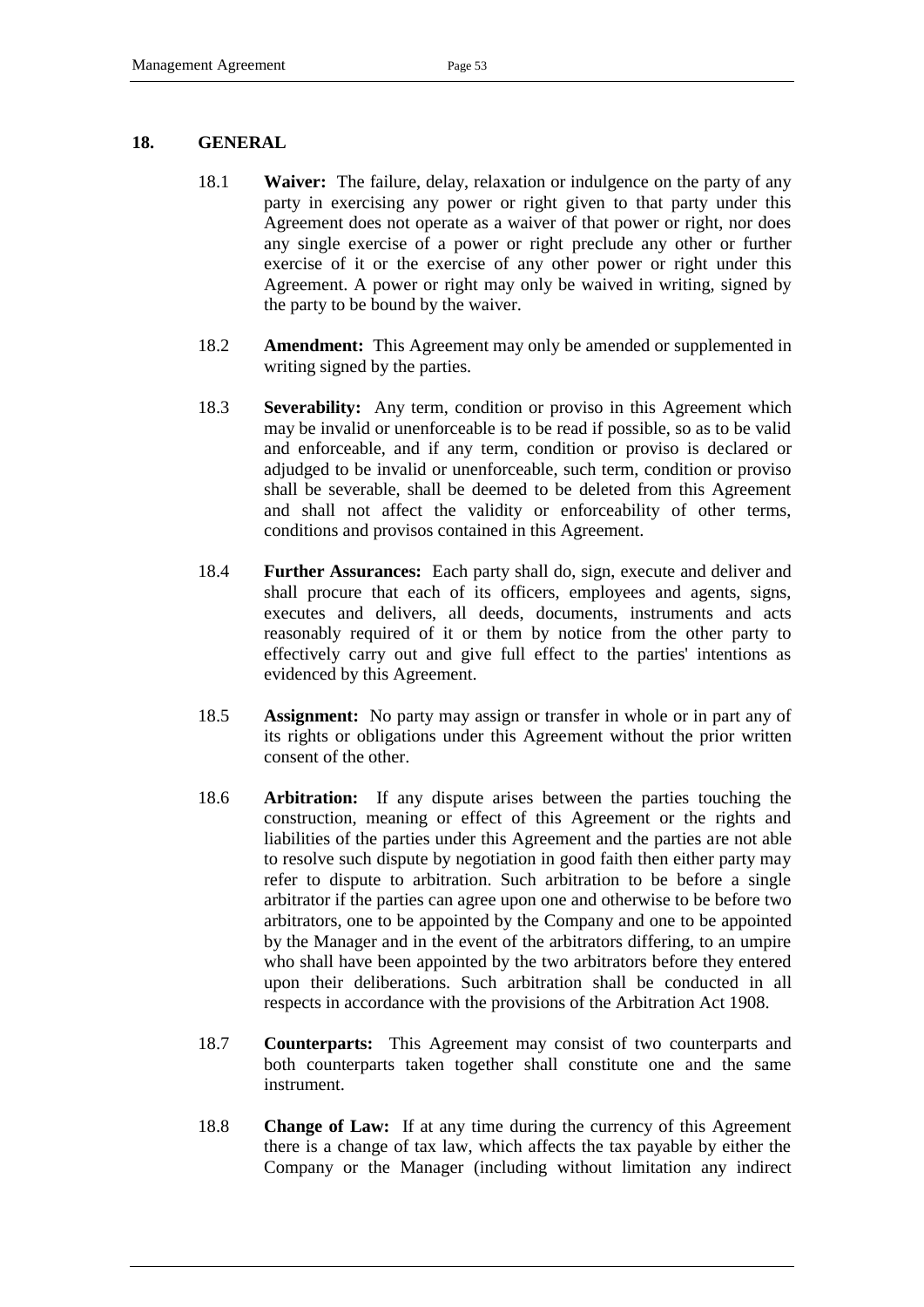increase in tax payable by the Manager as a result of adjustments to the imputation tax credit regime currently in force), or to the law relating to bodies corporate, so that in either case the parties' intentions, as evidenced by this Agreement, cannot be or are likely not to be capable of being achieved to the same extent and in the same way as is proposed in this Agreement the Manager and the Company shall forthwith meet to discuss the effect or likely effect of such changes or alterations with a view to making such adjustments to this Agreement as may be necessary to ensure that their respective original intentions, as evidenced by this Agreement, will not be materially adversely affected.

18.9 **Privity :** For the avoidance of any doubt this Agreement shall not be construed as conferring any benefits enforceable at the suit of any third parties except for the Investors.

#### **EXECUTED AS A DEED**

**THE COMMON SEAL** of **INFRASTRUCTURE & UTILITIES NZ LIMITED** was affixed in the presence of:

Director

Director/Secretary

**THE COMMON SEAL** of **INFRATIL** 

**MANAGEMENT LIMITED** was affixed in the presence of:

Director

Director/Secretary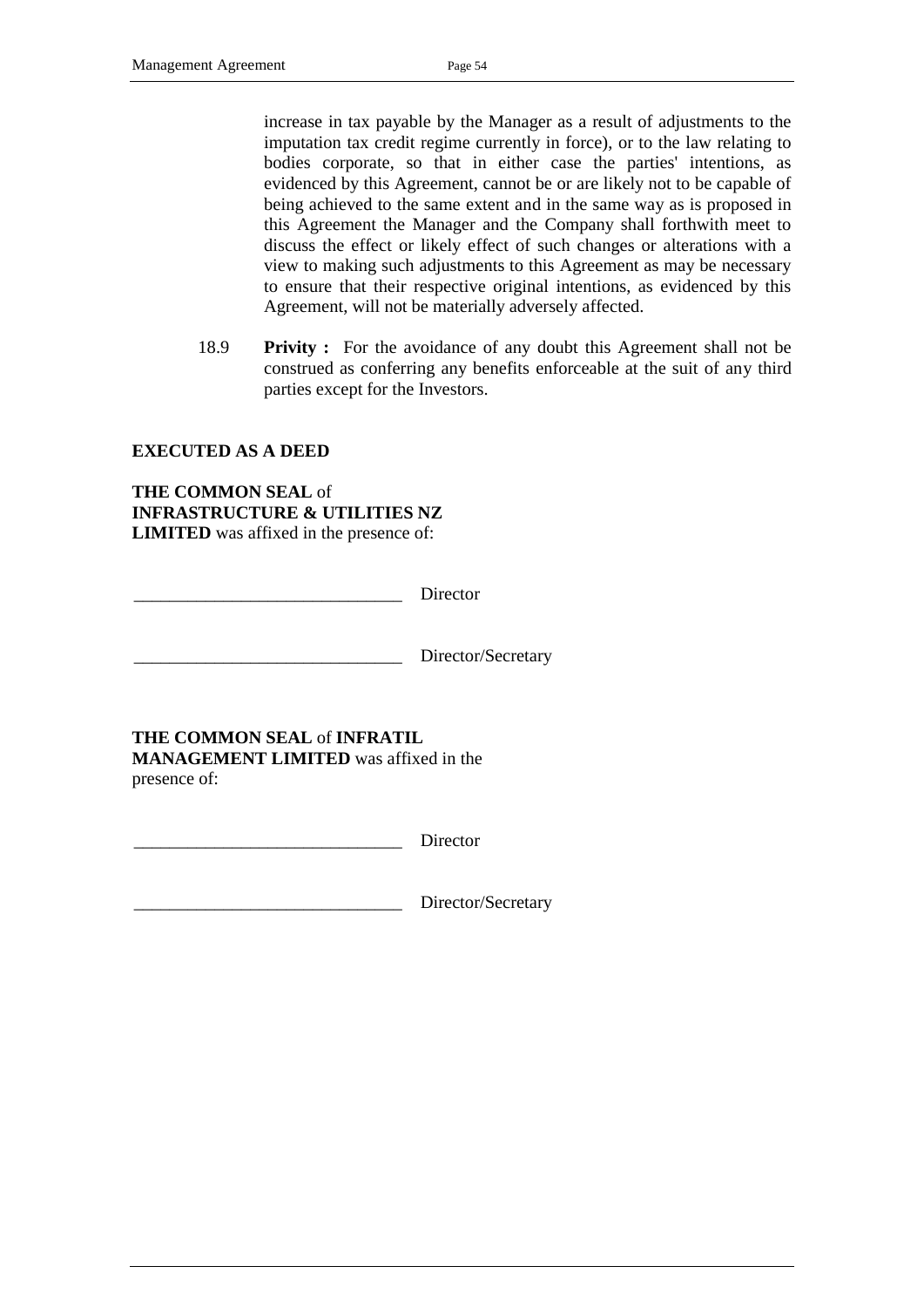## **SCHEDULE 1**<sup>60</sup>

#### **(Clause 9.3.4)**

#### **Valuation Process Guidelines**

- 1. These guidelines will be provided to the International Portfolio Independent Valuer.
- 2. These guidelines go to the process that should be followed when determining the International Portfolio Fair Market Value, but not valuation outcome:
	- (a) The valuation outcome sought is neither optimistic nor pessimistic.
	- (b) The Company shall (with the Manager's assistance where needed) provide the International Portfolio Independent Valuer with:
		- (i) An electronic copy of the valuation model used to support the original investment recommendation. This model should disclose the basis of the valuation, the valuation assumptions used and the projected performance of the asset.
		- (ii) Copies of all Board reports relating to the original investment recommendation.
	- (c) The International Portfolio Independent Valuer shall provide both the Company and the Manager with drafts of its valuation for written comment before settling on the final International Portfolio Fair Market Value. All written comments shall be circulated among the three relevant parties and each of the Company and the Manager shall have an opportunity to comment in writing on the comments made by the other of them.
	- (d) While the International Portfolio Independent Valuer shall not be required to retain the initial project assumptions from the material referred to in paragraph (b) above, where they are not retained the International Portfolio Independent Valuer shall state the reasons for not doing so.
	- (e) The approach to determining International Portfolio Fair Market Value should be consistent with the New Zealand practice (but having all proper regard to the country where the assets are situated) and should be consistently applied across successive valuations.

<sup>-</sup><sup>60</sup> *See Agreement Amending the Management Agreement dated 4 November 2002.*